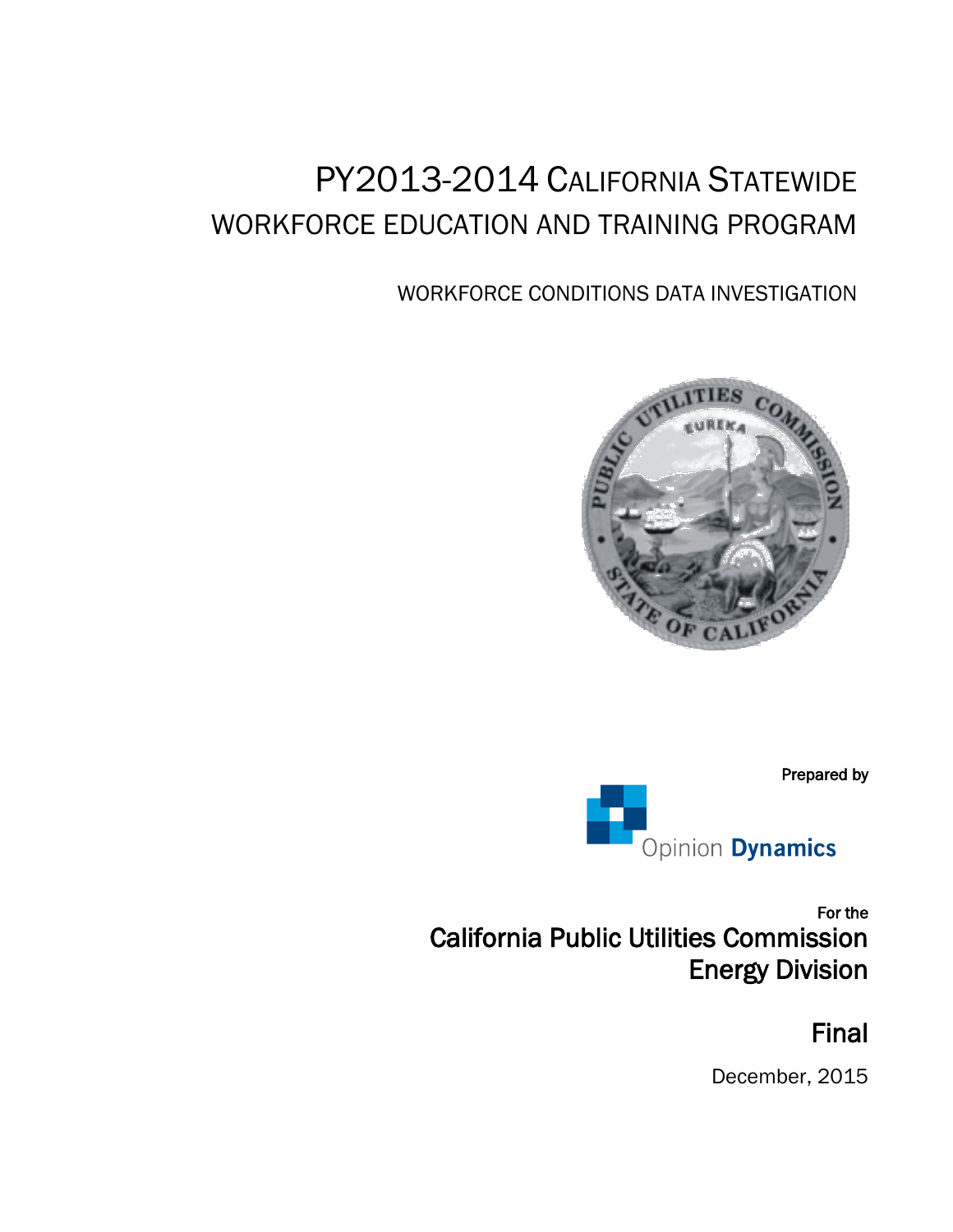# Table of Contents

|  | 4.4 What are the benefits and drawback of collecting information from contractors? 23 |  |
|--|---------------------------------------------------------------------------------------|--|
|  |                                                                                       |  |
|  |                                                                                       |  |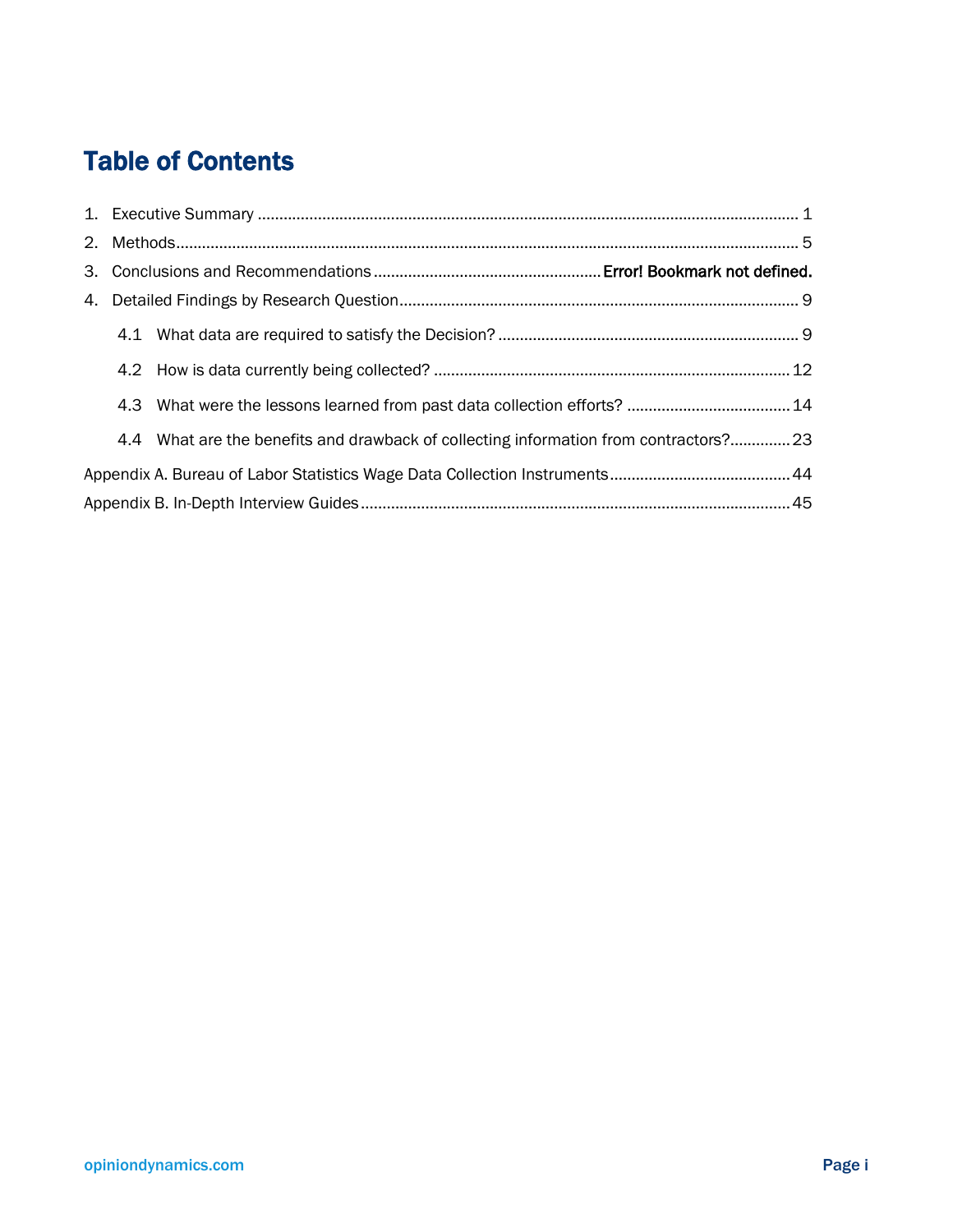# Table of Tables

| Table 3. Workforce Conditions Data Collection Recommendations For Programs NOT in a Direct Contracting    |  |
|-----------------------------------------------------------------------------------------------------------|--|
| Table 4. CPUC Required and Suggested Contractor Workforce Conditions Data (Decision 12-11-015)10          |  |
|                                                                                                           |  |
|                                                                                                           |  |
|                                                                                                           |  |
|                                                                                                           |  |
|                                                                                                           |  |
|                                                                                                           |  |
|                                                                                                           |  |
|                                                                                                           |  |
|                                                                                                           |  |
| Table 14. Residential and Non-Residential HVACR Production Worker National Wages (Extract of AHRI         |  |
|                                                                                                           |  |
| Table 16. Findings from Non-IOU Energy Efficiency Programs Already Collecting Workforce Conditions Data35 |  |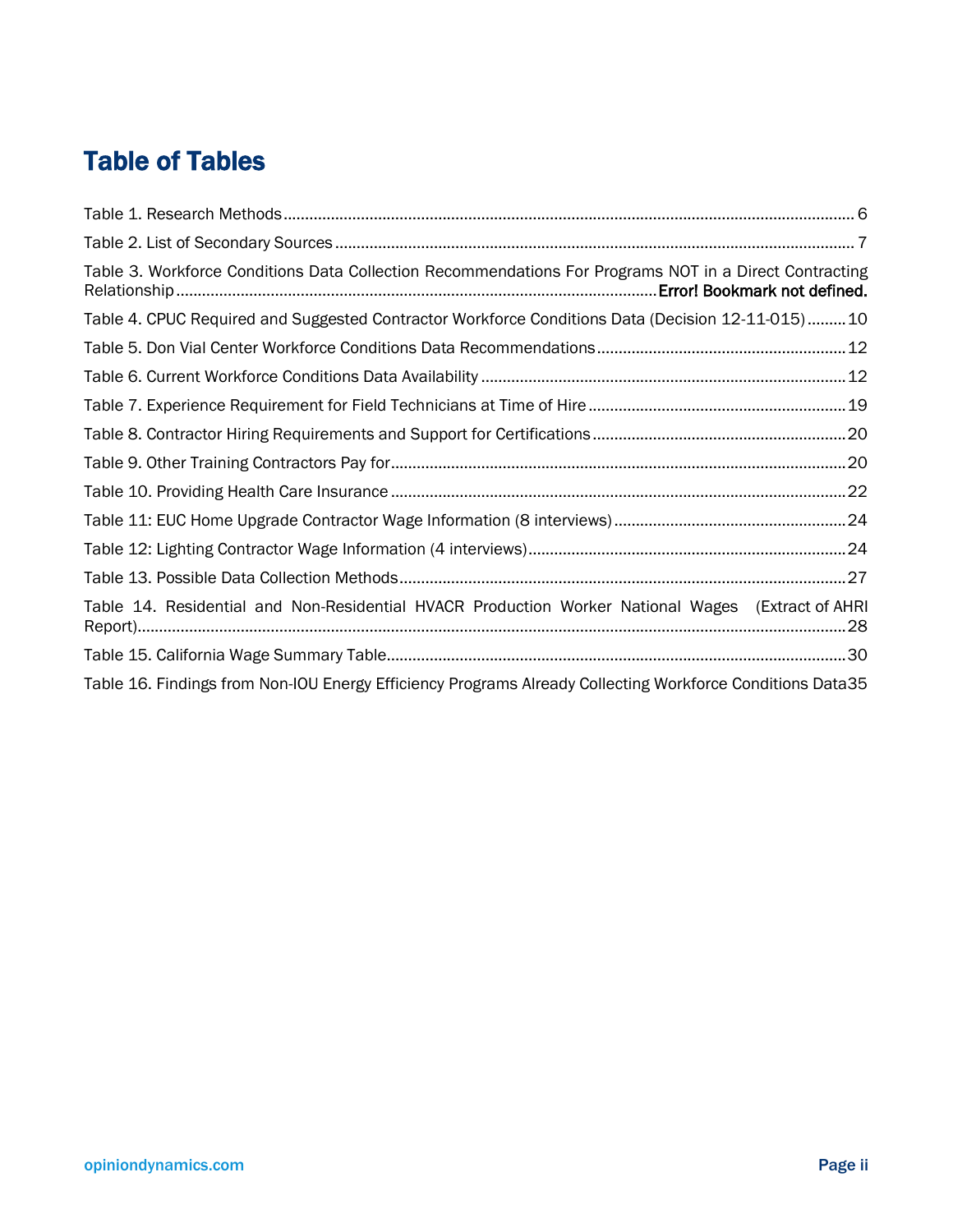# Table of Figures

| Figure 2. Hourly Field Technician Wages among Those Not Providing a Numeric Answer22 |  |
|--------------------------------------------------------------------------------------|--|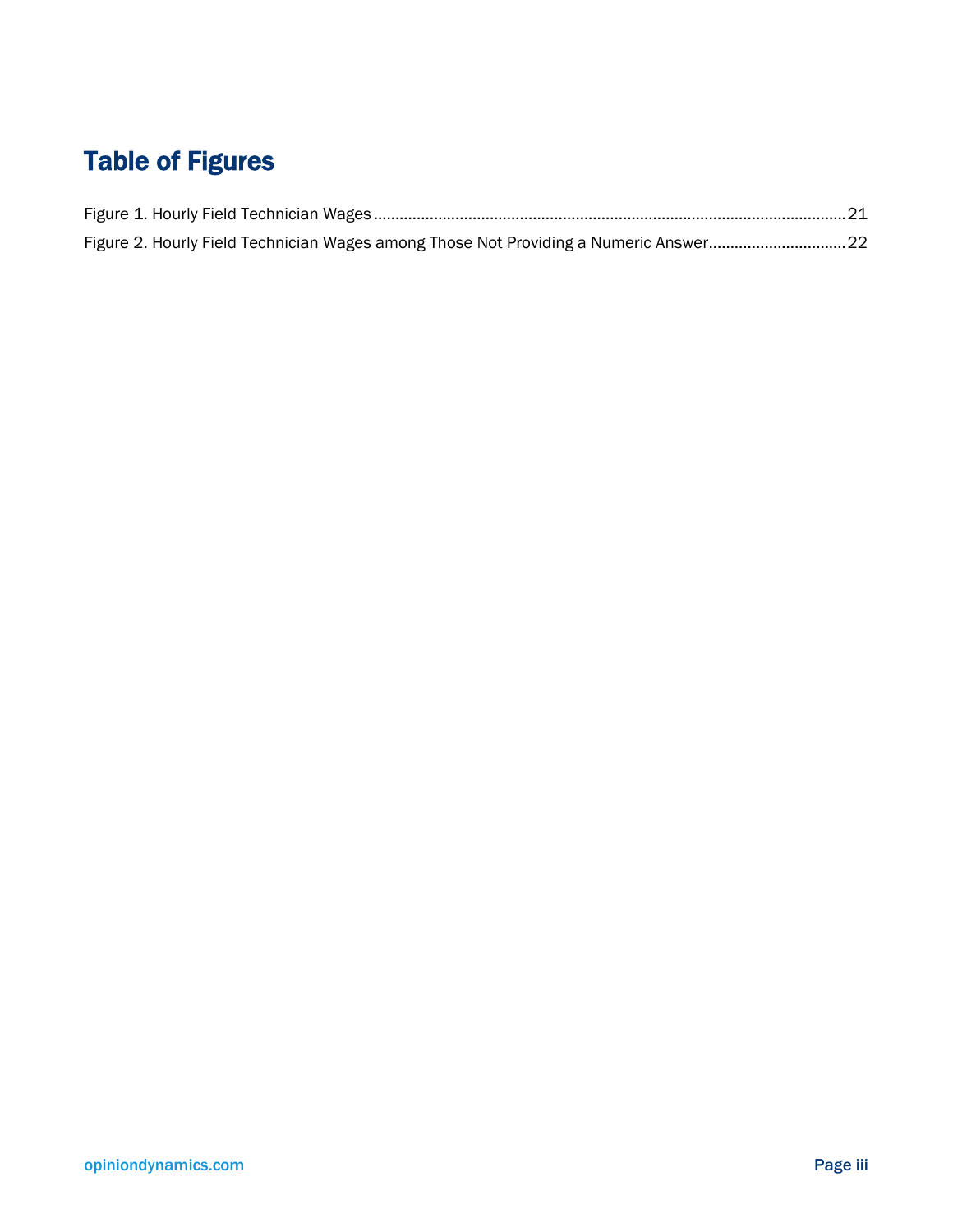# 1. Executive Summary

California's Long Term Energy Efficiency Strategic Plan was publicly released in 2008, and updated in January 2011, to "create a framework to make energy efficiency a way of life in California by refocusing ratepayer-funded energy efficiency programs on achieving long-term savings through structural changes in the way Californians use energy."<sup>1</sup> The Strategic Plan outlined a plan specifically for Workforce, Education and Training (WE&T) with a vision that, "by 2020, California's workforce is trained and fully engaged to provide the human capital necessary to achieve California's economic energy efficiency and demand-side management potential."<sup>2</sup> The Strategic Plan set two goals related to WE&T:

- 1. Establish energy efficiency education and training at all levels of California's educational systems
- 2. Ensure that minority, low-income, and disadvantaged communities fully participate in training and education programs at all levels of the demand side management (DSM) and energy efficiency industry3

Following the Strategic Plan direction, the CPUC directed the IOUs "to devise and implement outreach and training efforts to teach minority, low income and other disadvantaged communities the skills needed to succeed at jobs that support the Energy Savings Assistance (ESA) Program by acting as a catalyst to change by implementing several foundational activities that are necessary to accurately identify specific WE&T needs and recommendations for action"4.

Subsequently, D.09-09-047 also called for the Statewide WE&T Needs Assessment to include a "detailed inventory of…workforce education and training programs across the state and [the identification of] collaborative opportunities to make the three-year portfolio of IOU training programs responsive to [Statewide WE&T] Needs Assessment findings5."

The Needs Assessment recommended to "modify program objectives to include workforce outcomes. Assess current workforce outcomes and if they are not adequate, use high-road agreements and sector strategies to pilot incorporation of the new national DOE skill standards and certifications or other strategies to improve both energy efficiency and workforce outcomes<sup>6"</sup>. Further, the 2009 ESAP Process Evaluation Report, noted "incentive structures also may impact how installation contractors approached their work. Inspectors in PG&E territory stated that they had observed a difference between the quality of work performed by installation contractors paid by the job and those who earned hourly wages"7. The Statewide WE&T Needs Assessment also recommended that ratepayer dollars should be invested in improving worker skills rather than promoting competitive markets that drive costs (and wages) down to below a living wage standard.

Following this series of events, the California Public Utilities Commission (CPUC) directed the four IOUs8 to begin collecting workforce condition data for the Energy Savings Assistance Program (ESAP).

 <sup>1</sup> *California Long Term Energy Efficiency Strategic Plan,* January 2011 Update, Section 1, p. 1.

<sup>2</sup> *California Long Term Energy Efficiency Strategic Plan,* January 2011 Update, Section 9, p. 70.

 $3$  Ibid.

<sup>4</sup> D12-08-044, p. 168.

<sup>5</sup> Ibid, p. 169.

<sup>6</sup> Ibid, p. 169-170.

<sup>7</sup> *Low Income Energy Efficiency Program 2009-2010 Process Evaluation;* Calmac Study ID: PGE 0298.01 by Research Into Action prepared for the CPUC, page 41

<sup>8</sup> Pacific Gas and Electric Company [PG&E], Southern California Edison Company [SCE], San Diego Gas & Electric Company [SDG&E], and Southern California Gas Company [SoCalGas]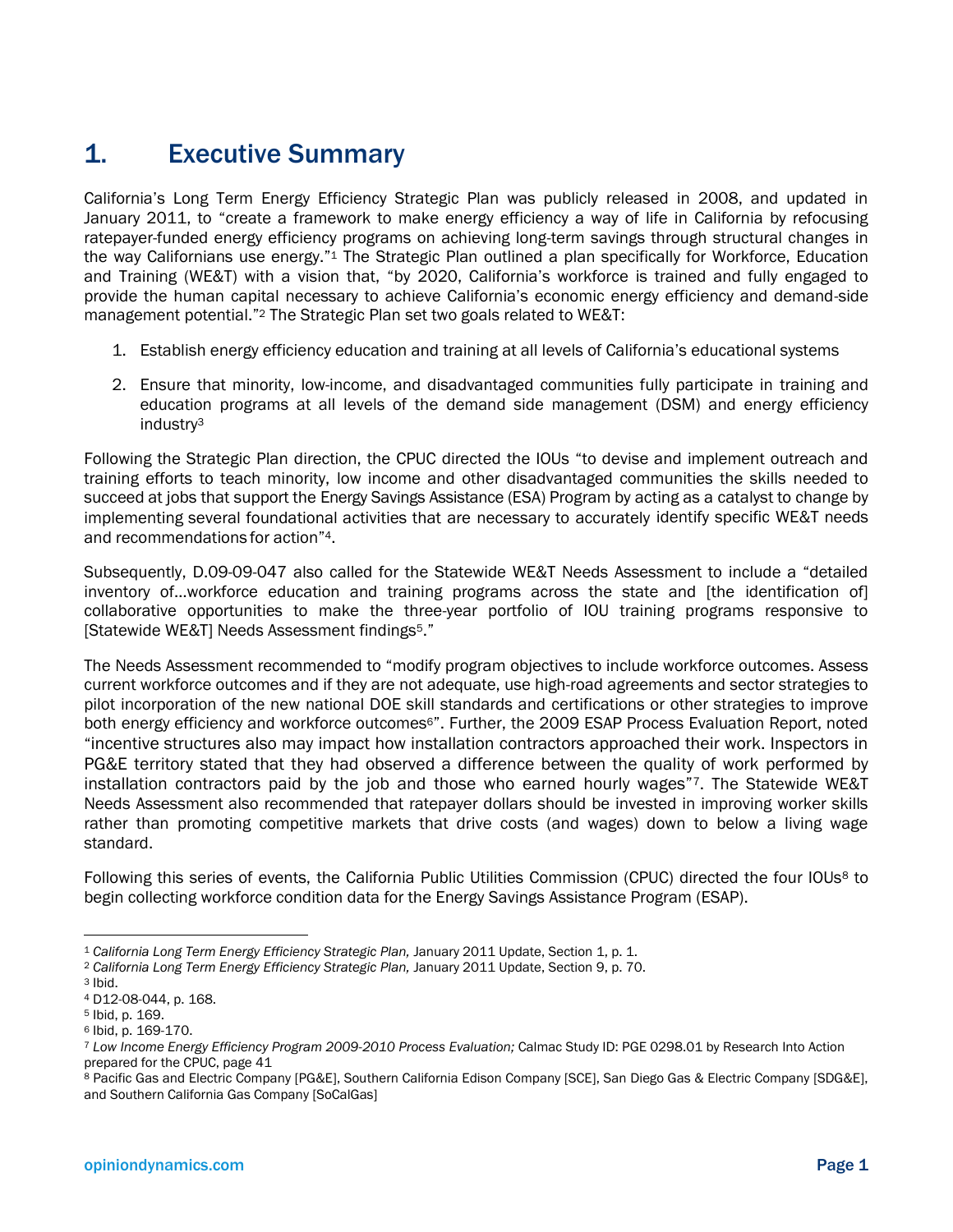"The IOUs are directed to immediately begin collecting the following data in these seven WE&T areas: (1) contractor and subcontractor contract terms (competitive bid, direct award, etc.); (2) contractor and subcontractor compensation schemes (hourly, piecemeal, salaried, etc.); (3) number of inspection failures and the types of failures (including the number of enrolled customers later deemed ineligible, number of incorrectly assessed households and instances of measure installation inspection failures); (4) level and type of IOU training (including lead safety training) and screening (including background check) these specific contractors have completed; (5) customer feedback for these contractors, positive and negative; (6) demographic data of the current ESA workforce, including minority, local, low income, disabled, displaced, and other disadvantaged communities; and (7) the IOU's assessment of any other needs of the existing workforce to meet the current and future ESA Program demands."<sup>9</sup>

Subsequently, in Decision 12-11-015, the CPUC directed the IOUs to collect similar workforce condition data for all of their energy efficiency programs. However, the wording in the Decision caused some confusion amongst the IOUs as to whether this entire data requirement should apply to all energy efficiency programs.

"In the meantime while a more comprehensive approach is being designed, the utilities should emulate, for their energy efficiency programs, the data collection protocols with respect to workforce initiatives recently adopted by the Commission for the low-income programs in D.12-08-044. This will assist us in evaluating new proposals for energy-efficiency program workforce efforts, based on a more robust set of data in the future."<sup>10</sup>

Following these decisions, the WE&T working group composed of IOU staff, Energy Division staff, and other stakeholders<sup>11</sup>, has focused on developing and improving data collection under ESAP. However, the IOUs have been reluctant to extend data collection to all energy efficiency programs. In 2014, the CPUC hired Opinion Dynamics to determine potential methods for collecting the requested data and to assess the feasibility of data collection more broadly for programs other than ESAP.

A notable difference between ESAP and many other energy efficiency programs is the relationship between the contractors, who perform the work, and the IOUs, who request data from the contractors. In ESAP and some other Direct Install (DI) programs, the IOUs hire the contractor and are thus in a direct contracting relationship. Other energy efficiency programs do not have this direct contracting relationship, as it is usual for the customers to hire contractors directly.

A working group was established to explore data collection options for ESAP. At the time that Opinion Dynamics was hired to conduct this study, it was assumed that this working group would produce data collection options applicable to other programs in a direct contracting relationship. Therefore, as a complement to those efforts, we focused this research on two programs where the contractors are in an indirect contracting relationship with the IOUs.

This study can be described as a policy analysis, intended to explore the purpose, needs and options for collecting workforce condition data from programs that are not in a direct contracting relationship with contractors in light of recent policy decisions (described above) that asked for the IOUs to start collecting data that could be costly and extensive. We focused this study on two high-profile programs that do not have

 <sup>9</sup> Decision 12-08-044, August 23, 2012. Available at https://drive.google.com/file/d/0B1N0yUljD6yQenlqQ0tlcjBvWEU/edit.

<sup>10</sup> Decision 12-11-015, November 8, 2012. Available at

https://docs.google.com/document/d/11ZLXEZwQLGlBor9wzVenBZPzzjFkQ0jnA9D82l7nkgw/edit.

<sup>11</sup> Stakeholders included Brightline Defense Fund, Greenlining, El Concilio and DRA. The data collection efforts were managed as a Compliance Activity with regulatory therefore the Statewide Measurement and Evaluation staff was not involved to provide oversight.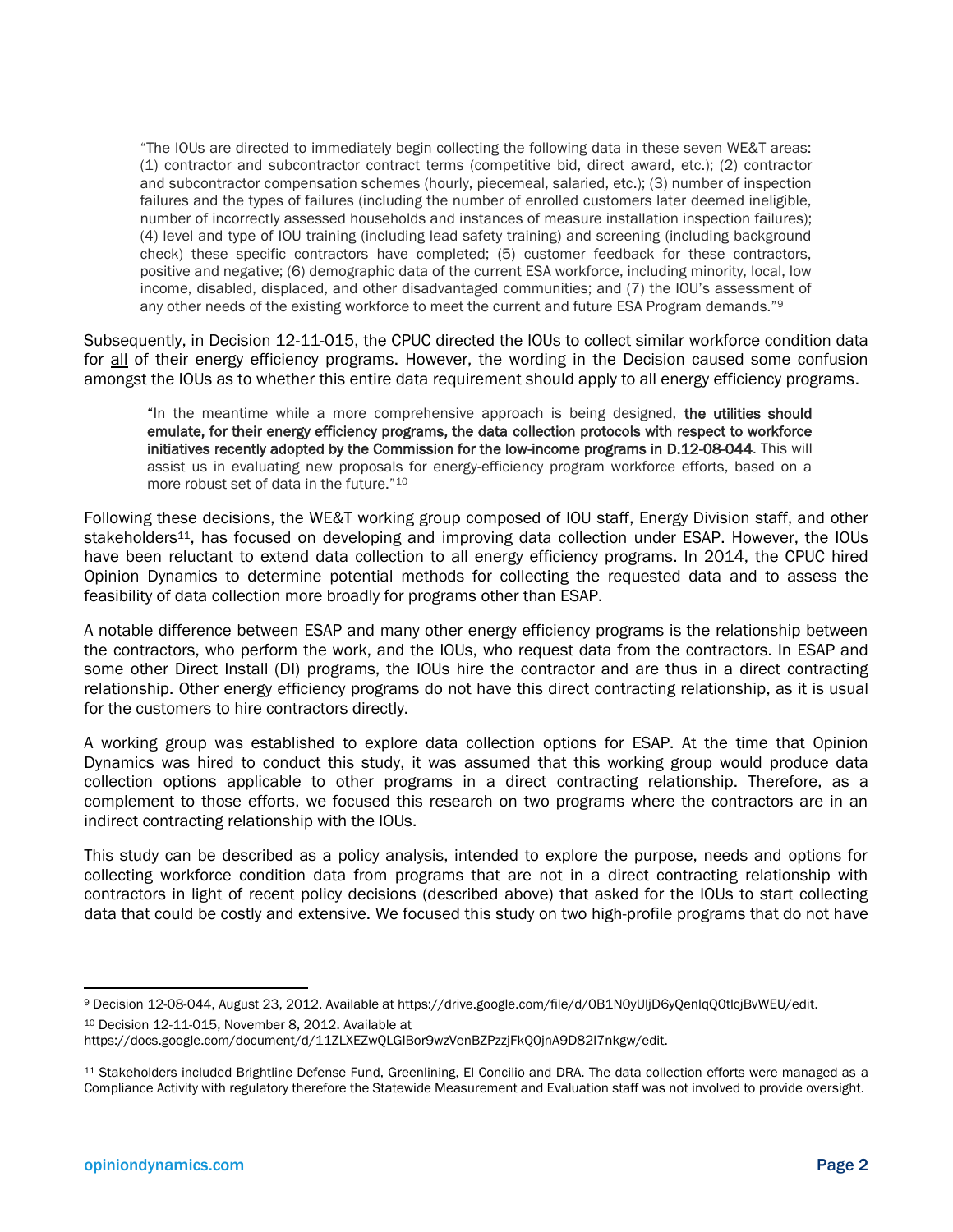a direct contracting relationship with contractors: the Residential Energy Upgrade California (EUC) Home Upgrade Program and the non-residential lighting programs.12. The goal of this study was to:

- Explore the issues around collecting workforce condition data in response to Decision 12-11-015 from energy efficiency programs that are not in a direct contracting relationship with contractors, using the Residential Energy Upgrade California (EUC) Home Upgrade Program and the nonresidential deemed and custom lighting programs as examples, including:
	- What data are required to satisfy the Decision?
	- What are the benefits and drawbacks of collecting the information?
	- $\blacksquare$  How is this data currently being collected if at all? Who is collecting the data? What are the gaps?
	- What were the lessons learned from past ESA, EUC Home Upgrade Program, and non-residential HVAC13 data collection efforts?
- $\blacksquare$  Document the perspectives among key stakeholders, and
- **Determine if and how energy efficiency programs that are not in a direct contracting relationship** should respond to Decision 12-11-015.

All research methods for this study were qualitative and exploratory. The overall objective of this study was to summarize all information known to date on this topic; and build from existing knowledge to provide additional insights into if and how the IOUs can begin to collect workforce condition data. As such, the research questions and study objective appropriately lead to conducting qualitative research while summarizing and analyzing several relevant policy decisions, reports and data collection efforts.

The overarching goal of the study was to determine what data should be collected for energy efficiency programs not in a direct contracting relationship with the IOUs. Based on all of the secondary information reviewed for this study and the qualitative interviews with contractors, stakeholders, program and implementation managers, we provide the following conclusions and recommendations. While the study herein highlights several challenges with collecting workforce condition data, we do see opportunities for collecting some of the data requested in the Decision. Please refer to Section 4 for more detailed information for each bullet below:

- There many challenges with collecting workforce condition data from contractors who are not in a direct contracting relationship with programs. Challenges include issues with contractor willingness to provide information, the cost of collecting such information, and validity and reliability concerns with most data collection methods.
- Electronic payroll tracking is the most valid and reliable method to acquire the demographic and wage information requested but this investment is not justifiable for all energy efficiency programs

 <sup>12</sup> There are multiple IOU non-residential programs with lighting components. We use the general term "non-residential lighting program" to mean those non-residential retrofit programs that include lighting measures as a main focus. We focused on those that use deemed (e.g., prescriptive) or calculated (e.g., custom) savings approaches and direct incentives (as opposed to mid- or upstream programs).

<sup>13</sup> Workforce conditions data were collected for the ESA, EUC, and non-residential HVAC programs. Data were collected by the IOUs for ESAP and EUC, while Itron collected data for the non-residential HVAC programs.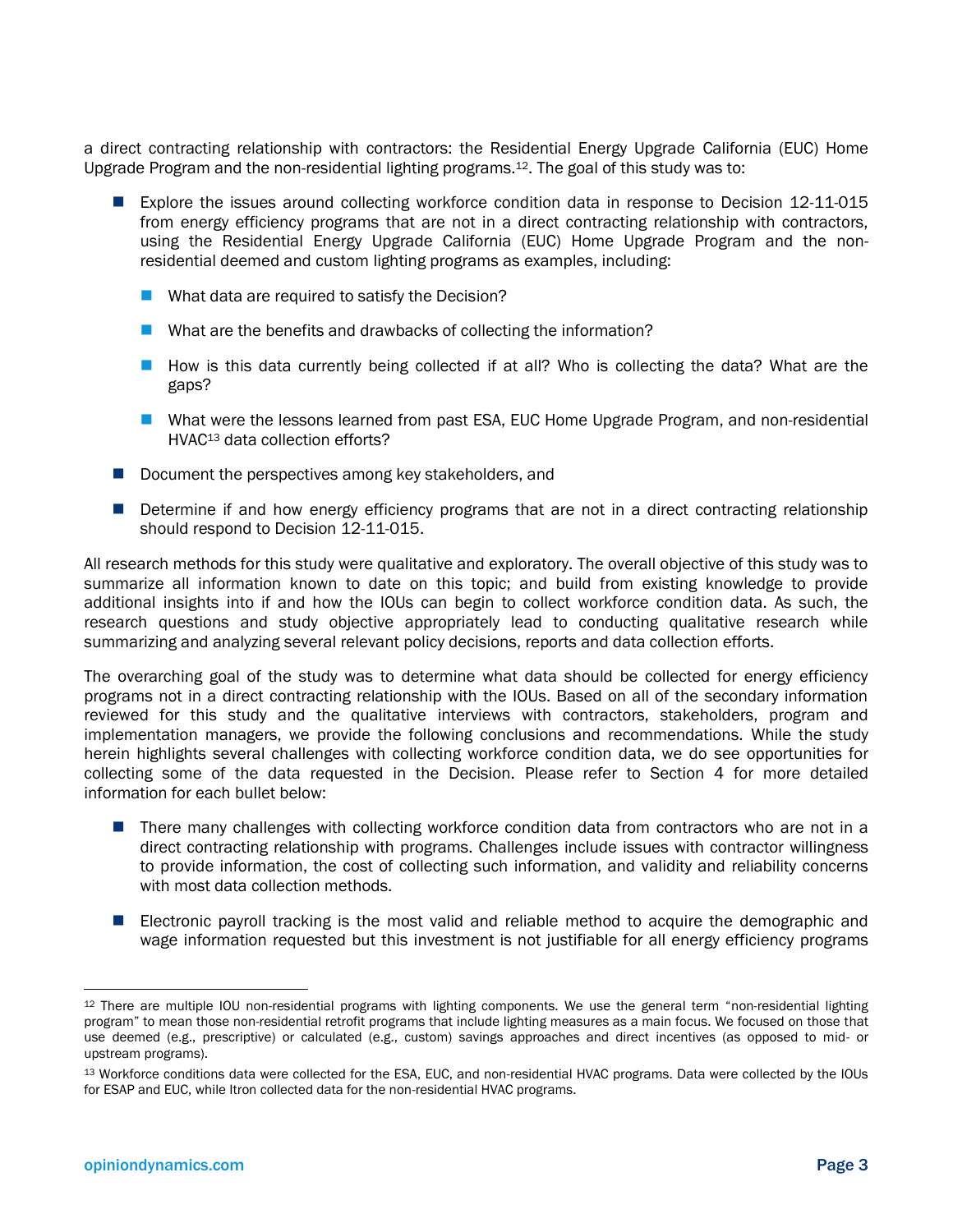unless there is a reliable concern regarding the workforce conditions or installation quality amongst the contractors supporting a specific program.

- A data intensive effort, such as electronic payroll records, is not warranted at this time for programs similar in design to the Home Upgrade and Non-Residential Deemed and Custom Core Programs given the lack of data available to date that indicates that there is a workforce condition or installation quality issue.
- **E** Consider the learnings from this study when determining how to best collect demographic information from program contractors in the future. If a program does warrant an investigation into the demographics of supporting contractors, such as ethnicity or disadvantaged status, then the learnings from this study indicate that the data collection needs to carefully extract information from each employee within a contracting firm and the purpose of the data collection needs to be clearly communicated to contractors.
- Require energy efficiency programs in indirect contracting relationships with participating contractors to collect and submit select information from the Decision at this time. Information readily available to most energy efficiency programs such as customer satisfaction rates with contractors, publicly available wage statistics, contractor training requirements for participation, and QA/QC failure rates can easily be assembled through existing program operations. This information will help the CPUC determine if a reliable workforce condition or installation quality concern exists that would then trigger a need for deeper data collection.
- The IOUs need help to standardize the definition of work quality across the IOUs and the coding of inspection failures. Many of the programs do track QA/QC failure rates from installation inspections however the IOUs are not currently consistent in how they track failures, what constitutes a failure, and, most critical to this Decision, whether the failure was based on an installation quality issue. If the CPUC is to rely upon the IOUs QA/QC failure rates to determine whether there is an installation quality issue amongst supporting contractors then the IOUs need to align their failure rate tracking with this intended purpose.
- An administrative challenge amongst the IOUs needs to be addressed for WE&T. The WE&T program began as a program that included the IOU Energy Center education efforts and K-12 education program efforts. However, policy decisions and the CA Strategic Plan now go beyond just these two efforts and has evolved into a cross-cutting topic across all energy efficiency programs. This presents an administrative challenge amongst the IOUs because the IOU WE&T Program Team must now also be responsible for coordination and facilitating workforce concerns across the entire program portfolio.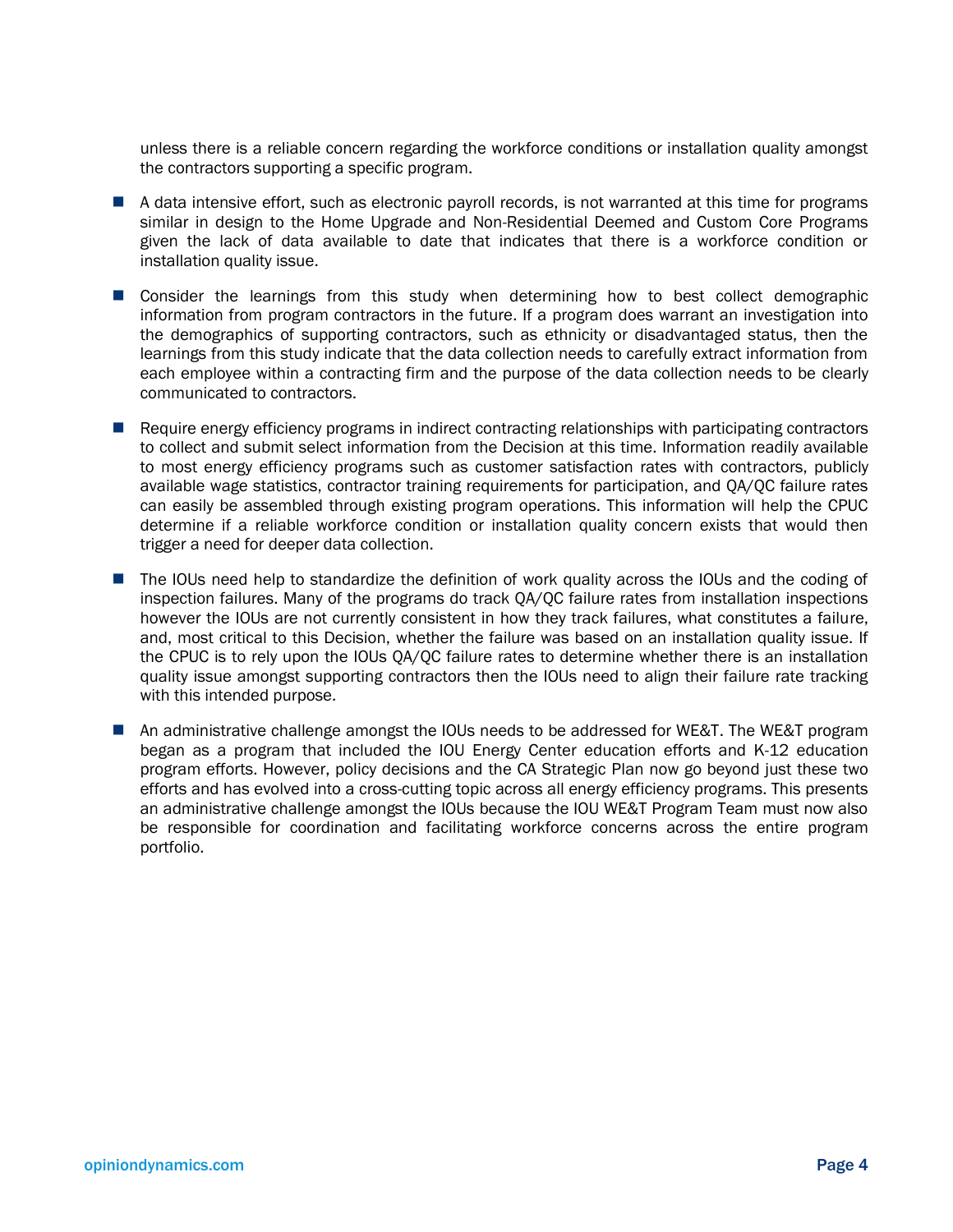# 2. Methods

All research for this study were qualitative and exploratory in nature. The objective of this study was to summarize all information known to date on this topic; and build from existing knowledge to provide additional insights into if and how the IOUs can begin to collect workforce condition data. As such, the research questions and study objective appropriately lead to conducting qualitative research and summary and analysis of several relevant policy decisions, reports and data collection efforts. As such, Opinion Dynamics reviewed existing wage and demographic data sources, past data collection efforts, and many secondary sources. We further interviewed representatives from the CPUC, the IOUs, and other stakeholders with experience in collecting workforce condition data. We also performed eight qualitative depth interviews with Home Upgrade Program contractors and seven interviews with contractors in the lighting segment. All interviews were conducted via telephone with experienced interviewers between August 2014-December 2015. Table 1 summarizes the study activities used to complete this study and Table 2 summarizes all of the secondary information that was analyzed for this study.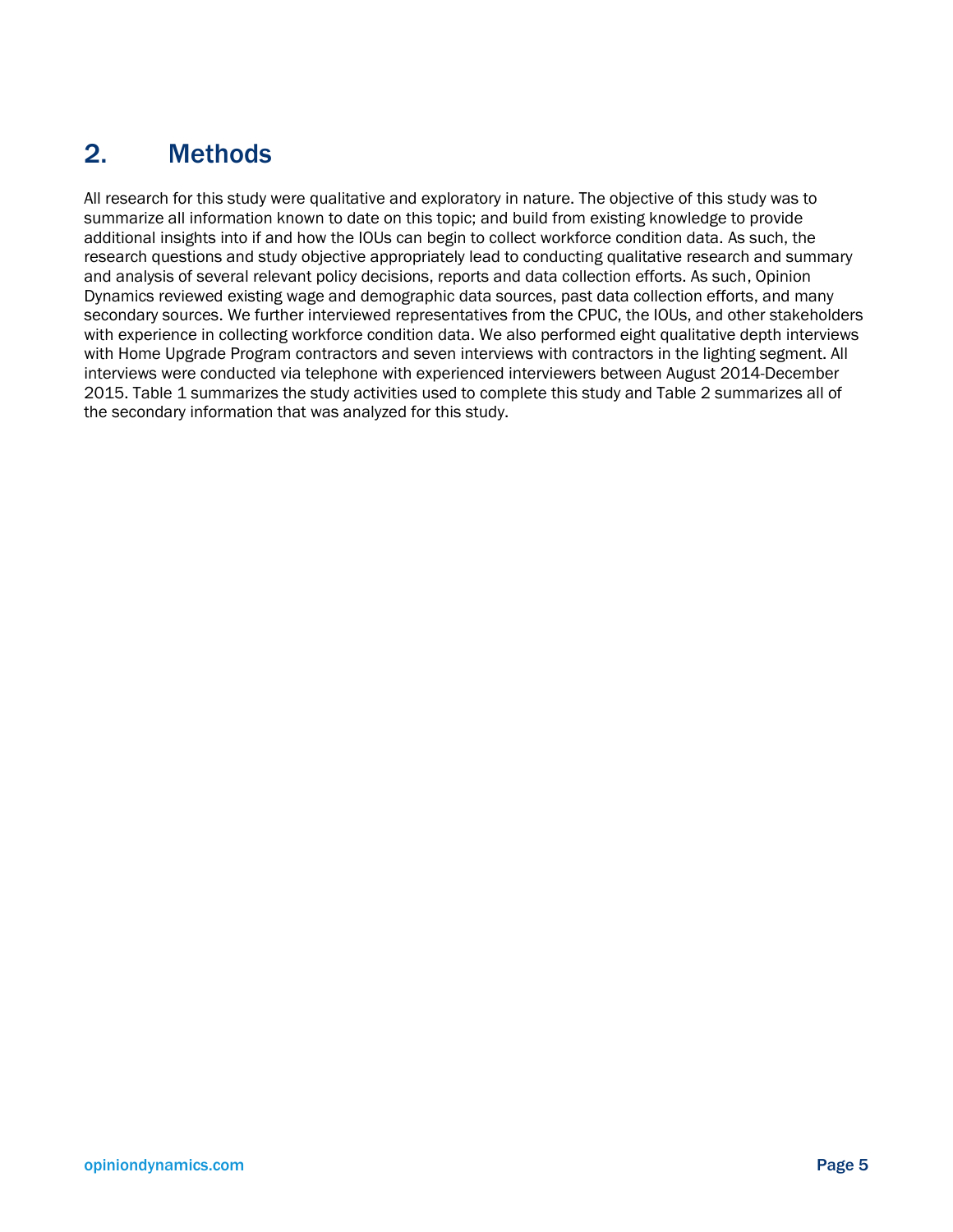| <b>Task</b>                          | <b>Description</b>                                                                                                                                                           | <b>Objectives of Task</b>                                                                                               |
|--------------------------------------|------------------------------------------------------------------------------------------------------------------------------------------------------------------------------|-------------------------------------------------------------------------------------------------------------------------|
| Review of<br>secondary               | Review of multiple secondary<br>sources, including existing                                                                                                                  | ■ Understand existing workforce conditions data tracking<br>endeavors                                                   |
| sources                              | databases                                                                                                                                                                    | Understand data tracking challenges and successes                                                                       |
|                                      | Review of past data collection<br>attempts and associated<br>databases                                                                                                       | Investigate the feasibility of adding workforce conditions<br>modules into existing survey efforts                      |
|                                      | Review of the IOUs' applications<br>for approval of the 2015-2017                                                                                                            | Identify some potential workforce conditions data collection<br>methods                                                 |
|                                      | low-income programs and<br>budgets                                                                                                                                           | Review the IOUs' recommendations for data collection under<br>a a<br><b>ESAP</b>                                        |
| Other non-<br>IOU program<br>manager | ■ 3 interviews with representatives<br>from Clean Energy Works Portland;                                                                                                     | Understand what data are collected and what methods are<br>ш<br>used to collect the data                                |
| interviews                           | Community Power Works Seattle,<br>Washington; and Southern<br>California Regional Energy Network                                                                             | Understand the feasibility and challenges related to collecting<br>a an<br>workforce conditions data from contractors   |
|                                      | (SoCal REN), LA County Workforce<br>Pilot/Los Angeles Emerald Cities<br>Collaborative who were<br>experienced with their respect<br>efforts to track workforce<br>conditions | Understand the program, including the nature of the<br>a an<br>relationship between it and the contractors              |
| CPUC staff<br>interviews             | Interviews with 4 CPUC staff                                                                                                                                                 | ■ Understand what specific workforce conditions data are most<br>needed and in what format                              |
| Stakeholder                          | Interview with 1 person at the                                                                                                                                               | Understand the benefits and drawbacks of past efforts to<br>collect this information                                    |
| interviews                           | <b>DVC</b>                                                                                                                                                                   | Identify the benefits of collecting this information and how it<br>will be used                                         |
| IOU and<br>implementer               | 8 interviews with 14 IOU<br>program and implementer staff                                                                                                                    | Understand the lessons learned from the ESA, EUC, and non-<br>residential HVAC efforts                                  |
| staff<br>interviews                  |                                                                                                                                                                              | Understand what workforce conditions data are currently<br><b>The State</b><br>collected                                |
|                                      |                                                                                                                                                                              | ■ Understand what the benefits and drawbacks are of collecting<br>this information from the program staff's perspective |
|                                      |                                                                                                                                                                              | ■ Understand what data can be collected                                                                                 |
|                                      |                                                                                                                                                                              | Identify the limitations and potential options for collecting this<br>information                                       |
| Contractor<br>interviews             | ■ 8 interviews with EUC Home<br>Upgrade Program contractors                                                                                                                  | Gain contractor perspective on workforce conditions data<br>collection topic                                            |
|                                      | 7 interviews with Non-<br><b>In</b><br>Residential Lighting Program<br>contractors                                                                                           | ■ Test contractor acceptance of different approaches to<br>collecting workforce conditions data                         |

#### Table 1. Research Methods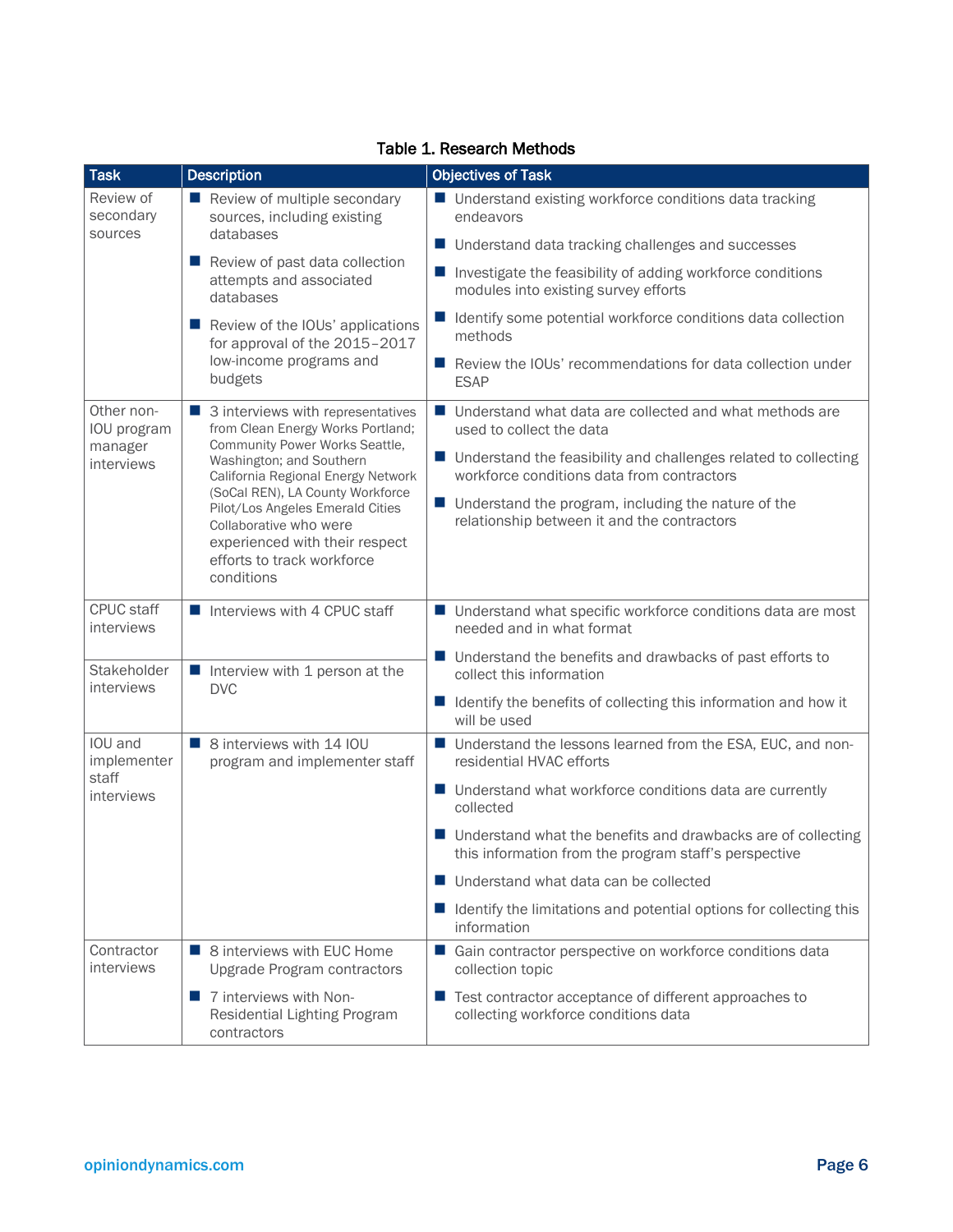| I<br>i<br>I |
|-------------|
| l<br>ī      |
| :<br>?      |
|             |
|             |
|             |
|             |
|             |
| ۱           |
|             |
|             |
|             |
|             |

| Remodeler, and Lighting industries<br>Downloaded and extracted relevant wage data for the HVAC, Insulation, Energy Rater,                                                                                                                                 | Employment Development Department (EDD)                                                                                                                                                                     | $\overline{5}$           |
|-----------------------------------------------------------------------------------------------------------------------------------------------------------------------------------------------------------------------------------------------------------|-------------------------------------------------------------------------------------------------------------------------------------------------------------------------------------------------------------|--------------------------|
| job quality information to discuss data collection feasibility<br>Used Appendix 4A as a starting<br>point for contacting program managers already tracking                                                                                                |                                                                                                                                                                                                             |                          |
| data collection efforts<br>EXIENTED OF BOOK DE ALSE THE STATE SUPPOSE SOLONG A SUPPOSE SUPPOSE SANCENTED OF THE STATE SANCENT SUPPOSE SUPPOSE SOLONG SUPPOSE SUPPOSE SUPPOSE SUPPOSE SUPPOSE SUPPOSE SUPPOSE SUPPOSE SUPPOSE SUPPOSE SUPPOSE SUPPOSE SUPP |                                                                                                                                                                                                             |                          |
| Reviewed report and appendices                                                                                                                                                                                                                            | DVC WE&T Guidance Plan                                                                                                                                                                                      | ΓŢ                       |
| Reviewed annual reports of labor compliance programs                                                                                                                                                                                                      | Department of Industrial Relations Labor Compliance Report                                                                                                                                                  | 50                       |
| emulate ESAP data collection protocols<br>Reviewed the Decision and Proceeding information relation and to the CPUC's directive to                                                                                                                        | Decision 12-11-015                                                                                                                                                                                          | $\circ$                  |
| collect data in seven WE&T areas under ESAP<br>Reviewed the Decision to identify the context and content related to the request to                                                                                                                        | Decision 12-08-044                                                                                                                                                                                          | $\infty$                 |
| Reviewed report                                                                                                                                                                                                                                           | Update<br>California Long Term Energy Efficiency Strategic Plan, January 2011                                                                                                                               | $\overline{\phantom{0}}$ |
| Remodeler, and Lighting industries<br>Downloaded and extracted relevant wage data for the HVAC, Insulation, Energy Rater,                                                                                                                                 | Employment and Wages (CEW) data<br>BLS Occupational Employment Statistics (OES) and Census of                                                                                                               | $\infty$                 |
| under ESAP<br>Reviewed the application and testimony related to recommendations of data collection                                                                                                                                                        | Application of Southern California Gas Company (U902G) for Approval<br>2015-2017<br>of Low Income Assistance Programs and Budgets for Program Years                                                         | CΠ                       |
| under ESAP<br>Reviewed the<br>application and testimony related to recommendations for data collection                                                                                                                                                    | Application of SDG&E (U902M) for Approval of Low Income Assistance<br>Programs and Budgets for Program Years 2015-2017                                                                                      | 4                        |
| under ESAP<br>Reviewed the<br>application and testimony related to recommendations for data collection                                                                                                                                                    | Application of Southern California Edison Company (U 388E) for<br>Approval of its Energy Savings Assistance and California Alternative<br>Rates for Energy Programs and Budgets for Program Years 2015-2017 | ω                        |
| under ESAP<br>Reviewed the application and testimulated to recommendation and testion and the seven collection                                                                                                                                            | Application of PG&E for Approval of the 2015-2017 Energy Savings<br>Budget (U39 M)<br>Assistance and California Alternate Rates for Energy Programs and                                                     | $\sim$                   |
| wages<br>Extracted<br>recent residential a<br>pu<br>non-residential HVACR production worker national                                                                                                                                                      | Air Conditioning, Heating, and Refrigeration Institute (AHRI) 2012<br>Industry Profile Report                                                                                                               | $\mapsto$                |
| Activity                                                                                                                                                                                                                                                  | No.<br><b>Source</b>                                                                                                                                                                                        |                          |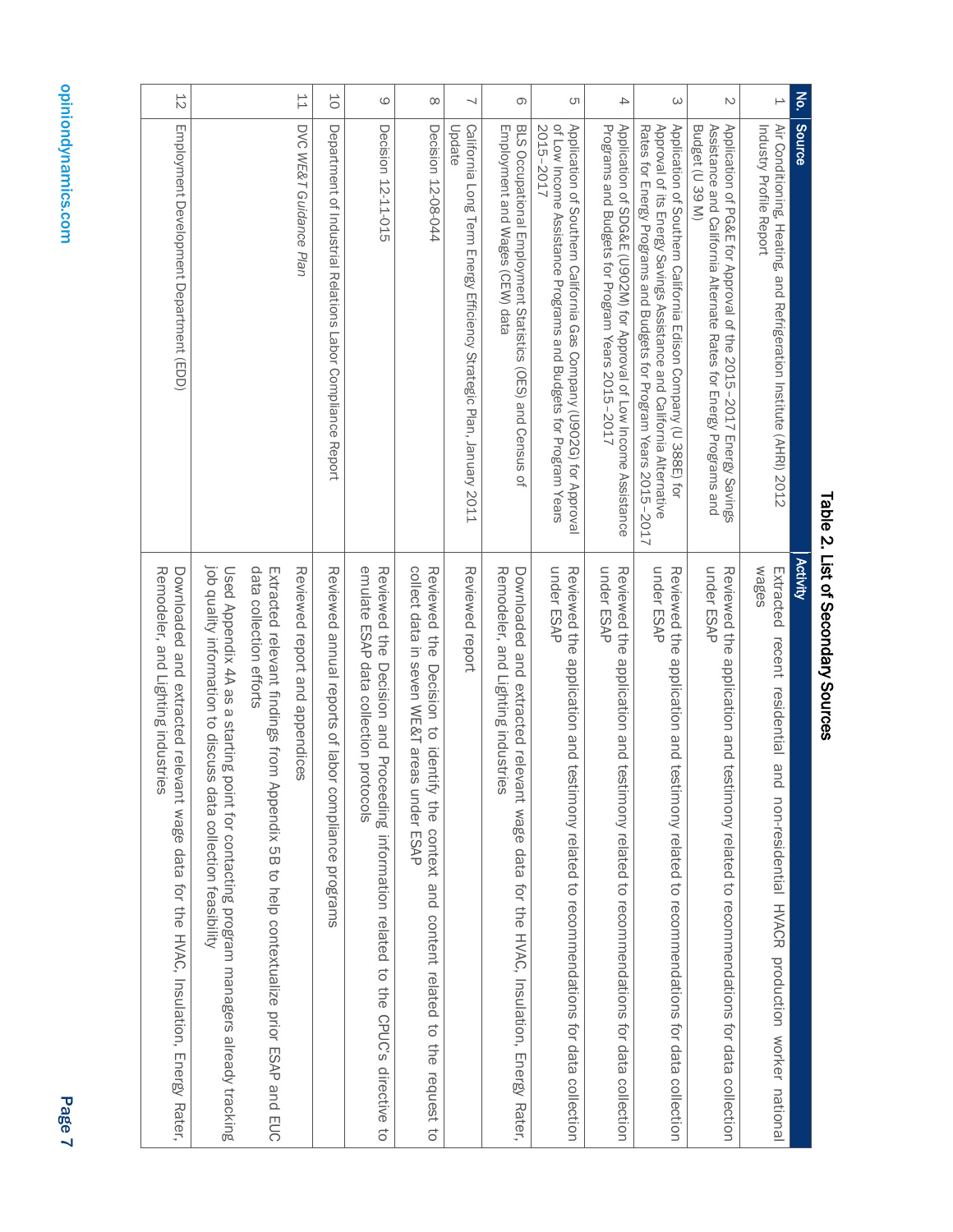| 11                                                                                                               | $\frac{1}{9}$                                                     |                                                           | 5h                                                 | 14                                                                           |                                                                            | 53                                               | No.      |
|------------------------------------------------------------------------------------------------------------------|-------------------------------------------------------------------|-----------------------------------------------------------|----------------------------------------------------|------------------------------------------------------------------------------|----------------------------------------------------------------------------|--------------------------------------------------|----------|
| USOO RAP Process Evaluation report                                                                               | WE&T Working Group Filing                                         |                                                           | Itron non-res HVAC survey report                   | EUC data collection                                                          |                                                                            | ESA data collection report                       | Source   |
| 12-08-044 Decision<br>Reviewed for reflerence to contraction xork quality concerns that was a reflerenced in the | Keyiewed the ECAP Final Keport and Kecommendations from July 2013 | Analyzed data in light of job data collection teasibility | Reviewed acryex instrument and final draft dataset | Reviewed survey instrument, reports, and data submitted by SDG&E to the CPUC | Complied existing reporting on this effort and added prief notes of onlown | Reviewed survey instrument, dataset, and reports | Activity |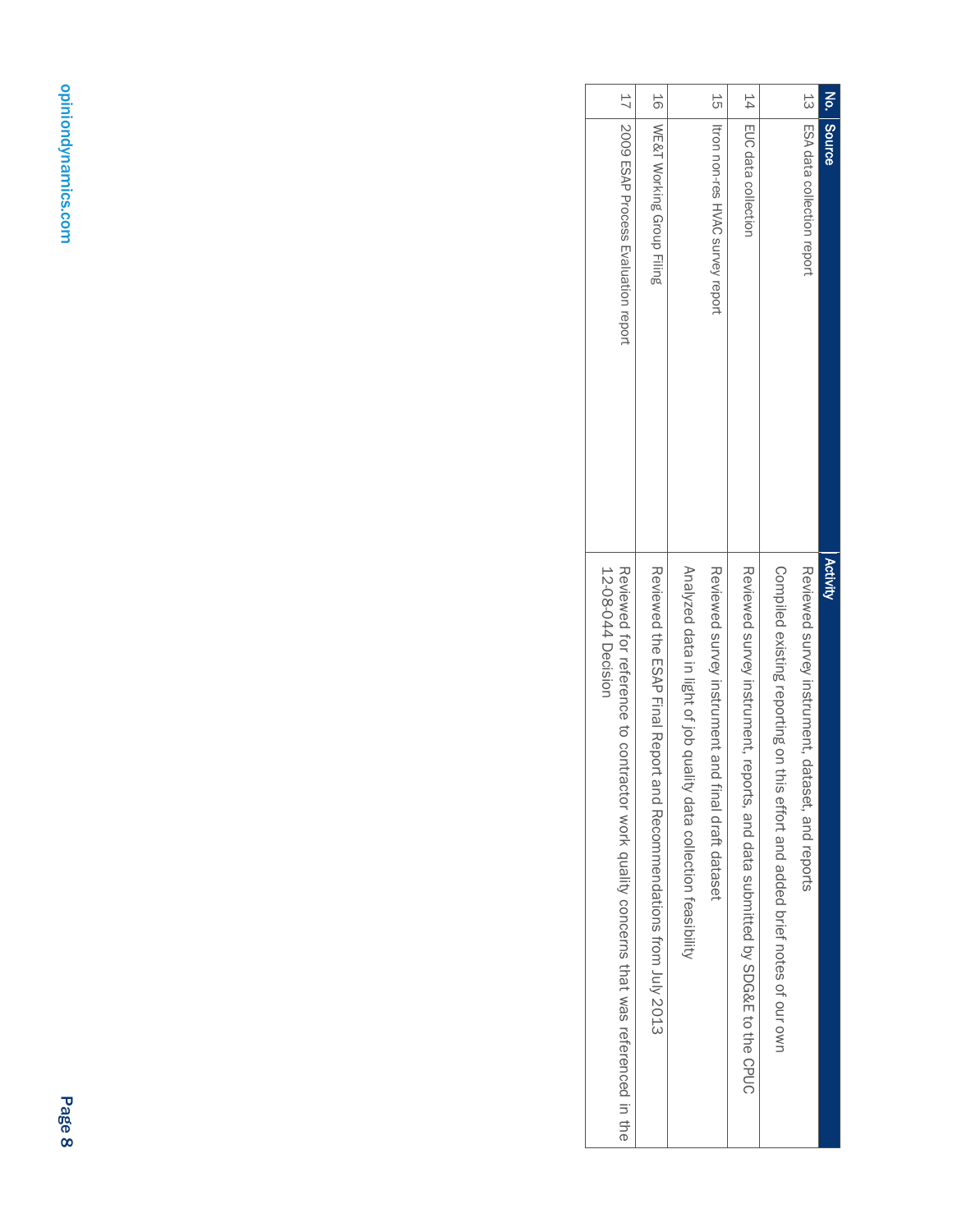# 3. Detailed Findings by Research Question

### 3.1 What data are required to satisfy the Decision?

As mentioned above, Decision 12-11-015 directed the IOUs to collect data in seven areas, including workforce conditions data, training needs, and labor market characteristics. This was initially part of a directive to the ESA program as an exploratory effort to learn more about the workers supporting the program. The CPUC then directed the IOUs to emulate the data collection for energy efficiency programs. The formal 12-11-015 Decision described the purpose of this data collection as providing robust data in order to evaluate new proposals of WE&T initiatives.

Given this context, we collaborated with the CPUC to discuss what data should be collected at this time for the Home Upgrade Program and Non-Residential Lighting Programs. As stated on page 2, the Decision caused some confusion by stating that the IOUs should "emulate" the data requirements for all energy efficiency programs. The Decision wording was misleading and therefore we collaborated with the CPUC to determine how the IOUs might best respond to this Decision for the two example programs. Table 3 provides an overview of the data the CPUC requested from energy efficiency programs through Decision 12- 11-015. The table shows the data points requested in the Decision, detail on how the data can be further defined, whether the data may be applicable the Home Upgrade Program and Non-Residential Lighting Programs, whether the data aligns with the Strategic Plan's WE&T goals and the evaluation team's assessment of the data's purpose. The CA Strategic Plan goals for Workforce, Education and Training are: Goal #1 is to "establish energy efficiency education and training at all levels of California's educational systems"; and Goal # 2 is to "ensure that minority, low income and disadvantaged communities fully participate in training and education programs at all levels of the DSM and energy efficiency industry"<sup>14</sup>.

 <sup>14</sup> *California Long Term Energy Efficiency Strategic Plan,* January 2011 Update, Section 9, p. 70.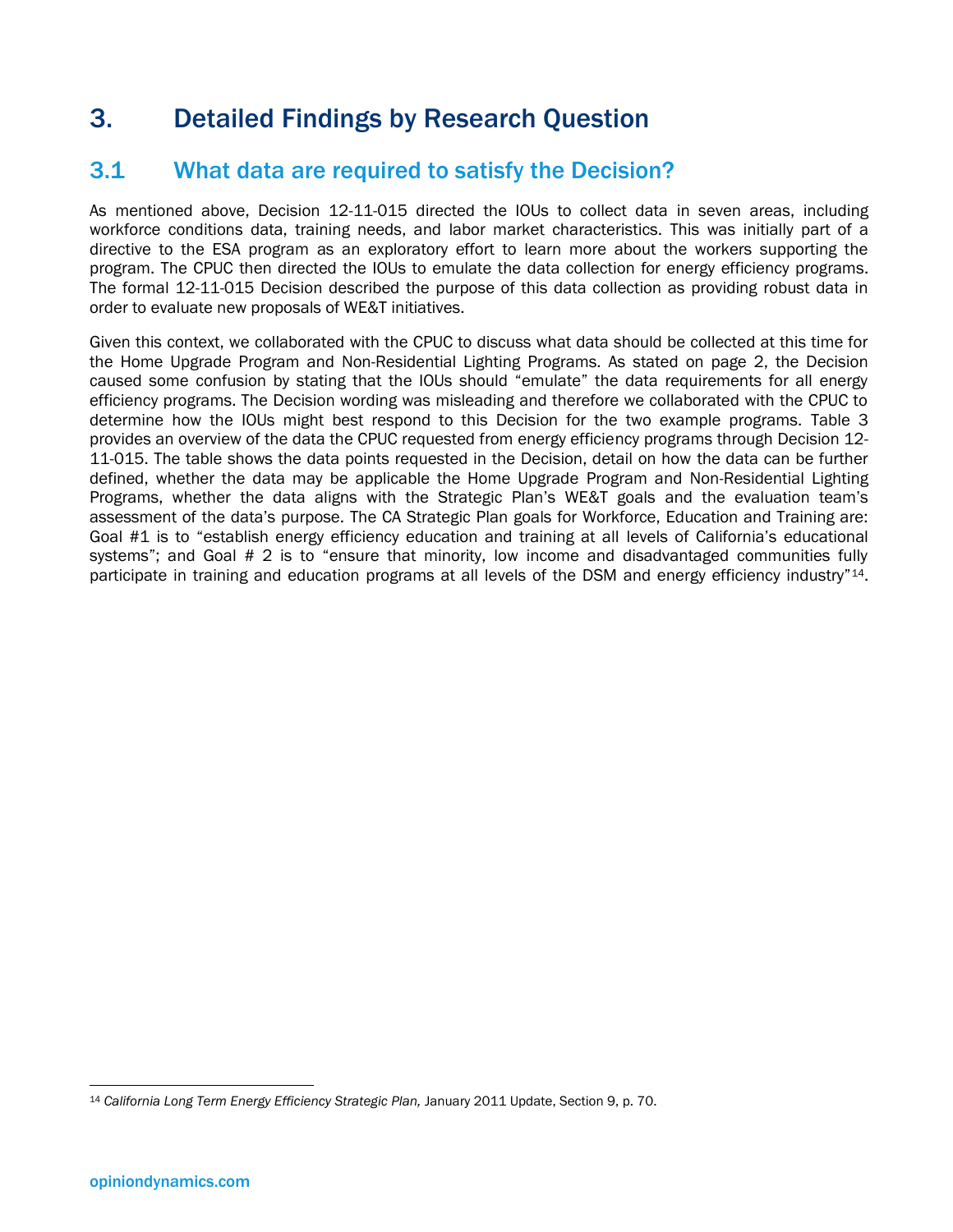| Data Categories                                                         | Data Details                                                                     | and Non-Res Lighting Programs<br>Applicable to Home Upgrade | <b>Strat Plan</b><br><b>Coal #1</b> | <b>Strat Plan</b><br>Goal #2 | <b>Purpose</b>                                                                                          |
|-------------------------------------------------------------------------|----------------------------------------------------------------------------------|-------------------------------------------------------------|-------------------------------------|------------------------------|---------------------------------------------------------------------------------------------------------|
| subcontractor contract<br>terms<br>(1) Contractor and                   | award, etc.<br>Contract terms: competitive bid, direct                           | No                                                          | n/a                                 | n/a                          | n/a                                                                                                     |
| subcontractor<br>(2) Contractor and                                     | salaried<br>Salary dispersion: hourly, piecemeal,                                | Yes                                                         | $\leq$                              | $\leq$                       | To determine if programs are                                                                            |
| compensation schemes                                                    | Wage levels*                                                                     | Yes                                                         | No                                  | $\leq$                       | supporting living wage jobs                                                                             |
|                                                                         | deemed ineligible<br>Number of enrolled customers later                          | No                                                          | n/a                                 | n/a                          |                                                                                                         |
| (3) Number of inspection                                                | Number of incorrectly assessed households                                        | $\leq$                                                      | n/a                                 | n/a                          | Determine if program has an                                                                             |
| failures and types of failures                                          | failures<br>Instances of measure installation inspection                         | Yes                                                         | Yes                                 | $\leq$                       | installation quality concern                                                                            |
|                                                                         | Types of inspection failure                                                      | Yes                                                         | Yes                                 | $\leq$                       |                                                                                                         |
|                                                                         | Level of training                                                                | Yes                                                         | Yes                                 | δ                            |                                                                                                         |
| (4) Level and type of                                                   | Type of training                                                                 | Yes                                                         | Yes                                 | $\leq$                       | Determine if level and type of                                                                          |
| utilities' training and                                                 | Lead safety training                                                             | Yes                                                         | Yes                                 | $\leq$                       | training/screening is sufficient to                                                                     |
| screening                                                               | Screening including background check                                             | Yes                                                         | Yes                                 | $\leq$                       | support the technologies                                                                                |
|                                                                         | Eligibility criteria*                                                            | Yes                                                         | Yes                                 | $\leq$                       |                                                                                                         |
| and negative<br>these contractors, positive<br>5) Customer feedback for | and suggestions for improvement*<br>Satisfaction with contractors and their work | Yes                                                         | Yes                                 | $\leq$                       | needs to give contractors more<br>Informs whether the program<br>training or needs a new<br>requirement |
|                                                                         | Minority status                                                                  | Yes                                                         | δ                                   | Yes                          |                                                                                                         |
|                                                                         | Local status                                                                     | Yes                                                         | $\leq$                              | Yes                          | boost demand for EE technologies<br>Informs whether investments to                                      |
| (6) Demographic data of the                                             | Low-income status                                                                | Yes                                                         | $\leq$                              | Yes                          | are leading to employers                                                                                |
| current program workforce                                               | Disabled status                                                                  | Yes                                                         | $\leq$                              | Yes                          | hiring/training from minority, low-                                                                     |
|                                                                         | Displaced status                                                                 | Yes                                                         | $\leq$                              | Yes                          | income and disadvantaged<br>communities                                                                 |
|                                                                         | Other disadvantaged communities status                                           | Yes                                                         | $\leq$                              | Yes                          |                                                                                                         |
|                                                                         | General workforce needs                                                          | Yes                                                         | Yes                                 | $\leq$                       |                                                                                                         |
| (7) The utilities' assessment                                           | Workforce sufficiency*                                                           | Yes                                                         | Yes                                 | $\leq$                       | Informs whether the program                                                                             |
| existing workforce to meet<br>of any other needs of the                 | Mechanism to assess adequate staffing*                                           | Yes                                                         | Yes                                 | $\leq$                       | needs to give contractors more                                                                          |
| current and future program                                              | Workforce planning processes*                                                    | Yes                                                         | Yes                                 | $\leq$                       | training or needs a new                                                                                 |
| demands                                                                 | contractors*<br>Workforce planning processes of                                  | Yes                                                         | Yes                                 | $\leq$                       | requirement                                                                                             |
| *<br><b>This</b><br>information                                         | sem<br>pot<br>specifically<br>requested                                          | Б<br>Decision<br>12-08-44,                                  | put                                 | deemed                       | important<br>Q<br>the<br>CPUC.                                                                          |

# Table 3. CPUC Required and Suggested Contractor Workforce Conditions Data (Decision 12-11-015) Table 3. CPUC Required and Suggested Contractor Workforce Conditions Data (Decision 12-11-015)

Page 10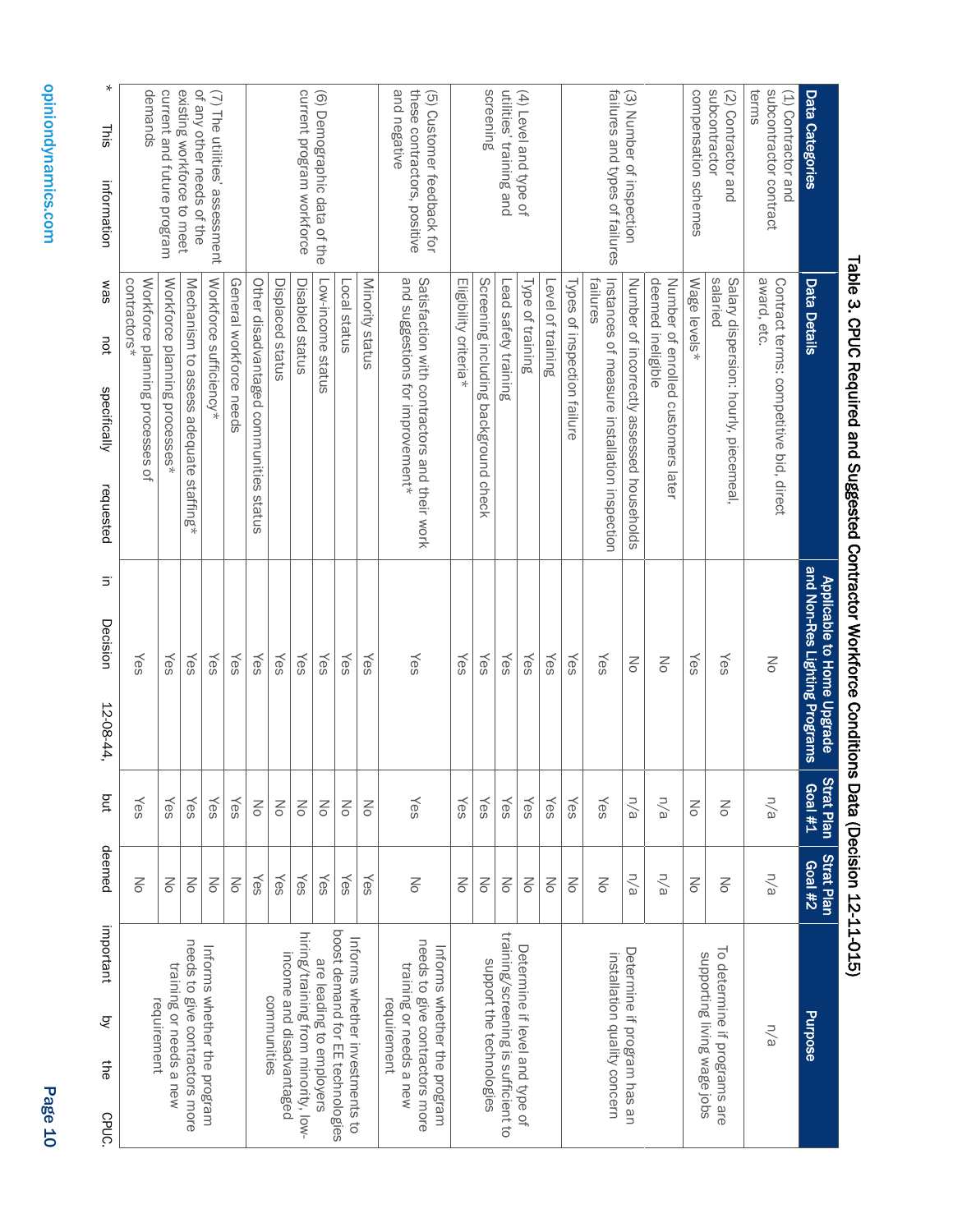From the perspective of the Don Vial Center (DVC)—a consultant recently hired by the IOUs to support WE&Trelated strategic planning—the purpose of collecting workforce conditions data is much broader than what is outlined in the Decisions and the Strategic Plan. The DVC believes this type of data can help measure the impact of WE&T approaches on the workforce, installation quality, and energy savings. As such, the DVC sees value in collecting this data in a more comprehensive fashion that would "provide definitive workforce demographics, causality between training and energy savings, and data on career ladders"<sup>15</sup> and "to best address the inclusion and workforce conditions goals of energy efficiency investments."<sup>16</sup> A more comprehensive approach would facilitate analyzing the connection between a specific worker's wage level, skill set, and training background and the quality of that worker's installation and the resulting energy savings. The DVC highlighted two main benefits to a more comprehensive approach to data collection:

- 1. Incorporation of workforce conditions data in a program's impact evaluation will allow analysts to see if there is a correlation between workforce conditions and work quality and/or energy savings. Improper installations reduce overall savings from energy efficiency programs. Data collection is necessary to assess the relationship between contractor competency, work quality, and energy savings.
- 2. IOU-led energy efficiency programs have workforce byproducts that may align with California's Strategic Plan goals in increasing employment among disadvantaged citizens.

To fulfill the first purpose, data (wage level, certifications/trainings held, and demographics) would have to be connected by specific worker and project. This more integrated approach does not lend itself to standalone surveys of workers' wages, training, and demographics unless the information can be directly tied to specific projects. This integrated approach is time consuming and can be too costly for a program to meet its cost-effectiveness requirements (i.e., the costs may outweigh the benefits). This approach would also drastically change how impact evaluations for programs are currently conducted, namely, at the measure level and not at the program level. To allow for this analysis in the future, an entirely different data collection strategy would need to be designed in impact evaluation plans or the programs themselves would need to add the installers' wage level, demographics, and skill level to the program-tracking data for each project.

However, the DVC acknowledged that comprehensive data requirements are challenging where no direct contracting relationships exist and therefore offered separate recommendations depending on the contractual context. Table 4 shows the DVC's recommended variables for data collection when there is no direct contracting relationship with contractors.

 <sup>15</sup> *WE&T Working Group Final Report and Recommendations*, 2013, p. 8.

<sup>16</sup> *WE&T Guidance Plan*, 2013, p. 136.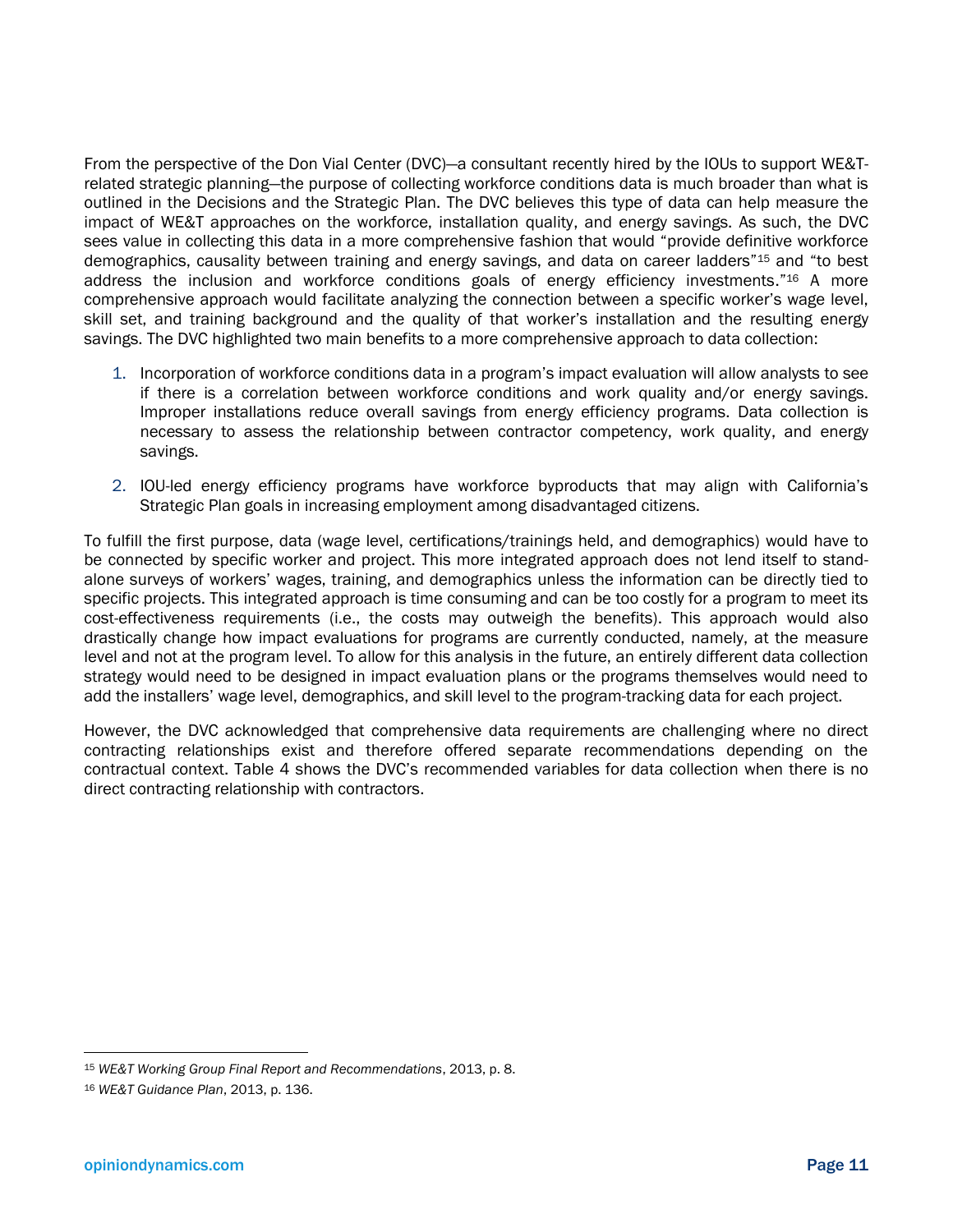#### Table 4. Don Vial Center Workforce Conditions Data Recommendations

| <b>Programs with No Direct Contracting Relationship with Contractors</b>                                                      |
|-------------------------------------------------------------------------------------------------------------------------------|
| Workers employed by contractor and subcontractor, including<br>average number of full-time, part-time, and "casual" employees |
| Use of independent contractors                                                                                                |
| Qualifications and experience of workers hired                                                                                |
| Training provided to workers once hired                                                                                       |
| Wages paid, including starting wages and average wages for key<br>positions                                                   |
| Employee turnover and tenure rates                                                                                            |
| Employee benefits, including employer contribution to benefits                                                                |

While the DVC recommendations are more appropriate for programs not in a direct contracting relationship with contractors, there are still some concerns with collecting all of the data recommended. There are great opportunities to collect some of the recommended data but some challenges with collecting others that are detailed in the following sections.

### 3.2 How is data currently being collected?

Opinion Dynamics asked program staff about current data tracking practices to examine what data the IOUs could leverage to address the Commission's request. Table 5 shows that the Home Upgrade and Commercial Lighting Programs track or could likely compile at least some information. However, notable gaps exist with respect to workforce wages and demographic information.

| <b>Workforce Conditions Data</b>                                                                                                   | <b>Home Upgrade</b> | Lighting |
|------------------------------------------------------------------------------------------------------------------------------------|---------------------|----------|
| (1) Contractor and subcontractor contract terms                                                                                    | n/a                 | n/a      |
| (2) Contractor and subcontractor compensation schemes                                                                              |                     |          |
| (3) Number of inspection failures and types of failures                                                                            |                     |          |
| (4) Level and type of utilities' training and screening                                                                            |                     |          |
| (5) Customer feedback for these contractors, positive and negative                                                                 |                     |          |
| (6) Demographic data of the current program workforce                                                                              |                     |          |
| (7) The utilities' assessment of any other workforce needs of the<br>existing workforce to meet current and future program demands |                     |          |

#### Table 5. Current Workforce Conditions Data Availability

● Data available ◐ Not formally tracked, but could be provided with some effort ○ No data available

Below, we describe available data sources in more detail:

■ Number of inspection failures and types of failures (3): In the Home Upgrade Program, implementers inspect a sample of projects and attach email communications to project records that could reveal the type of inspection failure. Program staff noted that it would be feasible to extract the project-level information. Data tracking in the Non-Residential Lighting Programs varies. Depending on the program, a sample or all installations are inspected and tracked in a spreadsheet. However, program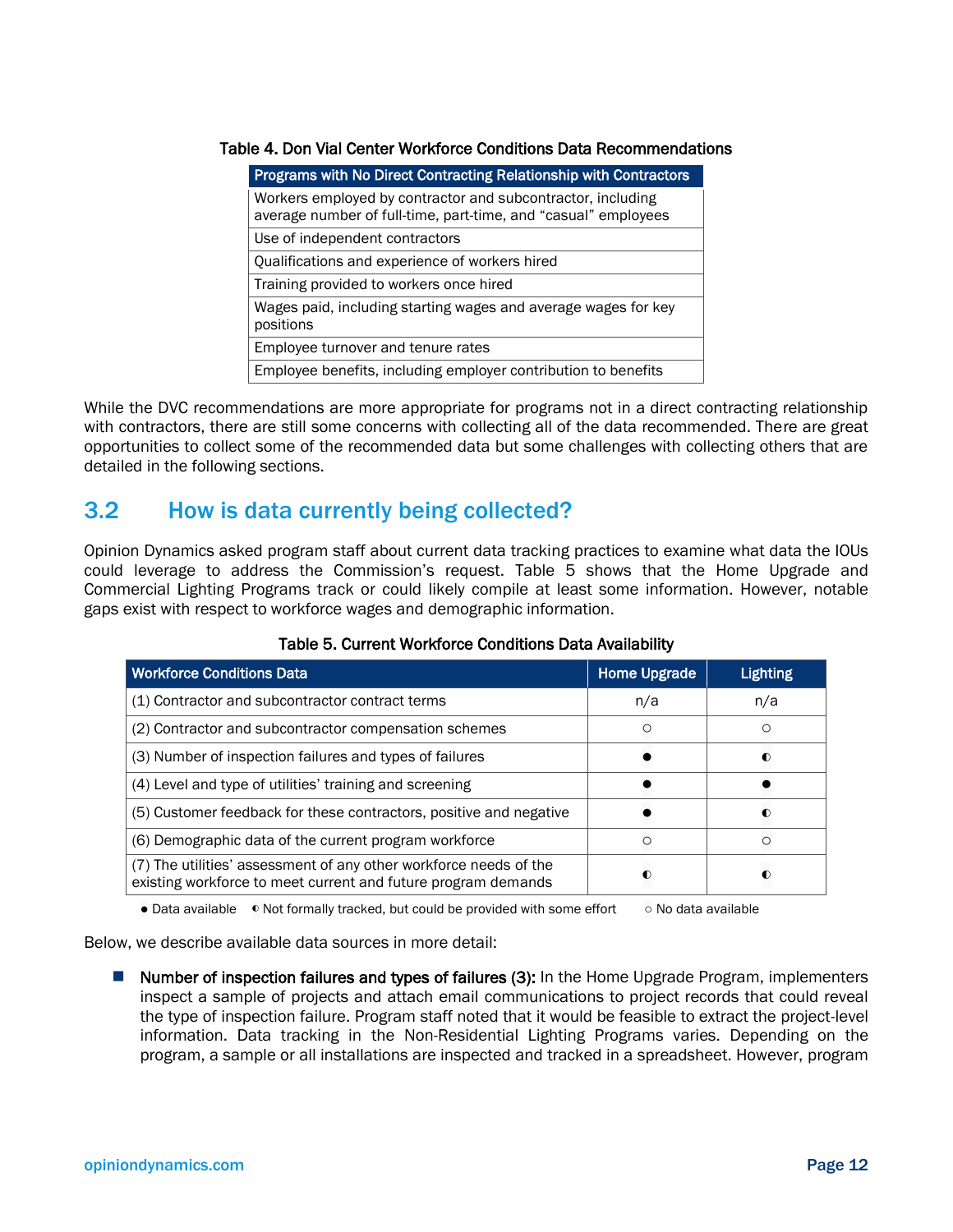staff noted that data provision might be time consuming and challenging. Some fundamental issues for both programs are:

- $\blacksquare$  There is no clear definition of what quality work is for each program;
- **There is no one standard definition of what constitutes an inspective failure across all IOUs;**
- The IOUs do not currently code the failures into categories; and
- $\blacksquare$  Not all inspection failures relate to energy savings

Currently, the programs can say whether a project passed or failed inspection but why something failed is qualitative and not easily summarized at this time. The Home Upgrade program administrators conduct inspections that explore the quality of the work performed. However, the Non-Residential Lighting programs currently limit their inspections to whether the quantity installed matches program tracking records therefore the inspection failures are based on whether program tracking records are correct and not focused on whether the lighting was designed and installed properly. Therefore, some inspection failures for both programs will impact energy savings but other inspection failures will indicate other issues such as following application procedures. In order for this data to be useful, the IOUs need to provide the number of inspection failures that could have an impact on the energy savings and also the type of failure, e.g. "not designed for optimal energy savings" or "installed an over-sized system". The IOUs will need help to re-define inspection procedures and to categorize the reasons for inspection failure before providing meaningful data on the number and types of failures.

- Level and type of utilities' training and screening  $(4)$ : Program materials outline the level and type of program-specific training offered to contractors. As such, we expect that program staff can compile the level and type of training provided for each contractor.
- Customer feedback (5): Home Upgrade Program implementers conduct customer satisfaction surveys upon project completion. These surveys ask for overall satisfaction and include open-ended questions for more detailed feedback. The IOUs have planned process evaluations and have the potential to ask customers more in depth about their satisfaction with the different program components or contractor interactions. In addition, Itron, under CPUC's direction, is conducting an impact evaluation of all non-residential lighting programs. As such, Opinion Dynamics added questions to this survey to gather data on customer ratings of the contractors' installation quality and overall performance. Therefore, Itron expects to have these data collected for the CPUC by the second quarter of 2015. The impact evaluation's sampling plan is by measure not by program; it is uncertain at this time, therefore, how much data each program will have regarding customer satisfaction with contractors.
- **Utilities' assessment of workforce needs (7):** To our knowledge, program staff does not formally compile their assessment of workforce needs to support the technologies in programs. It is also uncertain as to whether the programs have a formal planning process to ensure that they have enough trained contractors to support their program goals. However, we expect that program and implementation staff could easily describe how they approach assessing the workforce and whether they have any known workforce training or workforce supply needs.

Based on the data that the program currently collect, either fully or partially, we see several opportunities to leverage existing data sources to fulfill some of the data requirements outlined in the Decision.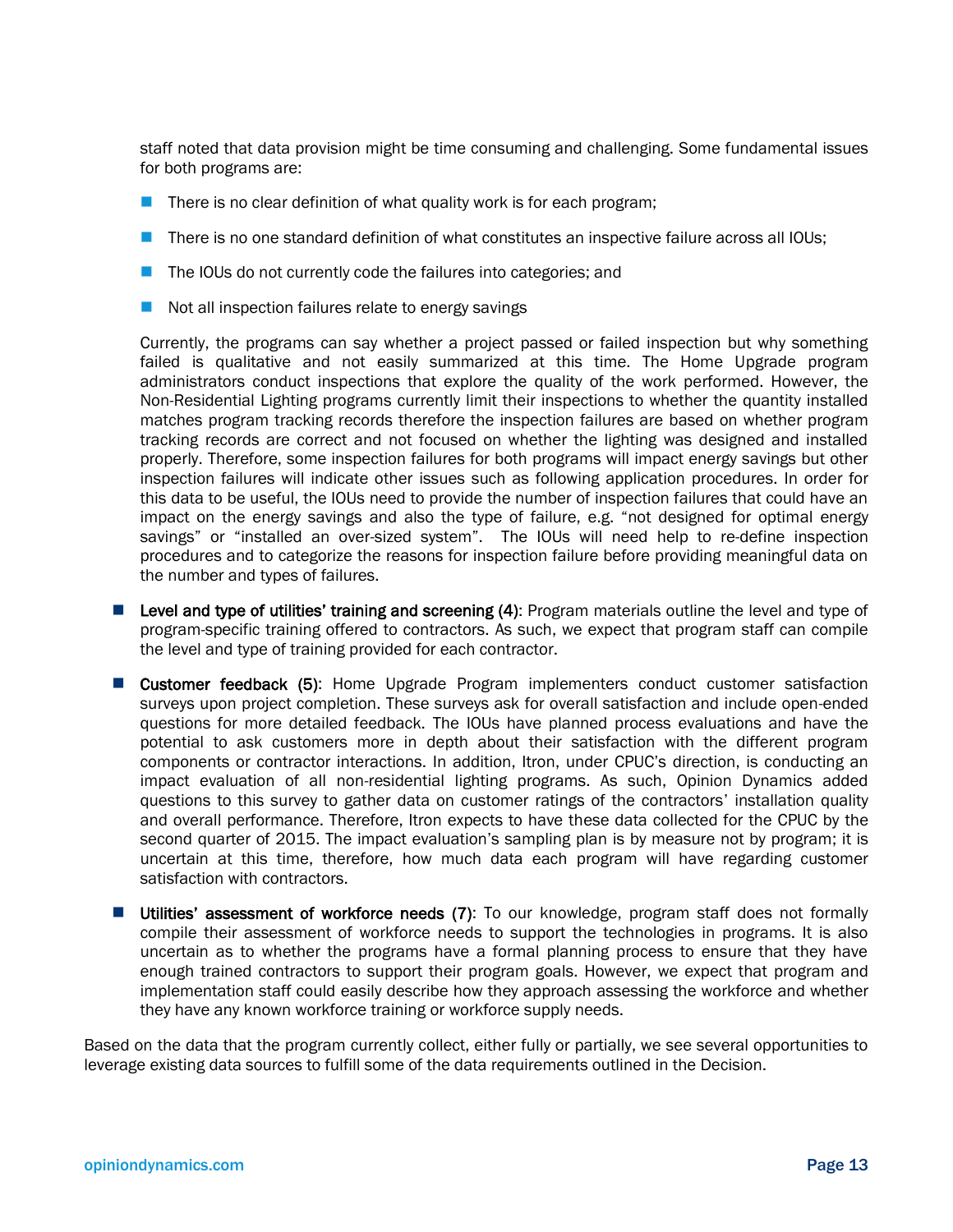# 3.3 What were the lessons learned from past data collection efforts?

Three data collection efforts have gathered workforce data related to the CPUC data request in Decisions 12-08-44 and 12-11-015. These include ESAP, the EUC Home Upgrade Program, and Itron's survey of nonresidential HVAC contractors. We reviewed survey instruments, datasets, and reports, and conducted four indepth interviews (with PG&E, SDG&E, the DVC, and the CPUC) to inform the lessons learned through these efforts. This section summarizes the key findings and implications for future data collection.

#### ESAP Data Collection

The IOUs developed a spreadsheet template that was emailed to ESAP contractors in early 2013. The spreadsheet asked contractors to list the number of workers per compensation type (e.g., hourly, salaried, per unit), employee activity (e.g., management/supervision, warehouse, office work, outreach, assessment, installer, inspector), and select demographic characteristics (e.g., gender, disabled, veteran, displaced, ethnicity, language fluency, CARE-program eligibility, background check performed, whether workers live and work in the same neighborhood, education, and select certifications). The spreadsheet also collected contractor-level information directly from the IOUs, including contract terms, inspection failure rates, the types of failure, and positive or negative customer feedback, as well as the companies' completion of utility training requirements.

The ESAP WE&T Working Group<sup>17</sup> and the DVC<sup>18</sup> reviewed the survey effort, and the parties shared some of the same specific critiques, including:

- **The survey posed questions at the workforce level and did not ask for data by job category or** individual worker, making it impossible to disaggregate the data to more granular levels or recombine them into other categories of interest.
- **Self-reported data may be less reliable than data collected in other ways (e.g., those collected** through electronic certified payroll reporting systems).
- The survey did not include questions on key workforce conditions topics, such as wage levels, career ladders, and health care coverage.

Opinion Dynamics' in-depth interviews with stakeholders involved in this data collection effort added the following:

- The spreadsheet approach worked well for a one-time survey effort. However, ESA staff had no means of verifying the self-reported data and decided to investigate a payroll-based system for future data collection.19
- It seemed feasible to collect some data from contractors, such as the number of employees or training certifications.
- **Some stakeholders raised serious concerns about the legitimacy and properness of requesting** demographic data from contractors, as employees should not be required to provide sensitive

 <sup>17</sup> A.11-05-017. *Energy Savings Assistance Program Workforce Education & Training Working Group Final Report and Recommendations.* July 15, 2013.

<sup>18</sup> DVC *Guidance Plan Appendix 5B: Recommended Changes to IOU WE&T Data Collection Practices.*

<sup>19</sup> In their applications for low-income assistance programs and budgets for program years 2015–2017, filed on November 18, 2014, the IOUs explained that an off-the-shelf system was not deemed feasible.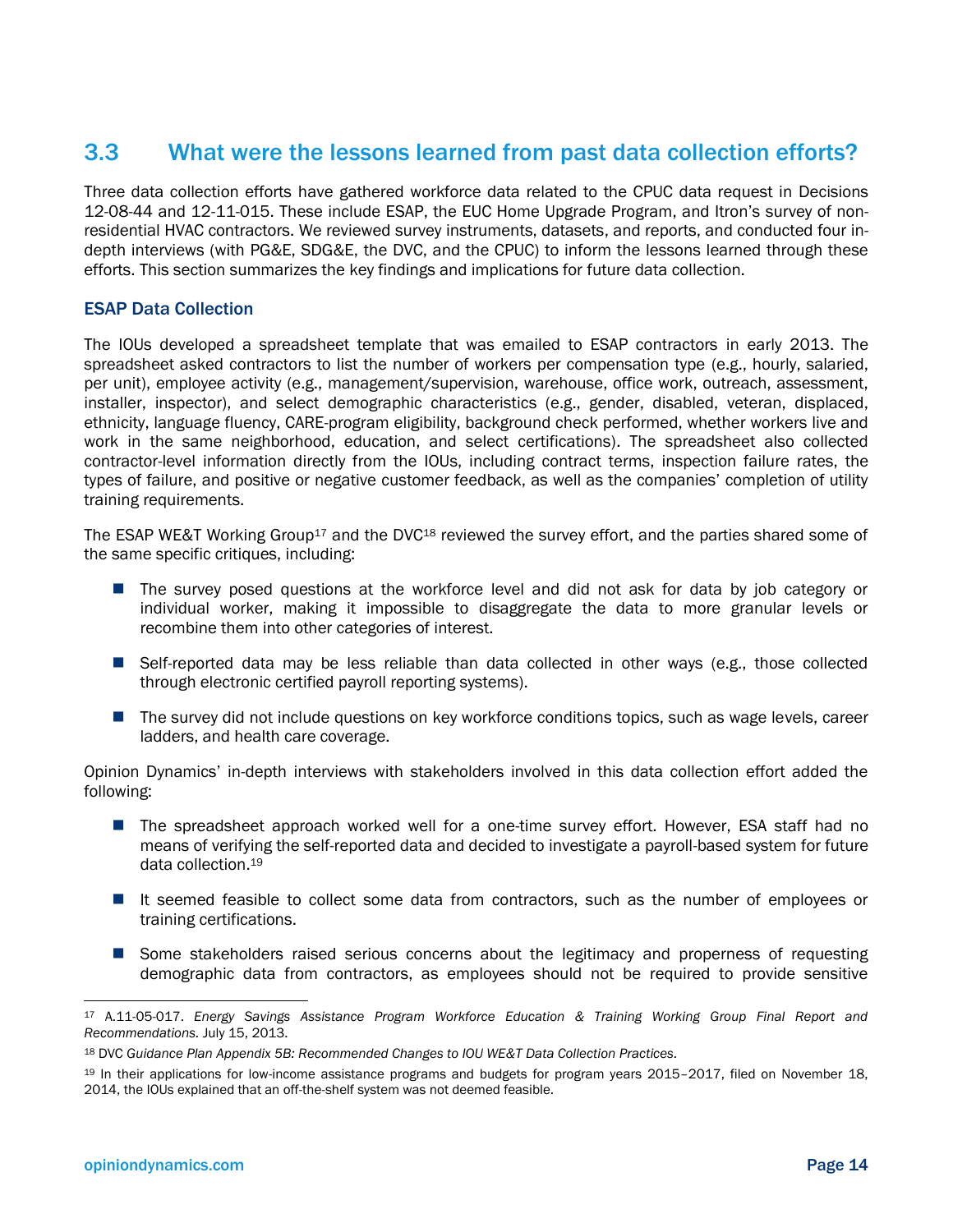information about their low-income status or other disadvantages to their employer. One respondent suggested an employee survey as a less contentious survey method.

- Some stakeholders raised concerns about the privacy of wage levels from a contractor's perspective. They explained that, to avoid biases in the competitive bid process, program staff or implementers should not see contractor data if they are not provided anonymously. Data collection with ESA contractors addressed this concern, and data collection was not done by program staff.
- Stakeholders addressed implications for future data collection:
	- **A** careful cost-benefit assessment is critical given that ESA ultimately carries the costs for subcontractors to gather the data. This includes the costs of system installation, upgrades, training, and trouble-shooting.
	- **Future data collection efforts should clearly define the requested data. For the past data** collection effort, the evaluation team received little guidance and had to define select terms.
	- **U** WE&T data requests should leverage existing data from program implementers or other programs that require the submission of select data.

Since the ESA survey effort was already thoroughly reviewed by the DVC, Opinion Dynamics did not perform an in-depth analysis on the data. Instead, we add one note to the above findings. The survey achieved a response rate of 100%20 and only a few contractors provided invalid (i.e., "declined to state") or blank responses. We therefore agree with the DVC that a survey approach with employers can be a feasible tool to collect workforce conditions data among contractors who have direct relationships with IOUs. While issues related to self-reporting remain, some risks of survey biases could be mitigated through careful survey testing and quality control of collected data through cross-referencing with secondary sources.

This data collection effort was reviewed extensively by the ESAP WE&T Working Group and their initial lessons learned were incorporated into the **A.11-05-017**: Application for IOU 2012-2014 CARE and ESA programs and budgets. The working group reported upon their lessons learned in a report. These lessons learned were included in the A11-05-017 proceeding and are as follows:

- 1. "Currently, the data collected for the ESA Program is not granular enough to provide definitive workforce demographics, causality between training and energy savings, and data on career ladders since it was not collected by individual work position. In order to meet the timeframe outlined by the D.12-08-044, efforts to revise the initial template have been limited, and while refined data collection is not "impossible," it would require more time. A refined template from the initial data collection efforts should make the workforce data more comprehensible. Additionally, self-reported data by participating ESA Program contracting firms and their employees may yield less reliable data than preferred".
- 2. "Adopted by the WE&T Working Group, the list of researchable questions should be addressed by the WE&T Consultant to hone the direction of workforce data collection and determine the workforce needs and successes within the ESA Program. The questions should be considered and revised as appropriate to reflect workforce needs and successes within the Mainstream Energy Efficiency portfolio".
- 3. "Future data collection would also benefit from the WE&T Consultant research plan development".

 <sup>20</sup> DVC Appendices, p. 101.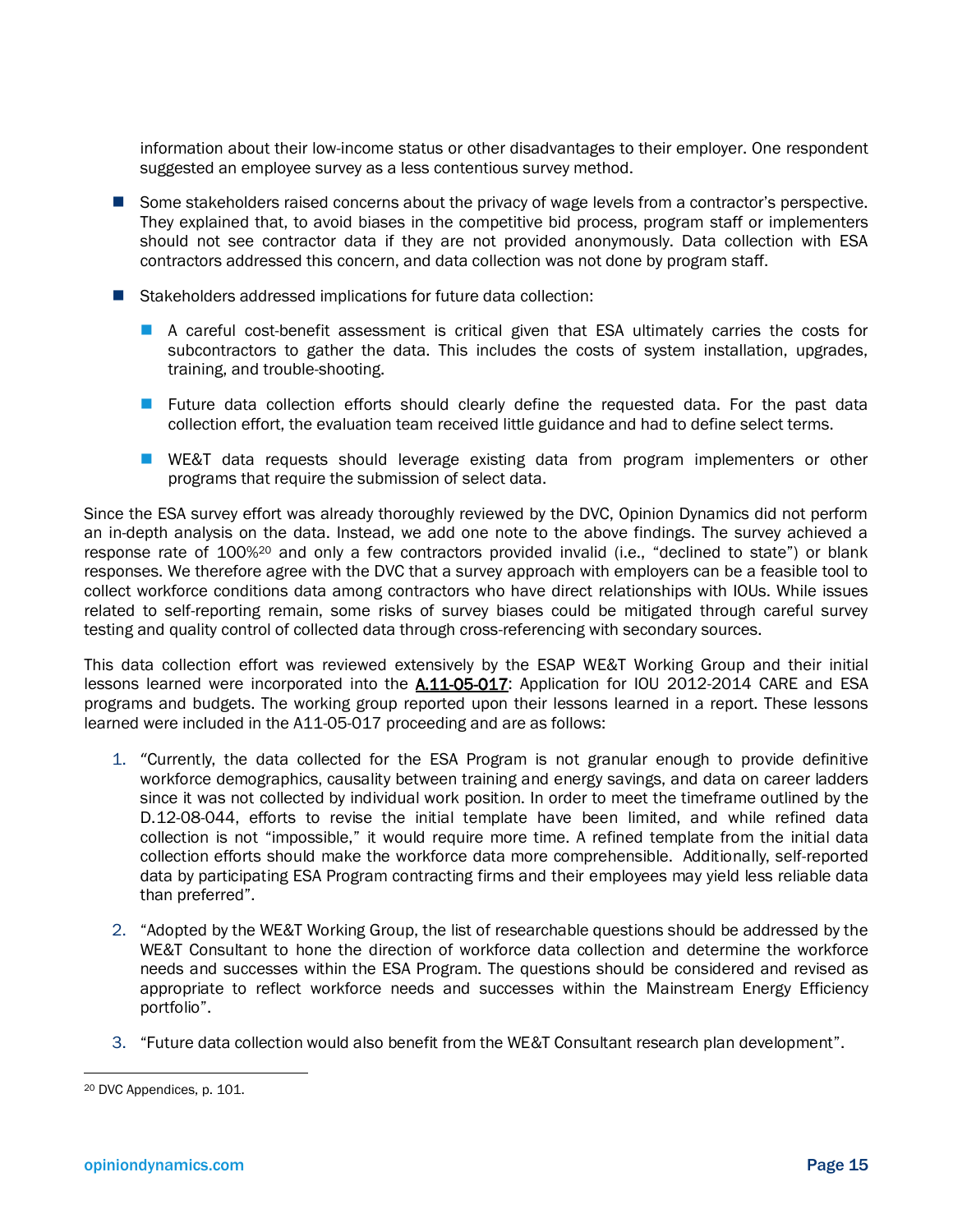4. "In order to begin to adequately answer the research questions posed, more granular and standardized data is needed. If data collection templates are found to be useful for answering the researchable questions, the data will need to be stored in a manner that facilitates analysis. As such, we recommend the creation of a database that will allow the researcher to offer a standardized format used to collect data which can easily be compared across contractors. The researcher can easily assign a random digit to each individual to conceal individual identities and data can easily be exported to a statistical program for more advanced analyses. The researcher can set constraints on the data to make sure data is entered in a standardized format. The researcher can choose from numerous off-the-shelf products that are relatively inexpensive and secure".

In addition, based on DVC's review and Opinion Dynamics' review of the initial data collection efforts, we add the following lessons learned:

- A spreadsheet approach to collect data from contractors was deemed feasible for a one-time survey effort. However, it represented a significant workload to IOU staff, which may not be cost effective for continuous data collection under ESAP or other energy efficiency programs.
- The survey posed questions at the workforce level and did not ask for data by individual worker, making it impossible to conduct any analysis at the employee level. Both the WE&T working group and the DVC saw this as a major disadvantage, as available data could not be used to address the working group's suggested list of researchable questions.
- **E** Survey responses were generally present, suggesting that workforce data could be collected from contractors. However, the survey relied entirely on self-reported data from contractors, and IOU staff had no means of verifying the submitted information. IOU representatives believed that it would likely be feasible for employers to report accurate wage levels; however, they expressed serious concerns about the reliability of demographic data or the legitimacy of employers gathering such sensitive information from their workforce.
- **F** Following the data collection effort, the WE&T working group reviewed alternative methods and concluded that the use of a reporting tool that utilizes certified payroll records would be the most cost-effective and reliable method to collect data from contractors.

Recently, in the California IOU's 2015 program applications, the IOUs do not recommend purchasing a specific off-the-shelf system. After discussing and demonstrating workforce tracking database options for ESAP contractors, the tool did not offer any enhancements that contractors needed for payroll or administration, and would in fact cause extra non-ESAP-related work for contractors. Not all ESAP contractors use payroll services and some of them perform this function in-house. Therefore, the IOUs believe that collecting workforce data is best accomplished through existing program resources. The IOUs' WE&T team is currently exploring their options and discussing the precise definitions regarding what data should be collected. They will engage an "inclusion consultant" to help in this effort and lead all efforts committed in the WE&T Tier-2 Advice Filing.21

 <sup>21</sup> Application of PG&E for Approval of the 2015–2017 Energy Savings Assistance and California Alternate Rates for Energy Programs and Budget (U 39 M); Application of SCE (U 388E) for Approval of its Energy Savings Assistance and California Alternative Rates for Energy Programs and Budgets for Program Years 2015–2017; Application of SDG&E (U902M) for Approval of Low Income Assistance Programs and Budgets for Program Years 2015–2017; Application of SoCalGas (U902G) for Approval of Low Income Assistance Programs and Budgets for Program Years 2015–2017. All filed on November 18, 2014.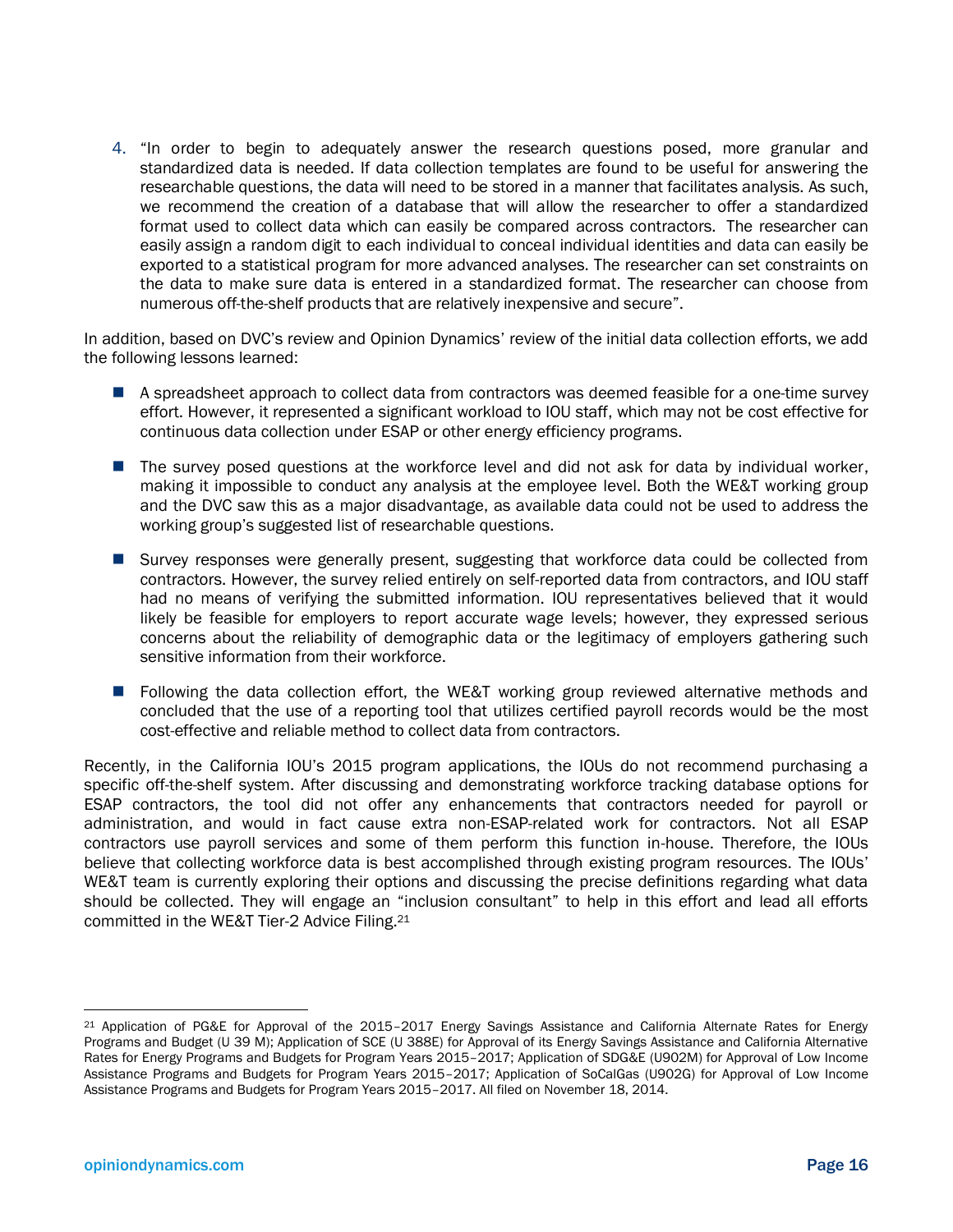#### Home Upgrade Program Data Collection

The IOUs developed a voluntary online survey that was sent to 367 contractors participating in the EUC Home Upgrade Program in 2013. The IOUs leveraged the ESAP survey instrument, but requested information on trainings and completed projects directly from contractors instead of program staff. The survey also requested all data by employee categories.22 This survey was intended to gauge the feasibility of collecting workforce data from contractors. It should be noted, however, that this effort required a significant amount of time for program staff.

To comply with CPUC guidance, the IOUs developed a voluntary online survey for contractors participating in the EUC Whole House Program. This data collection effort was co-founded by the four IOUs and managed by SDG&E. The project based the survey instrument on a modified version of the low-income data collection template to meet the needs of the WE&T program. The main revision included a breakdown of the requested data by employee categories, including management, office work, marketing, installer, and other, in every question. Another difference to data collection under ESA was that Home Upgrade Program staff were not required to provide any information about the contractor. The evaluation team emailed the survey to 367 EUC contractors and received feedback from 57 of them.

The DVC reviewed the data collection effort and highlighted the following:

- The EUC contractor survey yielded a much lower response rate (16%) in comparison to the ESA data collection effort (100%). This experience showed that data collection through surveys is generally feasible, but participation rates are significantly higher if a direct contracting relationship exists between IOUs and subcontractors.
- The survey collected data on the compensation type (hourly, salary, per unit), CARE eligibility, training investments, and select demographics, but did not include data on wage levels.
- Using a survey to collect workforce conditions data may pose potential problems related to selfreporting, such as respondents estimating the information due to time constraints, varying interpretations of questions and concepts, and intentional misrepresentation of data.

Opinion Dynamics' in-depth interviews with program staff and implementers touched on the feasibility and implications of collecting workforce data more broadly:

- **Program staff noted that contractors' ability and willingness to submit workforce data would strongly** depend on the kind of information requested. They expected that the number of installers would not pose issues, whereas wage and demographic information would be more challenging.
- **Program staff expected contractors to raise two key concerns:** 
	- **Additional workload:** One implementer had experienced data collection through certified payroll records outside of California and highlighted contractors' difficulties in adapting to such requirement.
	- **Revealing proprietary business data:** Program staff noted that contractors would likely raise concerns about revealing business information that may disadvantage their business operations. For example, sharing wage levels of employees could put them at disadvantage competitively. In

<sup>&</sup>lt;sup>22</sup> These differed slightly from ESAP data collection and included the following: management, office work, marketing, installer, and other.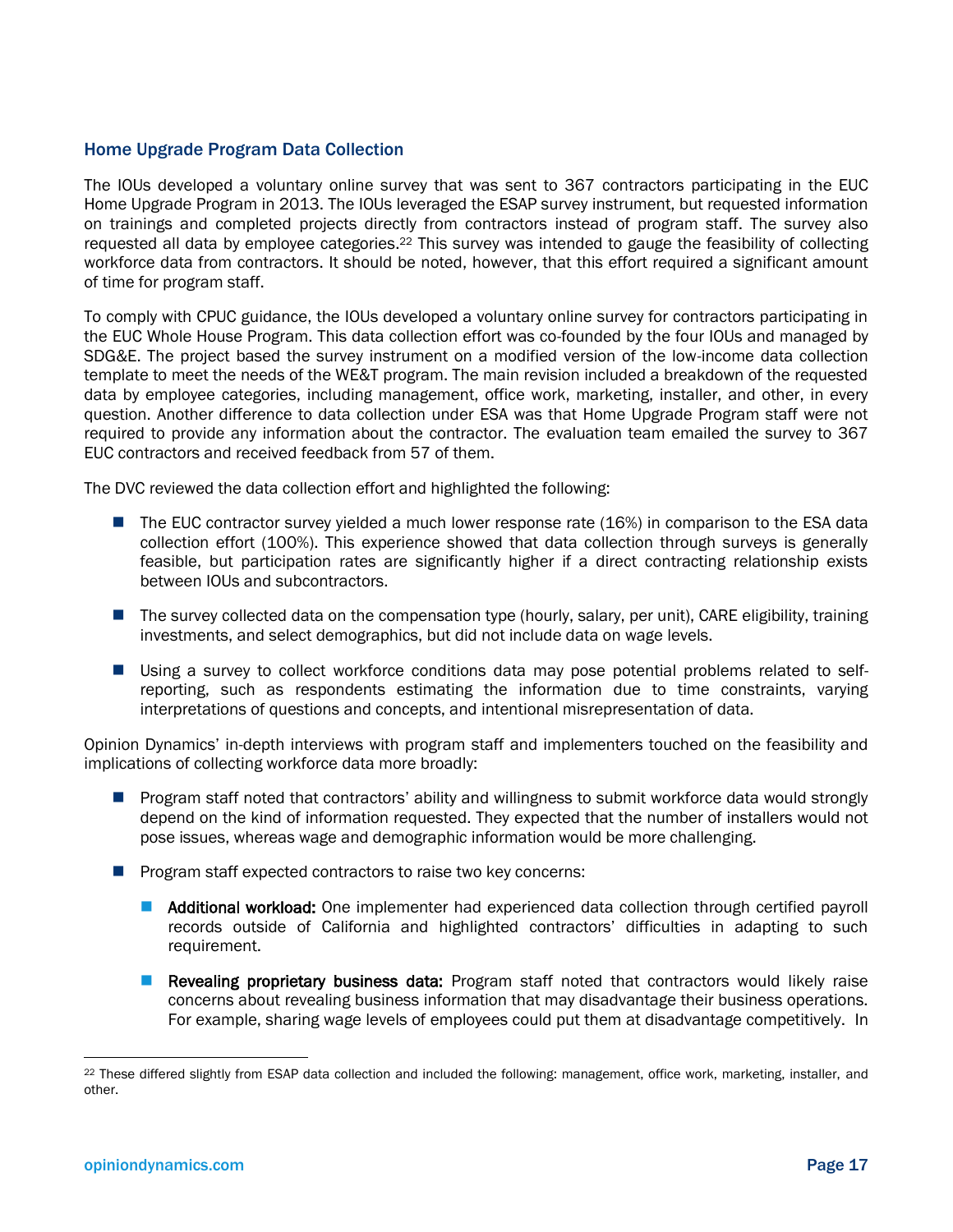line with this, they expected more reluctance from smaller contractors who are trying to grow their business.

**The program team raised concerns of attrition due to added reporting requirements. They explained** that the Home Upgrade Program already had lower contractor numbers in comparison to earlier years, which is problematic as the program depends on contractors to generate projects. Program staff explained that they are therefore hesitant to ask for too much data from contractors because they did not want to discourage contractor participation.

Overall, experiences from this data collection effort highlighted the following:

- The EUC contractor survey yielded a much lower response rate (16%) in comparison to the ESA data collection effort (100%). This experience suggests that it may be difficult to gather comprehensive data for programs that do not have direct contracting relationships unless data submission is mandatory.
- **I** IOU program staff raised concerns regarding the sensitive nature of the data and that additional survey requests are "asking too much" from program contractors, as the program depends on contractors to generate project leads (which is a time-consuming task). The additional workload to contractors is an important consideration in designing future data collection tools.
- The data collection effort not did cover all requested topic areas: Inspection failures and customer feedback was not included in the contractor survey.

#### Itron Non-Residential Contractor Survey

Itron conducted a telephone survey collecting workforce conditions data from non-residential HVAC contractors on behalf of the WE&T study effort<sup>23</sup>. The survey included a battery of selected WE&T workforce questions, including experience requirements, certifications and training requirements, hourly wages, and job benefits.24 Itron provided the raw data to Opinion Dynamics to analyze for the first time. We analyzed the data for findings and for whether sensitive workforce conditions data could be collected from participating contractors as part of a larger survey, e.g., as a module in a longer evaluation program survey.

The survey appears to have collected valid data on a few key workforce conditions topics, yet it is uncertain how effective a survey approach is for workforce conditions data generally for the following reasons:

- While there were few "don't know" and "refused" responses, we do not know if the respondents are systematically biasing their answers one way or another due to the sensitivity of the topics, recall issues, etc. An additional approach (e.g., interviews with employees, review of pay stubs) could be used for triangulation and verification of the data.
- The survey included contractors who typically work in both residential and non-residential sectors, but residential-only contractors might respond to surveys differently.

<sup>&</sup>lt;sup>23</sup> Itron provided the evaluation team data from its Joint HVAC Contractor Survey effort, which included a module of workforce conditions questions, along with the methodology and the survey instrument. However, these files were provided in draft form only. Nonetheless, the draft data were appropriate to analyze since they were weighted per Itron's sampling approach and are unlikely to change before the final report is released.

<sup>&</sup>lt;sup>24</sup> The DVC developed the battery. Itron provided Opinion Dynamics with the survey instrument and survey data in draft form. Nonetheless, the draft data were appropriate to analyze since Itron had weighted the data per their sampling approach and they are unlikely to change before Itron releases its final report.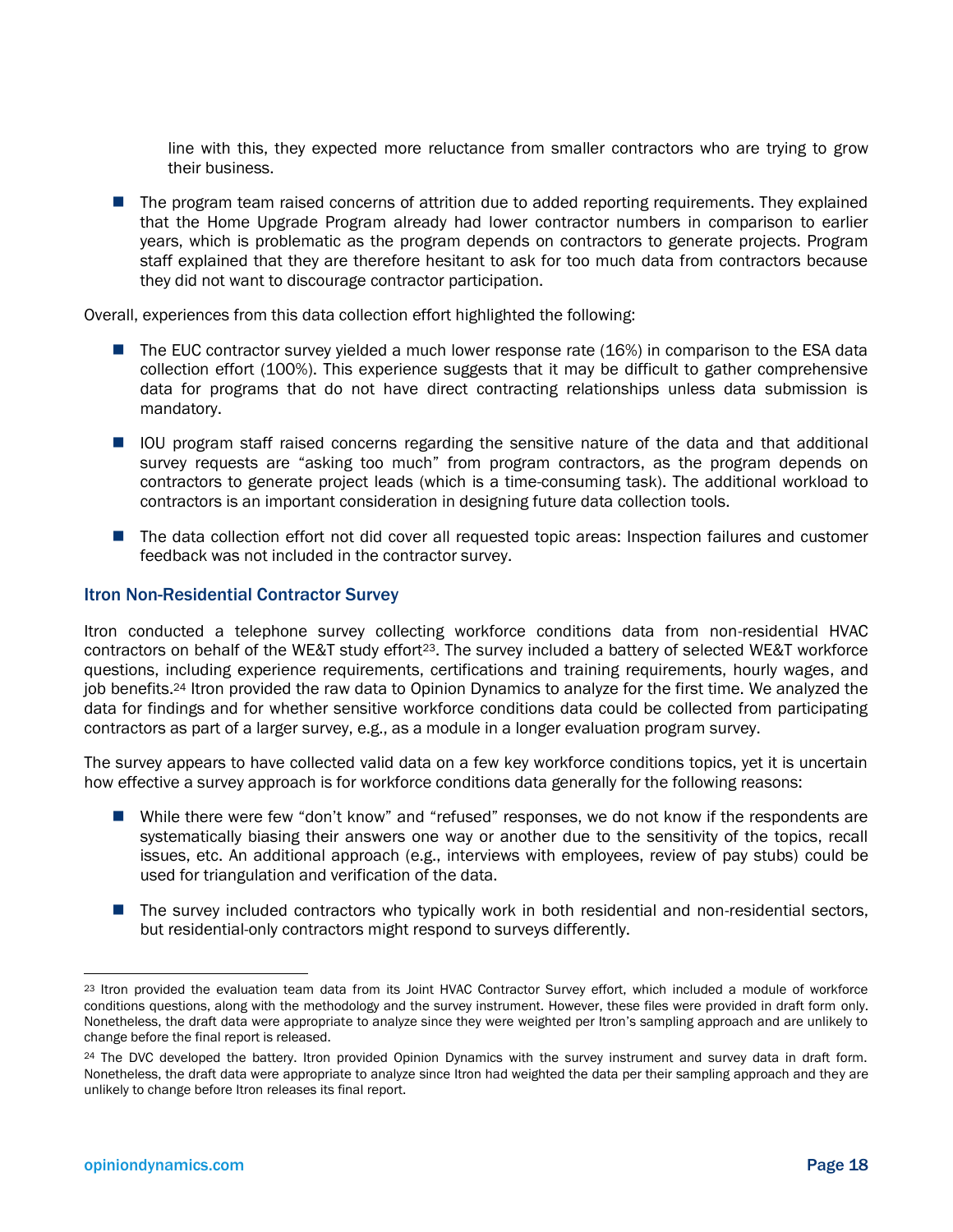Generally, the respondents provided useful data on the following topics related to field technicians:

- Experience requirements
- Certification and training requirements and whether employers pay for these
- $\blacksquare$  Hourly wages
- Whether health care is offered

#### Experience, Certifications, and Training

The survey collected data on the level of experience contractors require when hiring field technicians. Table 6 shows that:

- At least half of the contractors require 2 or more years of experience for both residential and commercial field technicians at the time of hire.
- **There were only a few "don't know" responses and no refusals, suggesting that a survey can collect** this type of information.

|                | Residential (n=123) | Commercial (n=123) |  |  |  |  |
|----------------|---------------------|--------------------|--|--|--|--|
| $\geq$ 2 years | 50%                 | 56%                |  |  |  |  |
| < 2 years      | 49%                 | 41%                |  |  |  |  |
| Don't know     | $1\%$               | 4%                 |  |  |  |  |
| Total          | 100%                | 100%               |  |  |  |  |

#### Table 6. Experience Requirement for Field Technicians at Time of Hire

Table 7 shows which certifications contractors require of field technicians when hiring them, and which they pay for.

- Generally, contractors do not require or pay for various certifications for their field technicians, but when they do pay for them:
	- Contractors most often require OSHA 10 (30%) and OSHA 30 (20%) for their field technicians.
	- **After OSHA 10 and 30, North American Technician Excellence (NATE) certification and state** apprenticeships are most often required for field technicians (~20%–22%).
	- **Nearly a third of contractors (32%) pay for NATE certification for their field technicians even** though they do not require it.
- The several "don't know" responses may reflect an ineffectiveness of the survey to collect this type of data. Alternatively, the responses may reflect the increased likelihood of a contractor lacking any of the multiple pieces of information that went into one of the response types (i.e., awareness of the certification, knowledge of whether it was a hiring requirement, knowledge of whether the company would pay for it).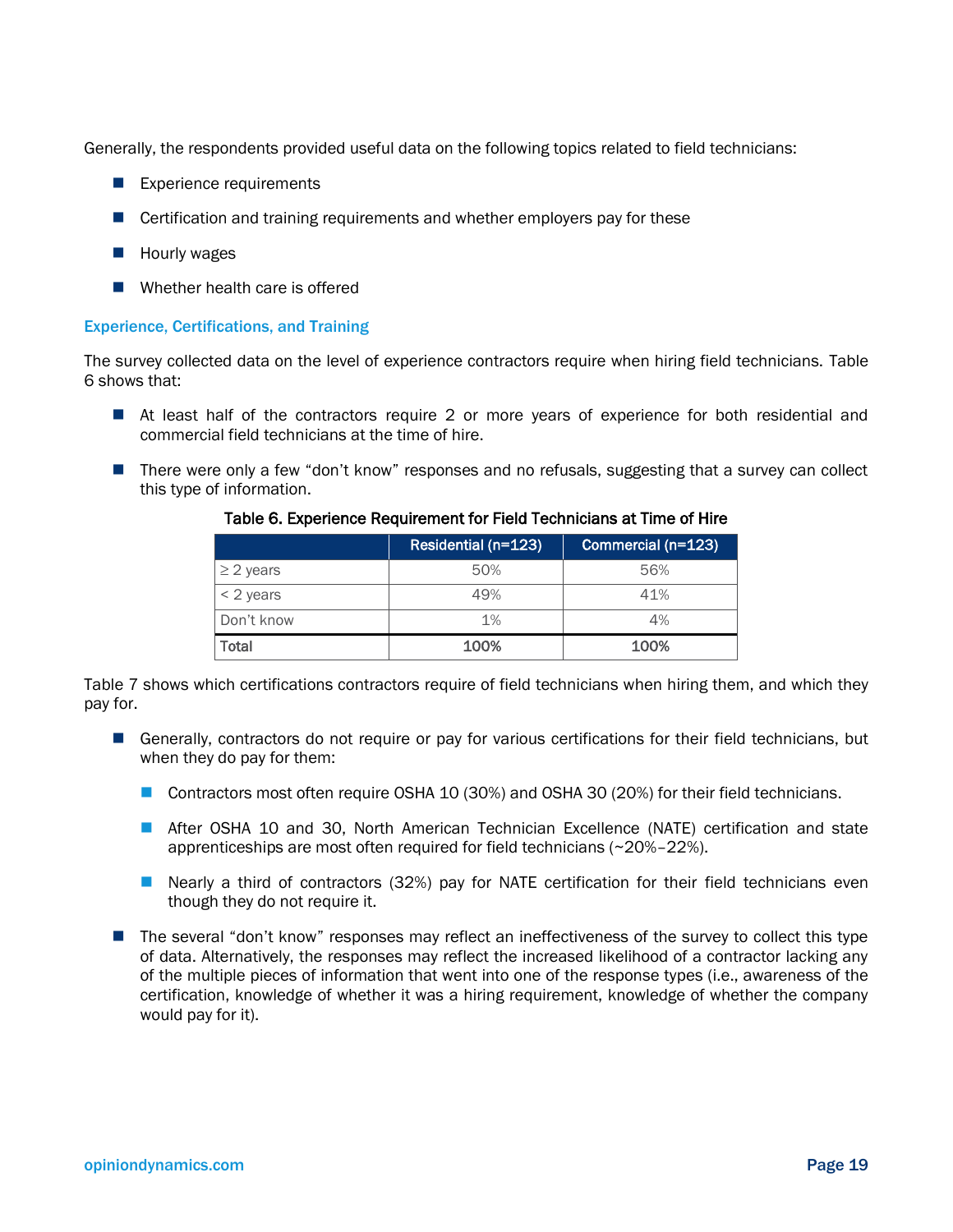|                                                                                             | Required<br>and Pay | <b>Required</b><br>but Do<br>Not Pay | <b>Not</b><br><b>Required</b><br>but Do<br>Pay | <b>Not</b><br><b>Required</b><br>and Do<br>Not Pay | <b>Refused</b> | Don't<br><b>Know</b> |
|---------------------------------------------------------------------------------------------|---------------------|--------------------------------------|------------------------------------------------|----------------------------------------------------|----------------|----------------------|
| A state-certified apprenticeship in<br>sheet metal                                          | 14%                 | 6%                                   | 8%                                             | 71%                                                |                | 2%                   |
| A state-certified apprenticeship in<br>plumbing, pipefitting, or steam fitting              | 14%                 | 8%                                   | 3%                                             | 72%                                                |                | 4%                   |
| OSHA 10                                                                                     | 30%                 | 2%                                   | 7%                                             | 49%                                                | $< 1\%$        | 12%                  |
| OSHA 30                                                                                     | 22%                 | 2%                                   | 6%                                             | 51%                                                | $< 1\%$        | 19%                  |
| <b>NATE</b>                                                                                 | 17%                 | 4%                                   | 32%                                            | 42%                                                | $< 1\%$        | 5%                   |
| <b>HVAC Excellence</b>                                                                      | 2%                  | 0%                                   | 13%                                            | 68%                                                | $< 1\%$        | 16%                  |
| <b>Refrigeration Service Engineers</b><br>Society (RSES)                                    | 1%                  | 2%                                   | 17%                                            | 74%                                                | $< 1\%$        | 6%                   |
| <b>Building Performance Institute (BPI)</b>                                                 | 8%                  | 0%                                   | 13%                                            | 74%                                                | $< 1\%$        | 5%                   |
| Service Technician, Air Conditioning,<br>and Refrigeration (UA STAR)                        | 1%                  | 4%                                   | 12%                                            | 74%                                                | $< 1\%$        | 9%                   |
| International Certification<br>Board/Testing, Adjusting, and<br>Balancing Bureau (ICB/TABB) | 0%                  | 0%                                   | 8%                                             | 87%                                                | $< 1\%$        | 5%                   |
| <b>National Environment Balancing</b><br>Bureau (NEBB)                                      | 0%                  | 0%                                   | 6%                                             | 87%                                                | $< 1\%$        | 5%                   |
| Associated Air Balance Council<br>(AABC)                                                    | 0%                  | 0%                                   | 7%                                             | 87%                                                | $< 1\%$        | 5%                   |

#### Table 7. Contractor Hiring Requirements and Support for Certifications

Table 8 shows other field technician trainings that employees pay for.

■ There were only a few "don't know" responses and no refusals, suggesting that a survey can collect this type of information.

#### Table 8. Other Training Contractors Pay for

|                                      | Percent (n=123) |
|--------------------------------------|-----------------|
| No Others                            | 38%             |
| Manufacturer/Dealer Classes          | 29%             |
| Association Trainings/Certifications | 24%             |
| <b>Utility Classes</b>               | 4%              |
| <b>General System Training</b>       | 3%              |
| Critical Thinking/Common Sense       | $< 1\%$         |
| Don't Know                           | 2%              |
| Total                                | 100%            |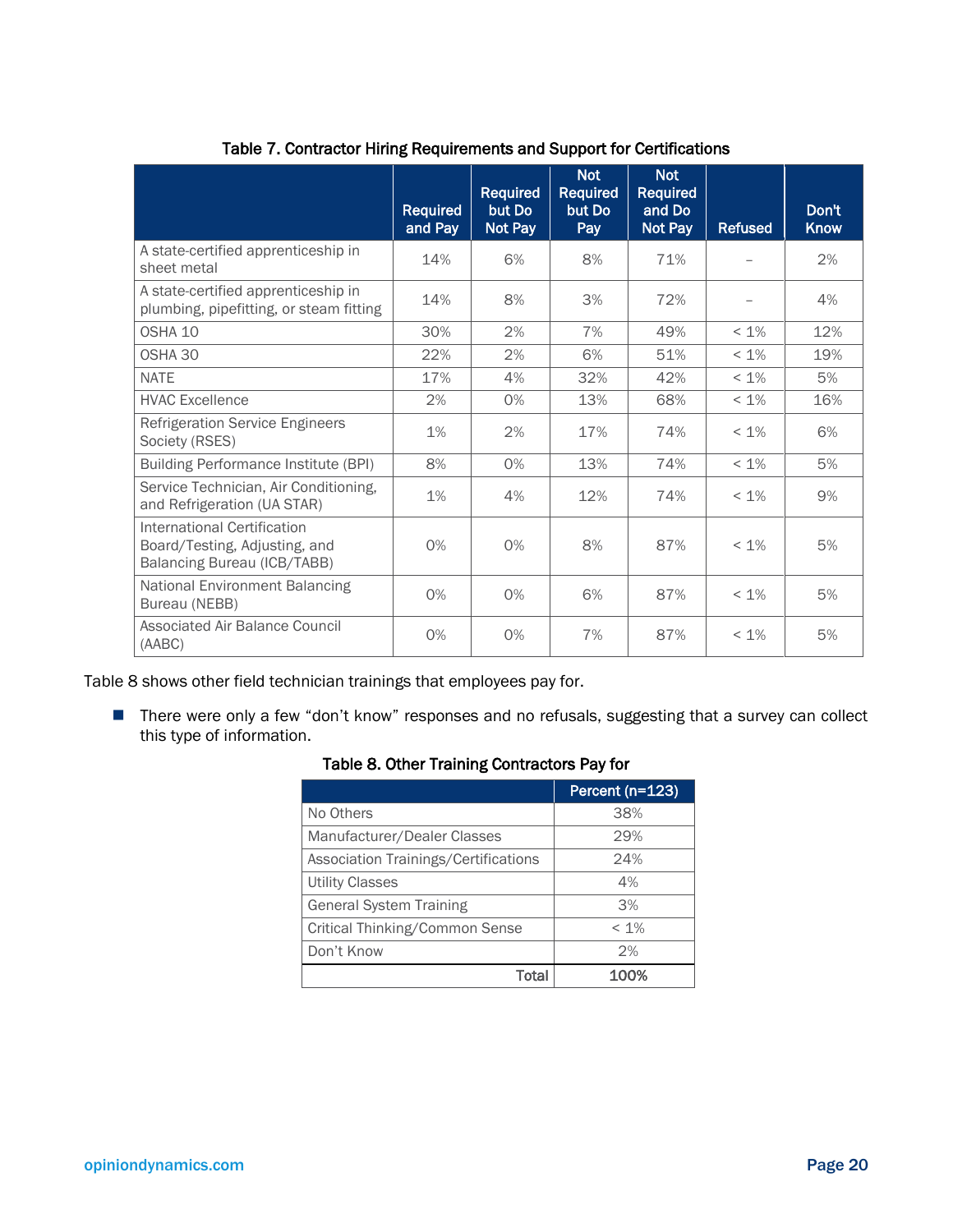#### Hourly Wages

Figure 1 shows the starting and average hourly wages for field technicians.

- When midpoints in the ranges are used, the mean hourly starting wage is \$19.51 and the mean average wage is \$28.16.
- The number of "don't know" responses was limited and the number of refusals was very limited, suggesting that a survey can collect this type of information.



Figure 1. Hourly Field Technician Wages

The survey followed up with those contractors who did not provide responses in Figure 1 asking them instead whether the wages fell into one or another range. Thus, Figure 2 shows the starting and average hourly wages for field technicians among the contractors who did not initially provide a numeric answer.

The high proportion of "don't know" responses and the limited number of refusals may be due to this subset not knowing the wage information, rather than the topic being too sensitive. However, these responses may also represent polite refusals.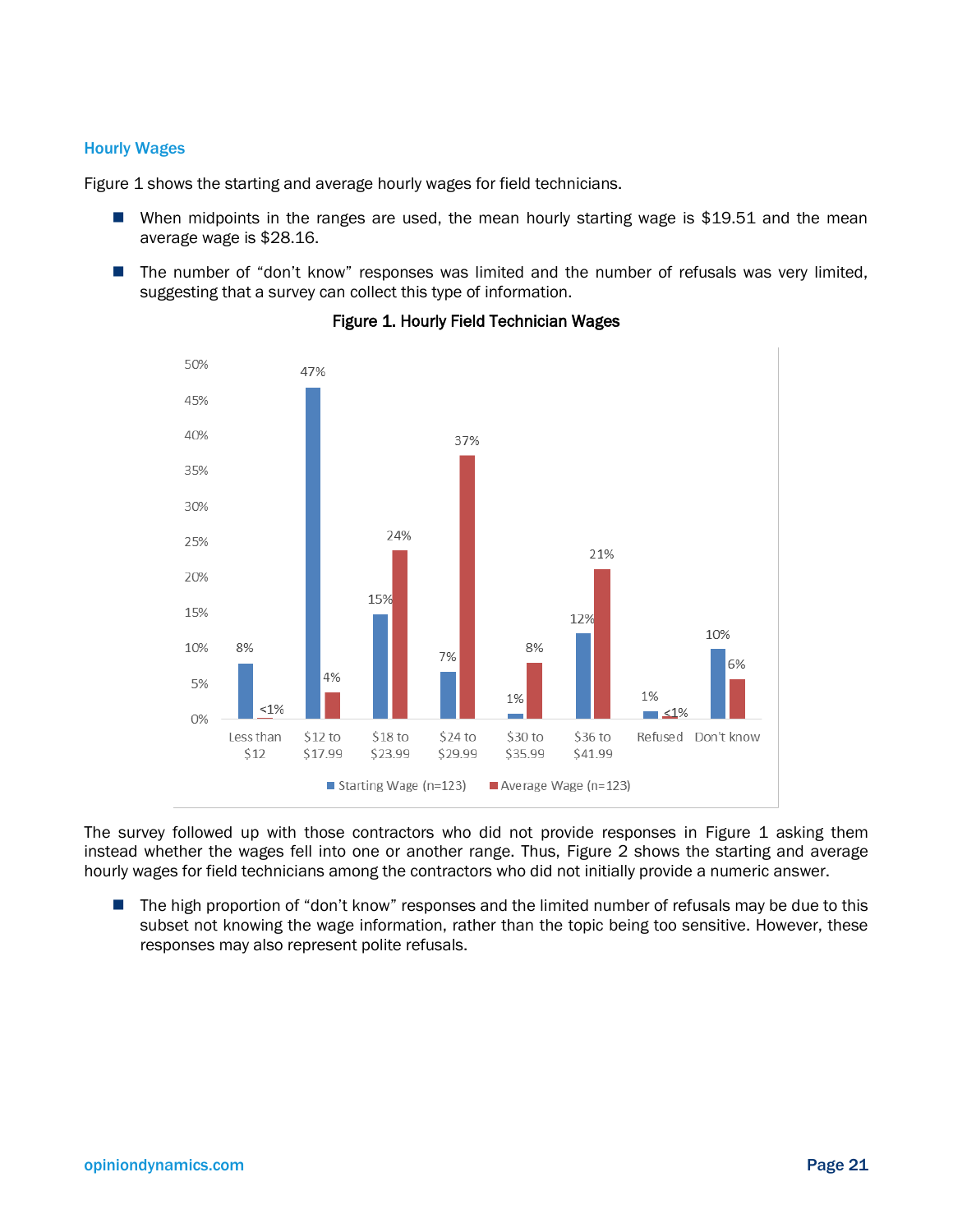

#### Figure 2. Hourly Field Technician Wages among Those Not Providing a Numeric Answer

#### Health Care Insurance

Table 9 shows:

- Nearly two-thirds (65%) of the contractors provide health care insurance to construction trades employees.
- **There were no "don't know" responses and very few refusals, suggesting that a survey can collect** this type of information.

|                            |       | Percent (n=123) |
|----------------------------|-------|-----------------|
| Provide health care        |       | 65%             |
| Do not provide health care |       | 35%             |
| Refused to answer          |       | $< 1\%$         |
|                            | Total | 100%            |

#### Table 9. Providing Health Care Insurance

We reviewed the collected data and found that the survey appears to have collected valid data on select workforce topics. Notably:

- It appears that the survey collected valid information about field technicians' entry-level and average hourly pay rates. Of the 123 respondents, only a small minority stated that they either did not know the answer (6%) or refused to answer (1%).
- Itron provided Opinion Dynamics with the dataset. At this time, however, it cannot be tied to any specific program or project. Therefore, these data stand alone at this time and cannot be correlated with any other project, installation quality, or customer feedback data. This would be needed to fill the DVC's vision of using these data for a broader purpose than what is outlined in the Strategic Plan or Decisions.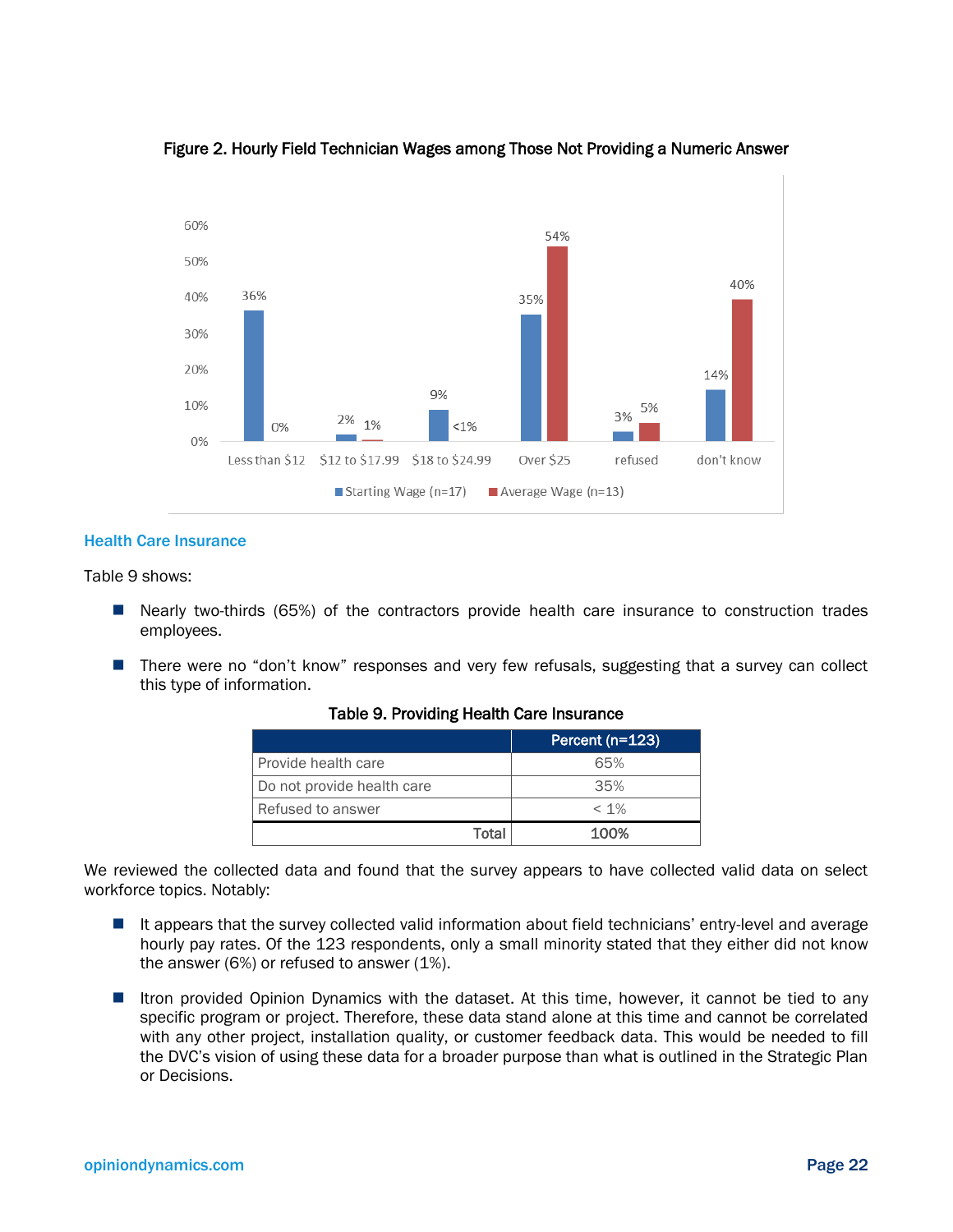In summary, past data collection efforts suggest that both wage data and workforce demographics could be collected from contractors through a survey strategy. However, a methodology would have to be carefully designed to mitigate reliability and validity concerns. Major barriers lie in the validity of self-reported data, especially when one employee is asked to report on his co-workers' wages and demographic information, and in potentially low response rates in voluntary surveys. As such, we agree that a non-survey approach to collecting wage and demographic information, such as required program forms or software that leverages electronic payroll systems, might provide more accurate data and allow for more detailed data analyses and cross-references with other project-level information, such as energy savings and realization rates. However, we do not recommend that the CPUC require this intensive data collection effort until other data sources indicate a strong workforce condition issue for a specific program.

# 3.4 What are the benefits and drawbacks of collecting information from contractors?

#### 3.4.1 Limitations to Collecting Workforce Conditions Data from Contractors

A review of current data collection in the Home Upgrade Program and Non-Residential Lighting Programs showed that the main gaps to workforce conditions data surround workforce wage and demographic information. While workforce wages are available in secondary sources, existing wage databases do not lend themselves to assess workforce conditions in energy efficiency programs since participating contractors are not easily identified in existing sources. Appendix A details the existing sources for wage information among these contractor types uncovered by the evaluation team. The above review of past data collection efforts to fill this gap highlighted a number of limitations, but suggested that some workforce data, such as wage levels and titles, could be collected from contractors. However, major concerns exist regarding the reliability of self-reported data and contractors' willingness to provide workforce data.

Opinion Dynamics conducted in-depth interviews with 15 contractors who participate in the Home Upgrade Program (8 interviews) or Non-Residential Lighting Programs (7 interviews) in December 2014. The purpose of these interviews was to test different ways of asking for wage and demographic information, to understand what data contractors already record, and to collect contractors' perspective on providing wage and demographic data.

#### Wage Data

The interviews revealed that most Home Upgrade Program contractors would be able to provide reliable wage data for the workers they employ directly, but lighting contractors had more difficulty. Of the seven lighting contractors, four were unable to provide wage data for installers because they subcontract to "labor only contractors" for installation. Table 10 and Table 11 show the job information collected through in-depth interviews with eight Home Upgrade Program and seven lighting contractors. Most installation crews consist of entry- or mid-level installers and a more experienced lead installer, foreman or crew lead. In the Home Upgrade segment, hourly wages start at \$10 and tend to increase based on experience and performance. Mean wages in the lighting segment appear to be slightly higher.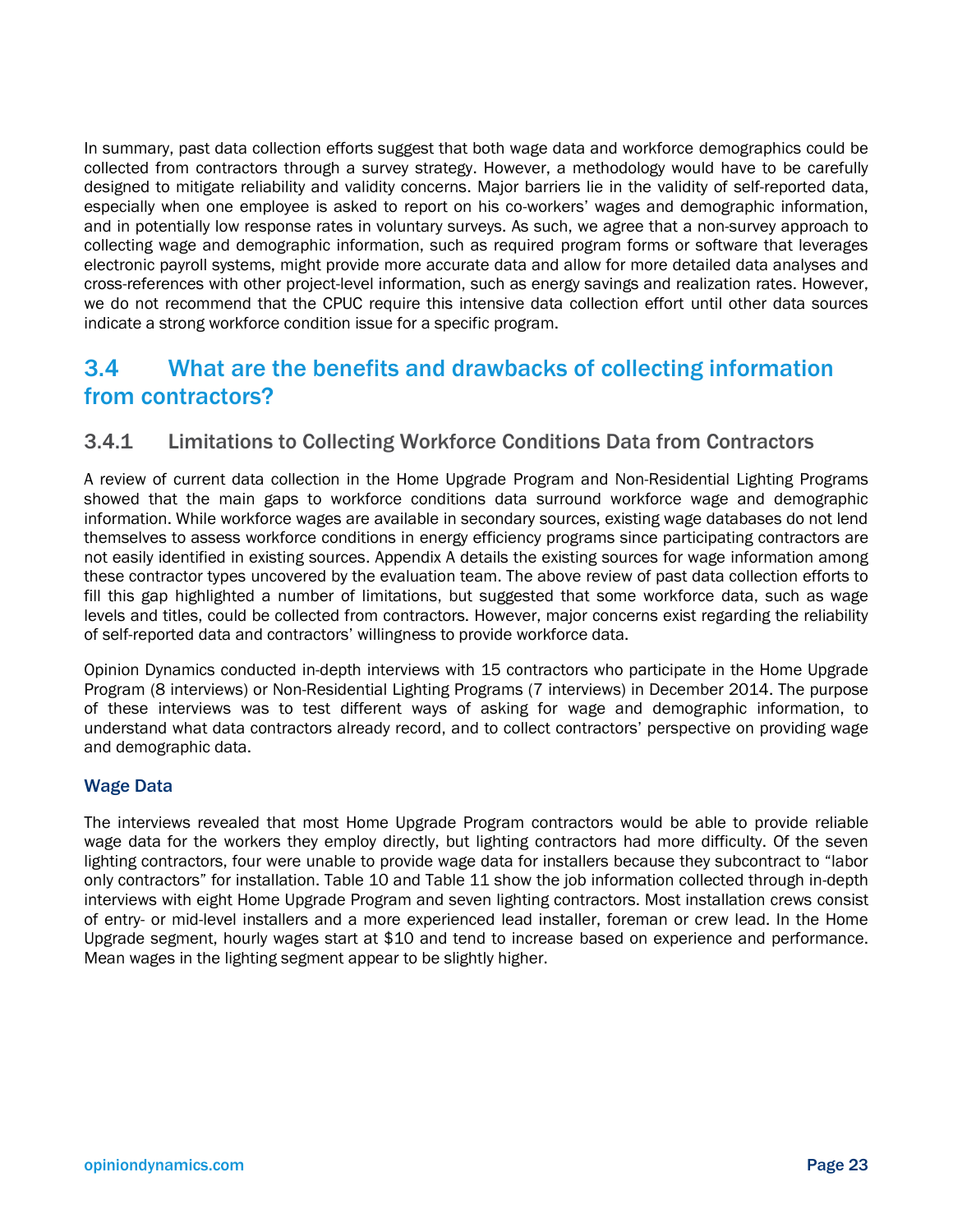|                      | Entry-level                                                                             | Mid-level | Experienced                                          |
|----------------------|-----------------------------------------------------------------------------------------|-----------|------------------------------------------------------|
| Title                | Installer, Helper                                                                       |           | Installer, Lead<br>installer, foreman,<br>crew leads |
| Wage Floor           | \$10                                                                                    | \$12      | \$16                                                 |
| Wage Ceiling         | \$18                                                                                    | \$25      | \$30                                                 |
| Mean Wage            | \$13                                                                                    | \$16      | \$22                                                 |
| Advancement Criteria | Predominantly experience and performance, to some degree<br>certifications and training |           |                                                      |

#### Table 10: EUC Home Upgrade Contractor Wage Information (8 interviews)

#### Table 11: Lighting Contractor Wage Information (4 interviews)

|                      | Entry-level                               | Mid-level | Experienced                                 |
|----------------------|-------------------------------------------|-----------|---------------------------------------------|
| Title                | Electrician, Technician, Installer        |           | Chief electrician,<br>crew lead.<br>foreman |
| Wage Floor           | \$11                                      | \$13      | \$16                                        |
| Wage Ceiling         | \$15                                      | \$20      | \$41                                        |
| Mean Wage            | \$14                                      | \$16      | \$27                                        |
| Advancement Criteria | Performance, certifications and trainings |           |                                             |

Home Upgrade Program contractors generally found it easy to provide the number of workers and their hourly pay rates, along with wage dispersion. All respondents noted that they record this type of information as part of their payroll records, but they could also easily convey this information when asked "on the spot" during the interview. However, we identified the following scenarios that pose limitations to collecting comprehensive or accurate wage data based on these qualitative interviews:

- Subcontracting: The use of subcontractors can pose major challenges to collecting workforce information, as contractors are unable to provide wage levels from workers who are not on their payroll. Contractors further explained that collecting wage information from their subcontractors would be extremely challenging, as subcontractors have no incentive to provide the data to them or the utility directly. This is especially an issue in lighting programs where subcontracting the installation is common.
	- Two of the seven lighting contractors noted that they work with subcontractors and could not speak about installers, as they are employed elsewhere. All seven contractors mentioned that they do the design and sales side of projects and then outsource all or some of the installation to "worker for hire" companies.
	- To assess the full extent of subcontracting in the home upgrade segment, further research is necessary. Nevertheless, our interviews suggest that subcontracting occurs on occasion, but is less common among Home Upgrade Program contractors.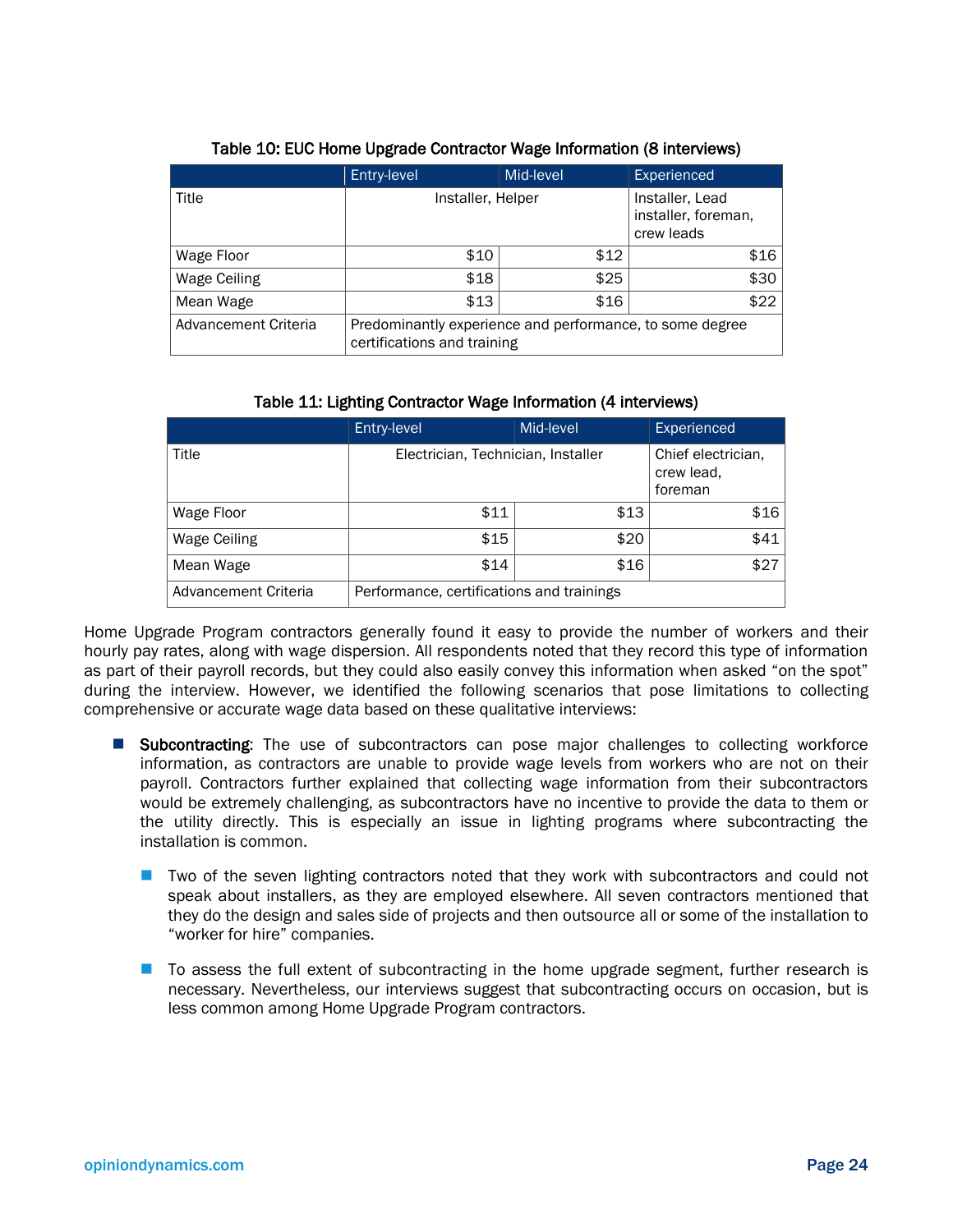- Installers who work for multiple contractors: While most installers in the Home Upgrade segment were full-time employees at the time of the interviews,<sup>25</sup> contractors in the lighting segment explained that they commonly hire electricians on a job-by-job basis.<sup>26</sup> These electricians often have two or three different employers at a given time contributing to their gross wages. As a result, the wage information provided by one employer may not accurately describe a worker's hourly wage. The ESA program also discovered this challenge among its participating contractors.
- **Piece-rate pay structures:** Contractors in the lighting segment reported that piecemeal pay is common in the industry. Although they had no difficulties in translating piece-rates to an average hourly pay, they acknowledged that piece-rates result in some variation, which made an ad hoc provision of workers' pay more difficult. Similarly, estimates of annual wages would be a manual calculation in the absence of payroll records.
- Bonuses: Some Home Upgrade Program contractors reported that they pay bonuses in addition to a worker's base hourly wage. In these cases, we can expect some variation in workers' hourly pay if bonuses are incorporated<sup>27</sup> and employers ad hoc responses may be inaccurate without payroll records.

Home Upgrade Program contractors' willingness to provide wage information varies. While most would not be discouraged to participate in the Home Upgrade Program if this information was required, two broader areas of concern emerged:

- **Possible repercussions of revealing private wage information:** While some consider wage levels as sensitive and private information, some are concerned that the information could become available to competitors and thus disadvantage future business operations. In this context, contractors noted that it would be important to learn the purpose of collecting this information and what will be done with it. When asked if it mattered who would collect the information, only one respondent noted that the information should not be collected by the IOU or program staff directly.
	- **These findings suggest that it would be critical to demonstrate the security of data submission** and that no competitive disadvantages could result from submitting the information. In addition, a detailed explanation as to the purpose and benefit (to contractors and/or the industry) is important.
- **Workload and time commitment:** Some contractors highlighted the additional workload related to accessing payroll records as a potential challenge to providing the information. Most would be willing to fulfill a data request once a year, but do not want to provide the information on a more frequent basis. One contractor noted that he would be willing to submit the data as long as the program would compensate the time spent.

#### Demographic Data

Contractor interviews revealed that it would be challenging to obtain reliable workforce demographics from employers. In-depth interviews tested a set of possible demographics questions (Appendix B) and found that employers were generally able to provide information about the ethnicity of their workers. To a more limited

 <sup>25</sup> Interviews occurred in November and December 2014.

<sup>&</sup>lt;sup>26</sup> Lighting contractors explained they hire electricians on a job-by-job basis as a result of as gaps between jobs occur regularly due to production delays or delays in rebate programs.

<sup>27</sup> Bureau of Labor Statistics (BLS) data requests ask for the inclusion of bonuses, such as hazard pay or production bonuses.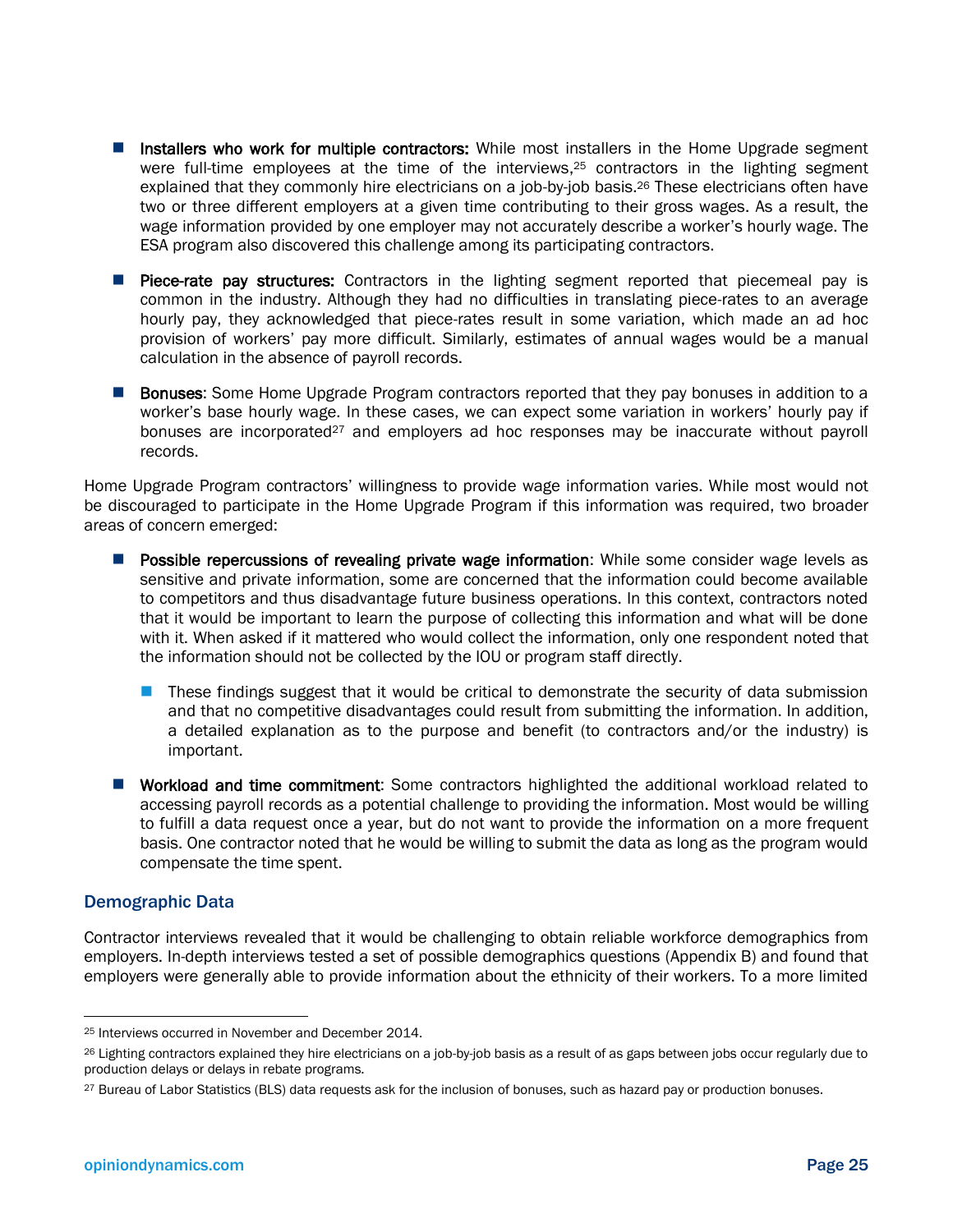degree, contractors could make judgment calls about the number of workers who were disabled, displaced, and/or veterans. However, they typically could not answer questions about the eligibility of their workers for certain welfare programs and explained that this was the result of having little knowledge about the eligibility criteria of these programs. At the request of the CPUC, the in-depth interviews asked directly for demographic information, such as ethnicity, but also tested an indirect approach of asking for their workers' participation in various welfare programs to see if that might be easier and less intrusive. We found that the direct approach was preferred by contractors, but that contractors still had difficulty answering this information for others.

Contractor interviews highlighted the following limitations to collecting reliable demographic information from contractors:

- No formal records: None of the interviewed contractors recorded workforce demographic information or provided the information to other parties. Although some did not find it difficult to answer questions about demographic characteristics, all noted that their answers were based on anecdotal evidence. As such, the chances of collecting unreliable data are high if asking one worker to report on the demographics of others in his organization.
- **Misinterpretation of disadvantaged status:** When asked about workers' eligibility for welfare programs, most respondent noted little knowledge of eligibility criteria. This was different for questions that asked about demographic characteristics. While these questions might seem easier to answer, they may "invite" respondents to make misinformed judgment calls. For example, many contractors did not think that any of their workers were disabled given the physical nature of the work.

In addition to the lack of knowledge, some contractors noted that they are reluctant to collect and share demographic information that they consider private.

**Privacy concerns:** All contractors acknowledged that demographic information is a person's private matter. Their willingness to collect this information varied considerably. Some noted that they had no hesitation about asking their employees or making judgment calls, while others felt reluctant to ask their workers. Nevertheless, most would provide the information if required by the program. One respondent who might be discouraged to participate in the utility-led program felt that the information requested was intrusive, but the main reason for withdrawal from the program would be the additional workload and reporting requirements.

#### 3.4.2 Potential Workforce Conditions Data Sources

Opinion Dynamics reviewed existing workforce conditions data and conducted in-depth interviews with program staff and contractors to examine the usefulness of secondary sources and primary data collection. This section discusses the benefits and drawbacks of possible data sources to collect the wage and demographic information highlighted in Table 12. Based on the benefits and drawbacks of each data source, we include an assessment of the difficulty level (ratings are based on relative difficulty of method options, 1 is a low level of difficult, 2 is mid-level and 3 is the highest level) and relevance of each source below.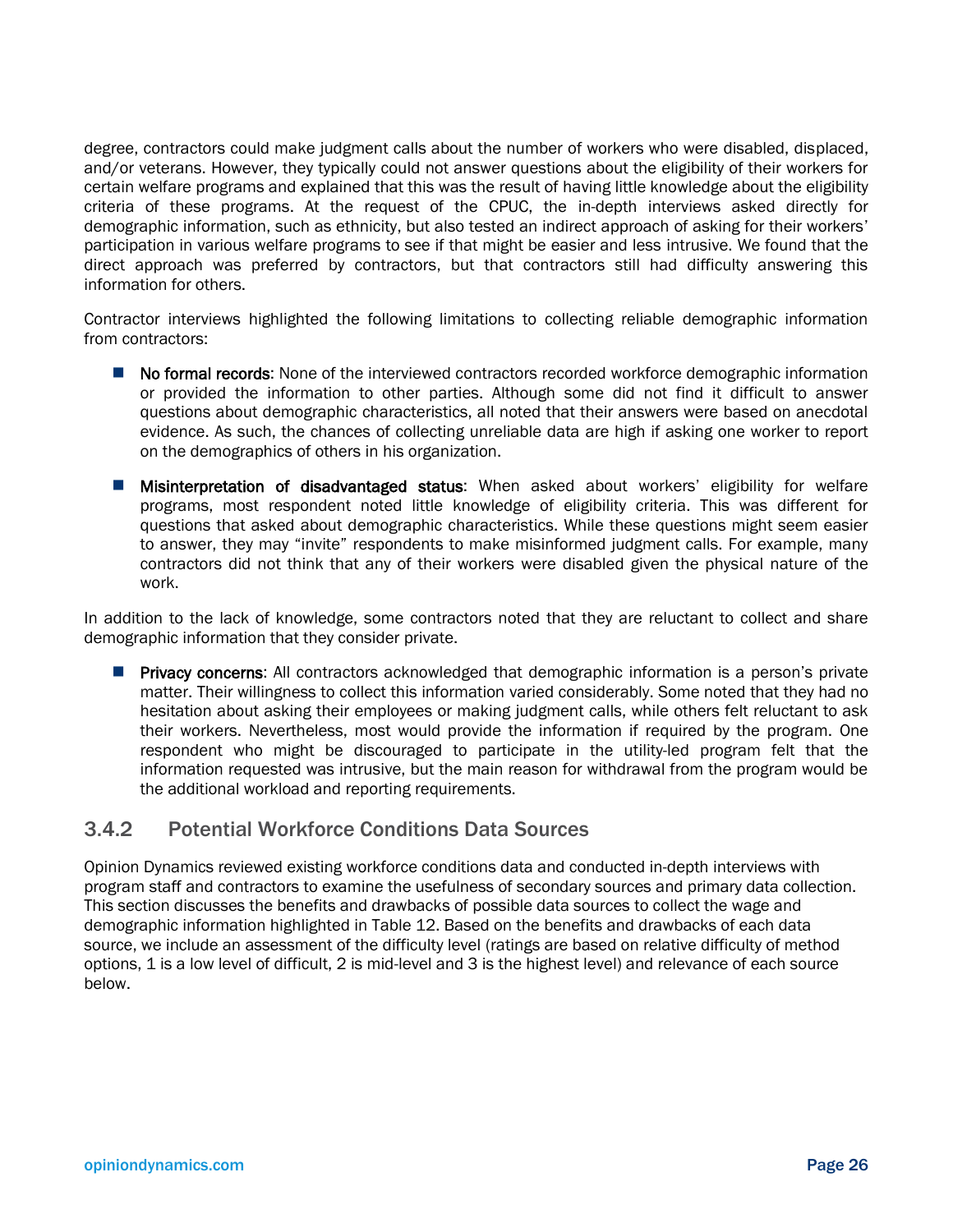| <b>Workforce Conditions Data</b>                                                                                            | <b>Potential Data Sources</b>                                                             | <b>Difficulty</b><br>Level | Relevance   |
|-----------------------------------------------------------------------------------------------------------------------------|-------------------------------------------------------------------------------------------|----------------------------|-------------|
| (1) Contractor and subcontractor contract terms                                                                             | n/a                                                                                       | n/a                        | n/a         |
| (2) Contractor and subcontractor compensation                                                                               | Secondary Data                                                                            | 1                          | Low         |
| schemes                                                                                                                     | <b>Stand-Alone Contractor Survey</b>                                                      | 2                          | Mid         |
|                                                                                                                             | <b>Process Evaluation Contractor Survey</b>                                               | $\mathbf 1$                | Low         |
|                                                                                                                             | <b>Electronic Payroll Records</b>                                                         | 3                          | <b>High</b> |
|                                                                                                                             | <b>Mandatory Online Form</b>                                                              | $\overline{2}$             | Mid         |
|                                                                                                                             | Contractor Survey (stand-alone)                                                           | 2                          | Mid         |
|                                                                                                                             | Panel                                                                                     | 3                          | Mid         |
| (3) Number of inspection failures and types of<br>failures                                                                  | Program Tracking Data                                                                     | $\mathbf 1$                | High        |
| (4) Level and type of utilities' training and screening                                                                     | Program Team Summary                                                                      | $\mathbf{1}$               | <b>High</b> |
| (5) Customer feedback for these contractors,<br>positive and negative                                                       | <b>Implementer Satisfaction Survey</b><br>Process or Impact Evaluation Customer<br>Survey | 1                          | <b>High</b> |
| (6) Demographic data of the current program                                                                                 | Secondary Data                                                                            | 1                          | Low         |
| workforce                                                                                                                   | <b>Electronic Payroll Records</b>                                                         | З                          | <b>High</b> |
|                                                                                                                             | <b>Mandatory Online Form</b>                                                              | $\overline{2}$             | Mid         |
|                                                                                                                             | Contractor Survey (process evaluation)                                                    |                            | Low         |
|                                                                                                                             | Contractor Survey (stand-alone)                                                           | 2                          | Mid         |
|                                                                                                                             | Panel                                                                                     | 3                          | Mid         |
| (7) The utilities' assessment of any other needs of<br>the existing workforce to meet current and future<br>program demands | Program Team Summary                                                                      | 1                          | <b>High</b> |

#### Table 12. Possible Data Collection Methods

Below, we describe the potential data sources specifically for wage and demographic information (item 2 and 6 in the Decision) given that these are the largest data gaps.

#### Secondary Data Collection

We searched for existing workforce wage data for contractors participating in three types of retrofit resource programs: Residential HVAC, EUC Whole House, and Non Residential Lighting. The sections below describes the available databases in detail.

Among the different sources, the state and federal government datasets provide the most comprehensive information on workers' wages. Nevertheless, these databases do not include any indicators about participation in IOU-led programs. As a result, secondary wage data sources can unlikely replace primary data collection depending on the research purpose.

However, secondary data can function as a reference point to compare wage levels from contractors who participate in utility-led energy efficiency programs to industry standards. Secondary data can further be used in the design of a primary data collection instrument so that wage questions align with established data collection efforts. If this is of interest in the future, we recommend using the Occupational Employment Statistics (OES) from the Bureau of Labor Statistics as it provides for the most detailed search function including SOC type.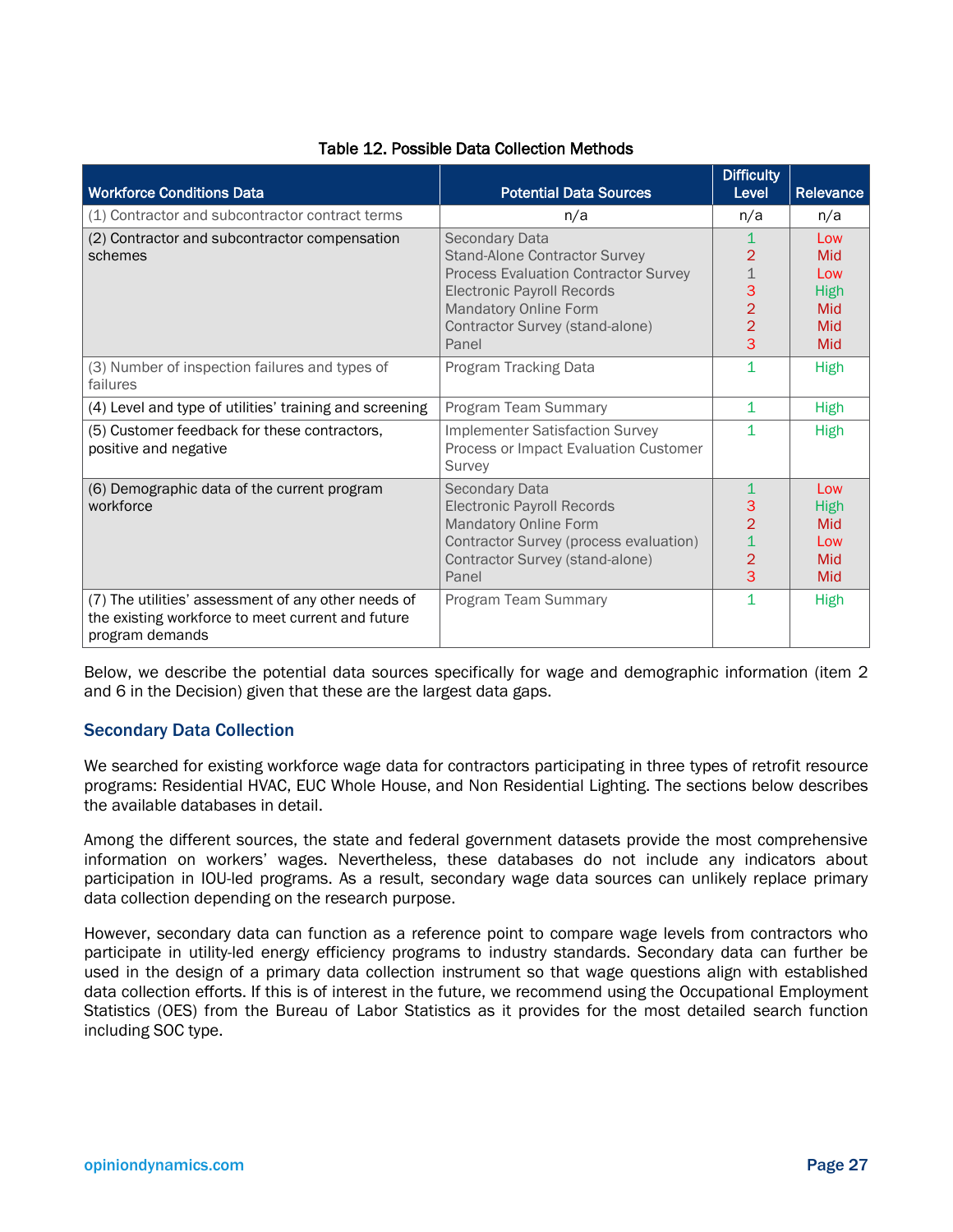#### Existing Wage Databases AHRI 2012 Industry Profile Report

AHRI's 2012 Edition of the HVACR and Water Heating Industry Statistical Profile relies on and presents U.S. Census Bureau and BLS industry data. The data include both residential and non-residential HVACR production workers at the national level, rather than being specific to the state of California. The following table extracts the most recent data from a larger table in the report.28

| Year | <b>Total production workers</b><br>(in 000s) | <b>Average Hourly Earnings</b> | <b>Average Weekly Earnings</b> |
|------|----------------------------------------------|--------------------------------|--------------------------------|
| 2006 | 110.5                                        | \$13.84                        | \$584.94                       |
| 2007 | 109.9                                        | \$14.71                        | \$619.66                       |
| 2008 | 105.8                                        | \$15.90                        | \$670.27                       |
| 2009 | 88.7                                         | \$16.19                        | \$653.05                       |
| 2010 | 86.3                                         | \$16.16                        | \$663.64                       |
| 2011 | 88.6                                         | \$16.73                        | \$704.33                       |

#### Table 13. Residential and Non-Residential HVACR Production Worker National Wages (Extract of AHRI Report)

#### Government Data Sources for Wages

Federal and state government datasets provide wage data, but no other workforce conditions data. Data are provided at the state and local levels, i.e., wage-level data by metropolitan area or county. There are no indicators in these datasets of which contractors are program participants, but future research could survey program participants to see how their employees' wages compare to average state or local wages.29 We provide the BLS Occupational Employment Statistics (OES) survey instruments in Appendix A for reference. Future survey efforts should use the same wage questions to capture the same type of wage data so that comparisons are straightforward.

Both U.S. and California government datasets provide California wage data for occupations and industries relevant to the EUC and Non-Residential Lighting Programs. The BLS provides production worker-level data searchable by SOC codes in the OES datasets,<sup>30</sup> and provides all worker data (e.g., from admin to CEO) searchable by NAICS codes in the Census of Employment and Wages (CEW) datasets.<sup>31</sup> The State of

<sup>&</sup>lt;sup>28</sup> Table extracted from "Table 3 Number of Production Workers and Average Hourly and Weekly Earnings" in the AHRI Profile Report. The AHRI report sources the data to the BLS *Quarterly Census of Employment and Wages* and the BLS *Current Employment Statistics Survey*.

<sup>29</sup> One limitation to this approach would be the matching of whole house auditors to engineers. There are no SOC or NAICS codes for energy auditors, so using those for engineers was the best option.

<sup>30</sup> The BLS creates the OES wage estimates from a national survey of employers, excluding the self-employed. The BLS uses a panel survey approach whereby individual respondents are interviewed only once every 3 years, but the survey collects data twice a year from other respondents in the panel. Wage estimates are based on data over the 3 previous years. All OES datasets also provide metropolitan area-level data (source: http://www.bls.gov/oes/oes\_ques.htm).

<sup>31</sup> Extracted on 7/29 from http://www.bls.gov/cew/cewover.htm. "The Quarterly Census of Employment (QCEW) produces a comprehensive tabulation of employment and wage information for workers covered by State unemployment insurance (UI) laws and Federal workers covered by the Unemployment Compensation for Federal Employees (UCFE) program. Publicly available files include data on the number of establishments, monthly employment, and quarterly wages, by NAICS industry, by county, by ownership sector, for the entire United States. The QCEW program serves as a near census of monthly employment and quarterly wage information by 6-digit NAICS industry at the national, State, and county levels."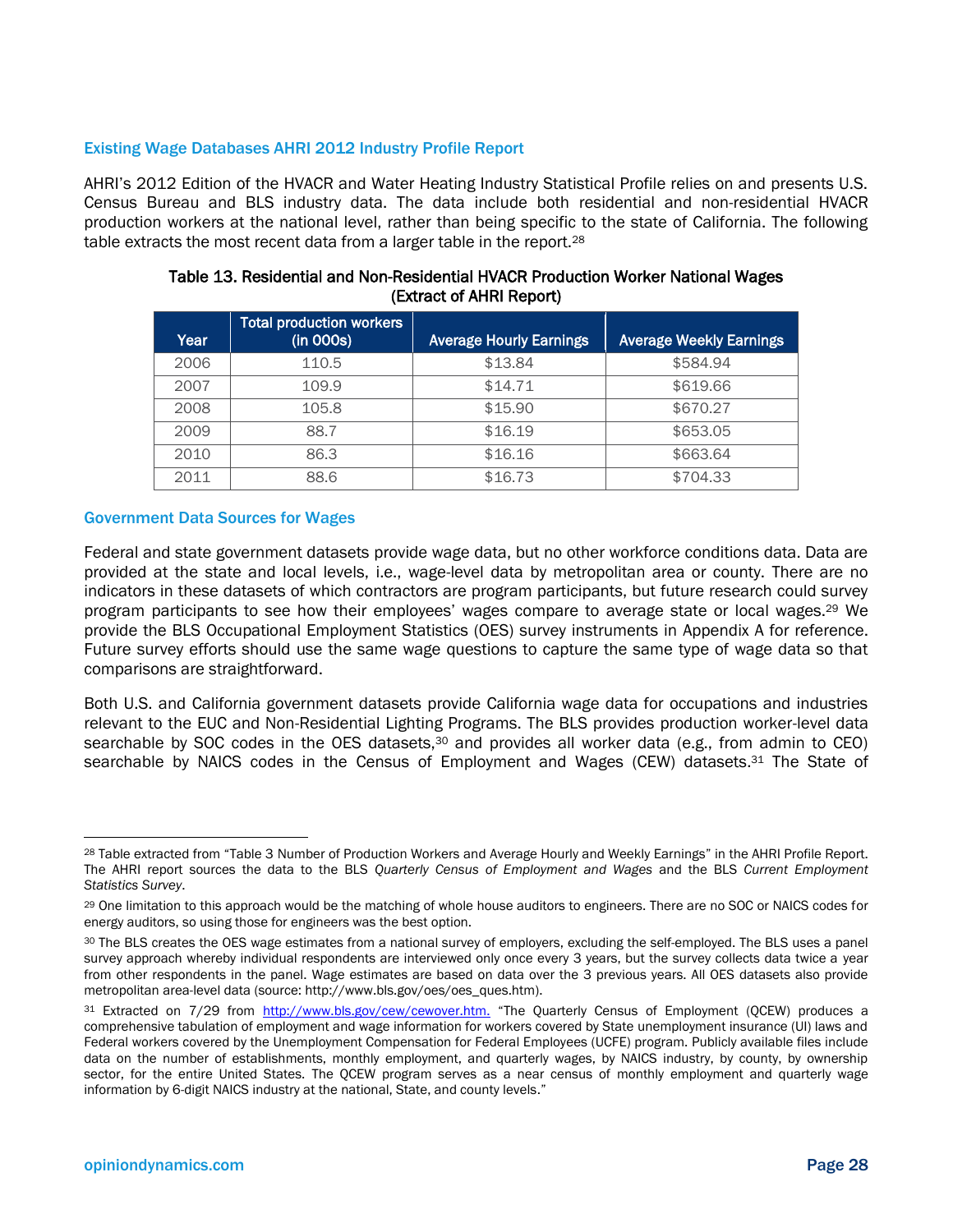California Employment Development Department (EDD) also provides production worker-level wage data searchable by SOC code.<sup>32</sup> Table 14 provides a summary of the wage findings across these datasets.

<sup>32</sup> The EDD datasets are created from survey data. All EDD datasets also provide wage data at the 25th and 75th percentiles and at the county level, as well as outlook or demand projections. The datasets also list the top tasks (duties and responsibilities) per occupation.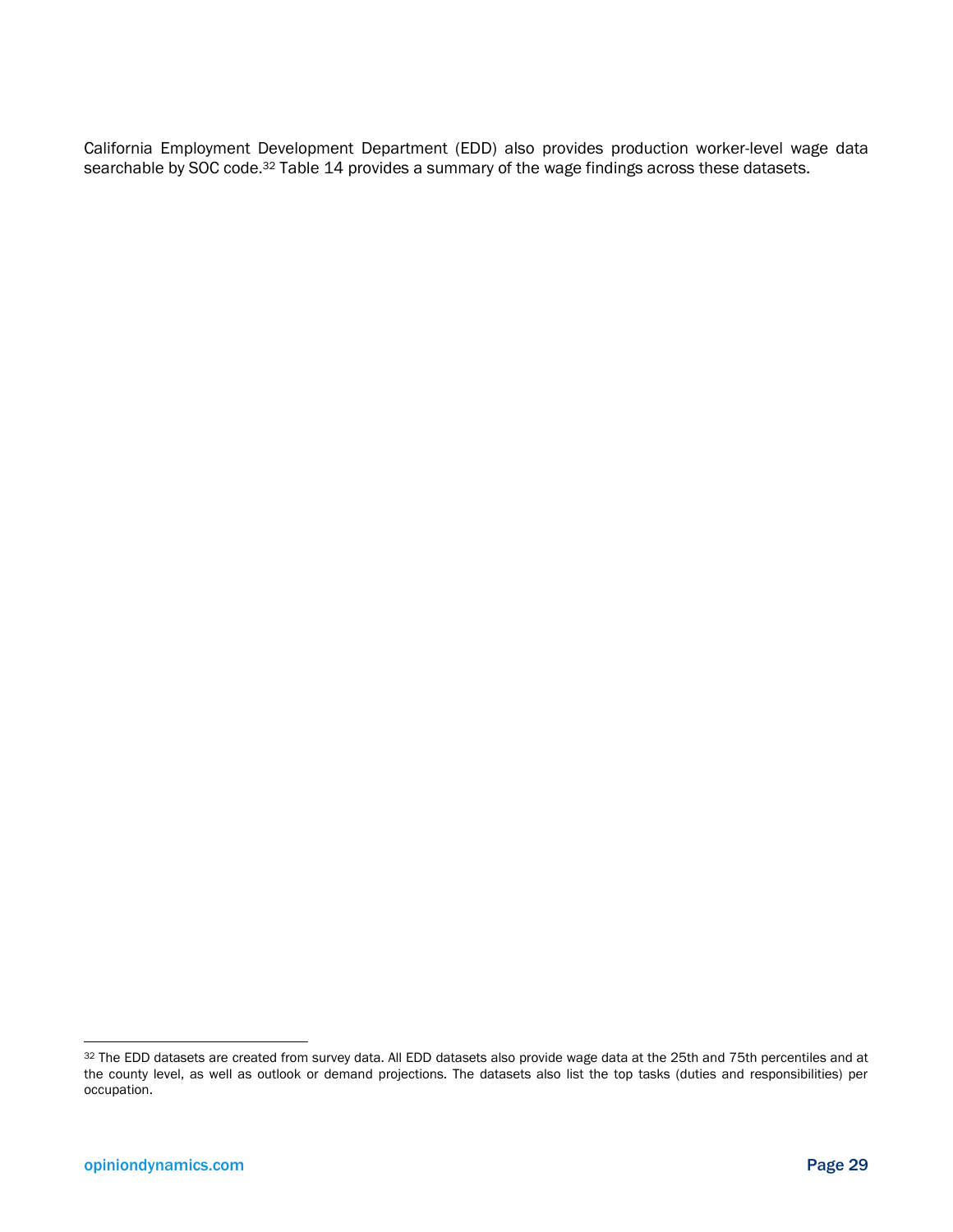| Dataset Name                   | Non-Residential (Non-Res), or<br><b>Combined (Comb)</b><br>Residential (Res), | Production Worker/Installer/Field Technician (PW) or<br>All Employees (all)                     | Year    | <b>Hourly Wage</b><br>Median | Mean Hourly<br><b>Wage</b> | Mean Weekly<br><b>Wage</b> | Mean Annual<br><b>Mage</b> |
|--------------------------------|-------------------------------------------------------------------------------|-------------------------------------------------------------------------------------------------|---------|------------------------------|----------------------------|----------------------------|----------------------------|
| Relevant to EUC Program        |                                                                               |                                                                                                 |         |                              |                            |                            |                            |
| <b>HVAC</b>                    |                                                                               |                                                                                                 |         |                              |                            |                            |                            |
| BLS OES1                       | Comb                                                                          | PW: Heating, Air Conditioning, and Refrigeration<br>Mechanics and Installers (SOC: 49-9021)     | 2013    | 06'74'80                     | \$25.55                    | $\mathbf{I}$               | \$53,150                   |
| BLS CEW <sup>2</sup>           | Res                                                                           | All: Residential plumbing and HVAC contractors<br>(NAICS: 2382221)                              | 2013    | L                            | I.                         | \$913                      | \$47,463                   |
| EDD <sup>3</sup>               | Comb.                                                                         | Workers (SOC: 49-9021)<br>PW: Heating/Air Conditioning and Refrigeration                        | 2013 Q1 | 17.14.71                     | \$25.45                    | $\overline{\phantom{a}}$   |                            |
| EDD <sup>4</sup>               | Comb.                                                                         | PW: Heating/Air Conditioning and Refrigeration<br>Workers (SOC: 49-9021)                        | 2014 Q1 | \$25.34                      | \$26.00                    | $\mathsf I$                | $\mathbf{I}$               |
| Insulation                     |                                                                               |                                                                                                 |         |                              |                            |                            |                            |
| BLS OES <sub>5</sub>           | Comb                                                                          | $47-2131$<br>PW: Insulation Workers, Floor, Ceiling, and Wall (SOC:                             | 2013    | \$15.35                      | \$19.47                    | $\mathsf{I}$               | \$40,500                   |
| <b>BLS</b><br>OES <sup>e</sup> | Comb                                                                          | PW: Insulation Workers, Mechanical (SOC: 47-2132)                                               | 2013    | \$21.25                      | \$24.15                    | L                          | \$50,220                   |
| <b>BLS</b><br>CEW <sub>2</sub> | Comb                                                                          | All: Drywall and insulation contractors (NAICS: 23831)                                          | 2013    | J.                           | $\mathsf I$                | 676\$                      | 847,798                    |
| EDD <sup>7</sup>               | Comb                                                                          | 47-2131)<br>PW: Insulation Workers, Floor, Ceiling, and Wall (SOC:                              | 2014 Q1 | \$15.53                      | \$19.70                    | I.                         |                            |
| EDD <sup>8</sup>               | Comb.                                                                         | PW: Insulation Workers, Mechanical (SOC: 47-2132)                                               | 2014 Q1 | \$21.50                      | 424.44                     | $\mathsf I$                | I.                         |
| <b>Energy Raters</b>           |                                                                               |                                                                                                 |         |                              |                            |                            |                            |
| BLS OES9                       | Comb                                                                          | All: Architecture and Engineering Occupations (Major<br>Group; SOC: 17-0000)                    | 2013    | \$43.24                      | \$45.00                    | $\mathsf{L}$               | \$93,600                   |
| BLS CEW <sup>2</sup>           | Comb (?)                                                                      | All: Engineering services (NAICS: 541330)                                                       | 2013    | J.                           | $\mathsf{I}$               | \$2,043                    | \$106,242                  |
| Remodelers                     |                                                                               |                                                                                                 |         |                              |                            |                            |                            |
| BLS CEW <sup>2</sup>           | <b>ReS</b>                                                                    | All(?): Residential remodelers (NAICS 236118)                                                   | 2013    | $\mathsf{I}$                 | $\mathsf{I}$               | 8913                       | 947,476                    |
|                                | Relevant to Non-Residential Lighting Program                                  |                                                                                                 |         |                              |                            |                            |                            |
| <b>BLS OES10</b>               | Comb                                                                          | All (?): Electricians (SOC: 47-2111)                                                            | 2013    | \$29.31                      | \$30.60                    | Τ.                         | \$63,650                   |
| BLS OES11                      | Comb                                                                          | and Industrial Equipment (SOC: 49-2094)<br>PW: Electrical and Electronics Repairers, Commercial | 2013    | 827.48                       | \$27.13                    | I                          | \$56,420                   |

# Table 14. California Wage Summary Table Table 14. California Wage Summary Table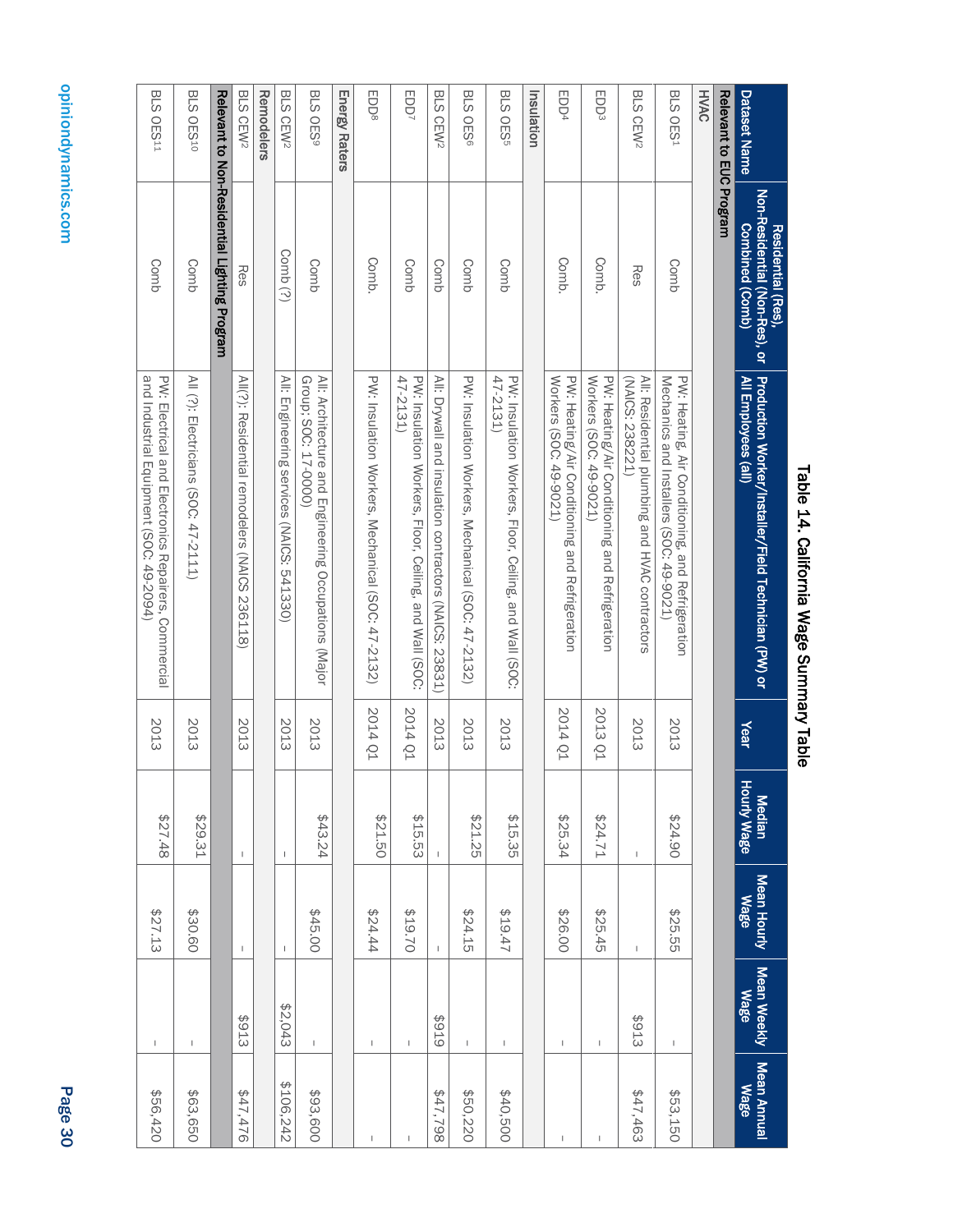| Dataset Nam          | Non-Residential (Non-Res), or  <br><b>Combined (Comb)</b><br>Residential (Res) | Production Worker/Installer/Field Technician (PW) or<br>All Employees (all) | Year    | <b>Hourly Wag</b><br><b>Aedia</b> | Mean Hou<br>Wage | ∕lean Week<br>Mage | <b>Jean Annu</b><br>Mag |
|----------------------|--------------------------------------------------------------------------------|-----------------------------------------------------------------------------|---------|-----------------------------------|------------------|--------------------|-------------------------|
| BLS CEW <sup>2</sup> | <b>Non-Res</b>                                                                 | 238212)<br>MI: Non-residential electrical contractors (NAICS):              | 2013    | I                                 | I                | \$1,3553           | \$70,34                 |
| EDD12                | Comb.                                                                          | All (?): Electricians (SOC: 47-2111                                         | 2014 10 | \$29.66                           | \$30.9           | I                  | ı                       |

ي بري<br>**1 1 4** 4 http://www.bls.gov/oes/current/oes\_ca.htm#49-0000

http://www.bls.gov/cew/apps/data\_views/data\_views.htm

http://www.labormarketinfo.edd.ca.gov/cgi/databrowsing/

occExplorerQSDetails.asp?searchCriteria=hvac&careerID=&menuChoice=&geogArea=0601000000&soccode=499021&search=Explore+Occupation

occExplorerQSDetails.asp?searchCriteria=insulation&careerID=&menuChoice=&geogArea=0601000000&soccode=472131&search=Explore+Occupation

occExplorerQSDetails.asp?searchCriteria=insulation&careerID=&menuChoice=&geogArea=0601000000&soccode=472132&search=Explore+Occupation

occExplorerQSDetails.asp?searchCriteria=lighting&careerID=&menuChoice=&geogArea=0601000000&soccode=472111&search=Explore+Occupation

occExplorerQSDetails.asp?searchCriteria=insulation&careerID=&menuChoice=&geogArea=0601000000&soccode=472132&search=Explore+Occupation<br><sup>9</sup> http://www.bls.gov/oes/current/oes47-0000.htm<br><sup>10</sup> http://www.bls.gov/oes/current/oe

5,6 http://www.bls.gov/oes/current/oes\_ca.htm#47-0000

7 http://www.labormarketinfo.edd.ca.gov/cgi/databrowsing/

8 http://www.labormarketinfo.edd.ca.gov/cgi/databrowsing/

 $^9$  http://www.bls.gov/oes/current/oes\_ca.htm#17-0000  $^{10}$  http://www.bls.gov/oes/current/oes47-0000.htm 11 http://www.bls.gov/oes/current/oes49-0000.htm  $^{12}$  http://www.labormarketinfo.edd.ca.gov/cgi/databrowsing/

opiniondynamics.com

opiniondynamics.com

Page 31

<sup>s.s</sup> http://www.bls.gov/oes/current/oes\_ca.htm#47-0000<br><sup>7</sup> http://www.labormarketinfo.edd.ca.gov/cgi/databrowsing/<br><u>ocExplorerQSDetails.asp?searchCriteria=insulation&careerID=&menuChoice=&geogArea=0601000000&soccode=47213</u>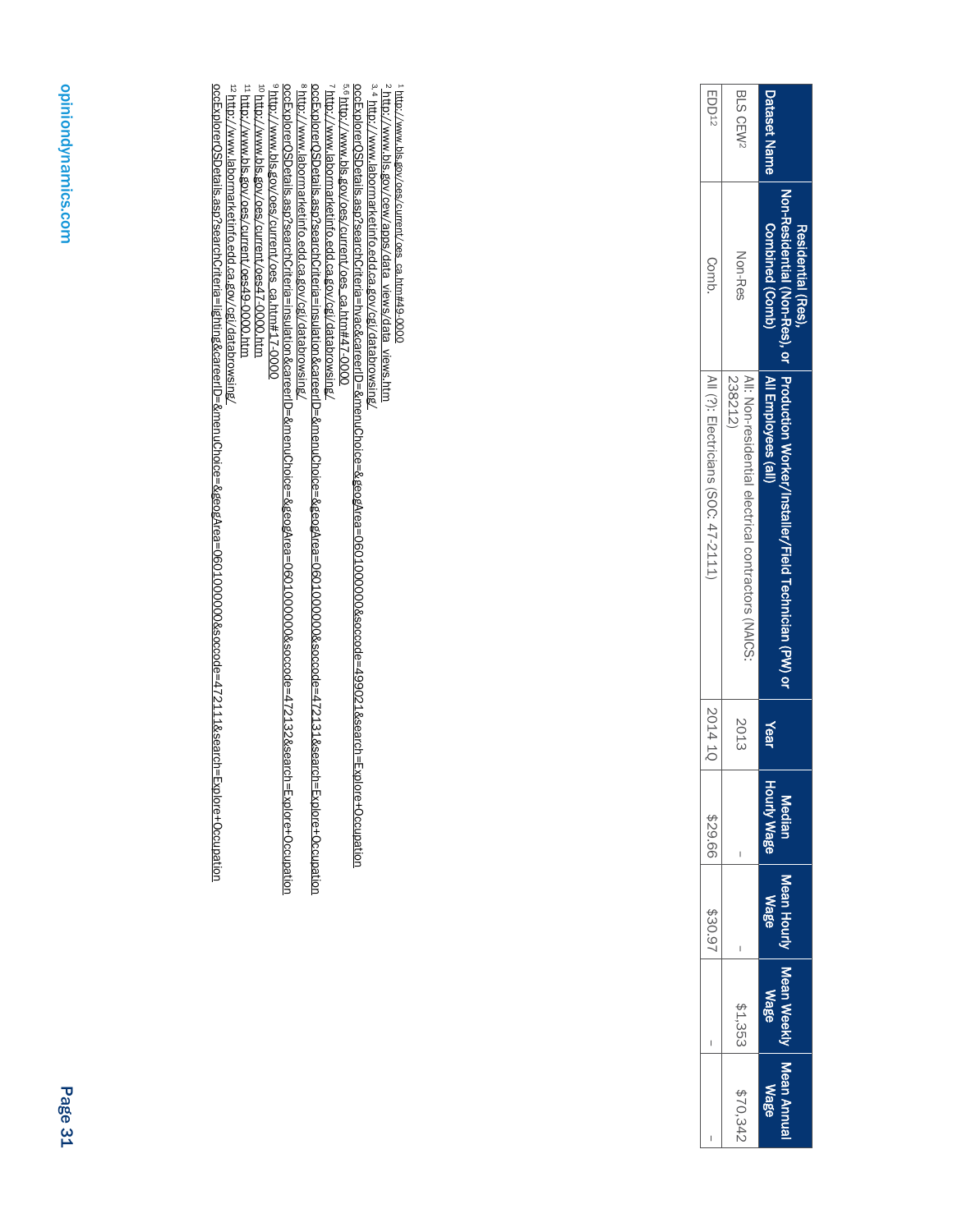#### Disadvantaged Worker Data Sources

We searched for existing databases that contain demographic workforce data, including data on women, minority, local status, low-income, disabled, displaced, and other disadvantaged communities. We reviewed those listed below to see whether any might track this kind of information for program contractors. However, none appears helpful for the purposes of tracking current program contractors.

- Minority and Women Business Enterprises (MWBE.com): Appears to be a for-profit business helping various types of women, minority, disabled, etc. businesses get access to information (e.g., recommended reading, tele-classes, and workshops). The website has a searchable directory, but it was not operating when accessed on July 25, 2014. Judging from the fact that the company's website's (http://www.mwbe.com/) account has been suspended and the fact that it did not answer an inquiry email, the company is likely defunct.
- **E** CPUC's Supplier Clearinghouse: This clearinghouse verifies business eligibility and enters it into a database sent monthly to participating utilities. The database is searchable by minority-owned business (MBE), women-owned business (WBE), white women/minority men-owned business (WMBE), disabled veteran-owned business (DVBE), and SIC code (http://www.suppliernetwork.net/ public\_search.php).

Based on the secondary data sources described above, federal and state government datasets<sup>33</sup> are the most developed existing sources pertinent to workforce conditions data, but they are generally limited to wage information. They provide mean hourly, weekly, and annual wages by Standard Occupational Classification (SOC) employee type at the state and county level, but do not include any indicators about participation in IOU-led programs. As such, secondary data can function as a reference point to compare wage levels from contractors who participate in utility-led energy efficiency programs to industry standards. Secondary data can further be used in the design of a primary data collection instrument so that wage questions align with established data collection efforts. However, it is unlikely that secondary wage data sources can replace primary data collection, because there are no means to assess program participation.

A search for existing databases with demographic workforce data revealed two potential sources: the Minority and Women Business Enterprises (MWBE) database and the CPUC's Supplier Clearinghouse.34 While both databases track various characteristics that identify disadvantaged persons, none can readily track contractors participating in IOU-led energy efficiency programs. As such, secondary data on workforce demographics cannot replace primary data collection in the short term. However, the CPUC's Supplier Clearinghouse could be a possible source for data mining in the future, as it lists minority-owned and disabled veteran-owned business by Standard Industrial Classification (SIC) code.

#### Primary Data Collection

There are several methods to collect wage and demographic information. We discuss some of the prominent ones below.

#### Electronic Payroll Records

The WE&T working group and DVC guidance report recommended using an electronic certified payroll reporting and labor compliance system to retrieve workforce conditions data for ESAP. These electronic

<sup>33</sup> For example, the BLS Occupational Employment Statistics and the State of California Employment Development Department (EDD).

<sup>34</sup> We contacted the Division of Labor Standards Enforcement (DSLE) to learn about other potential data sources, but did not receive a response.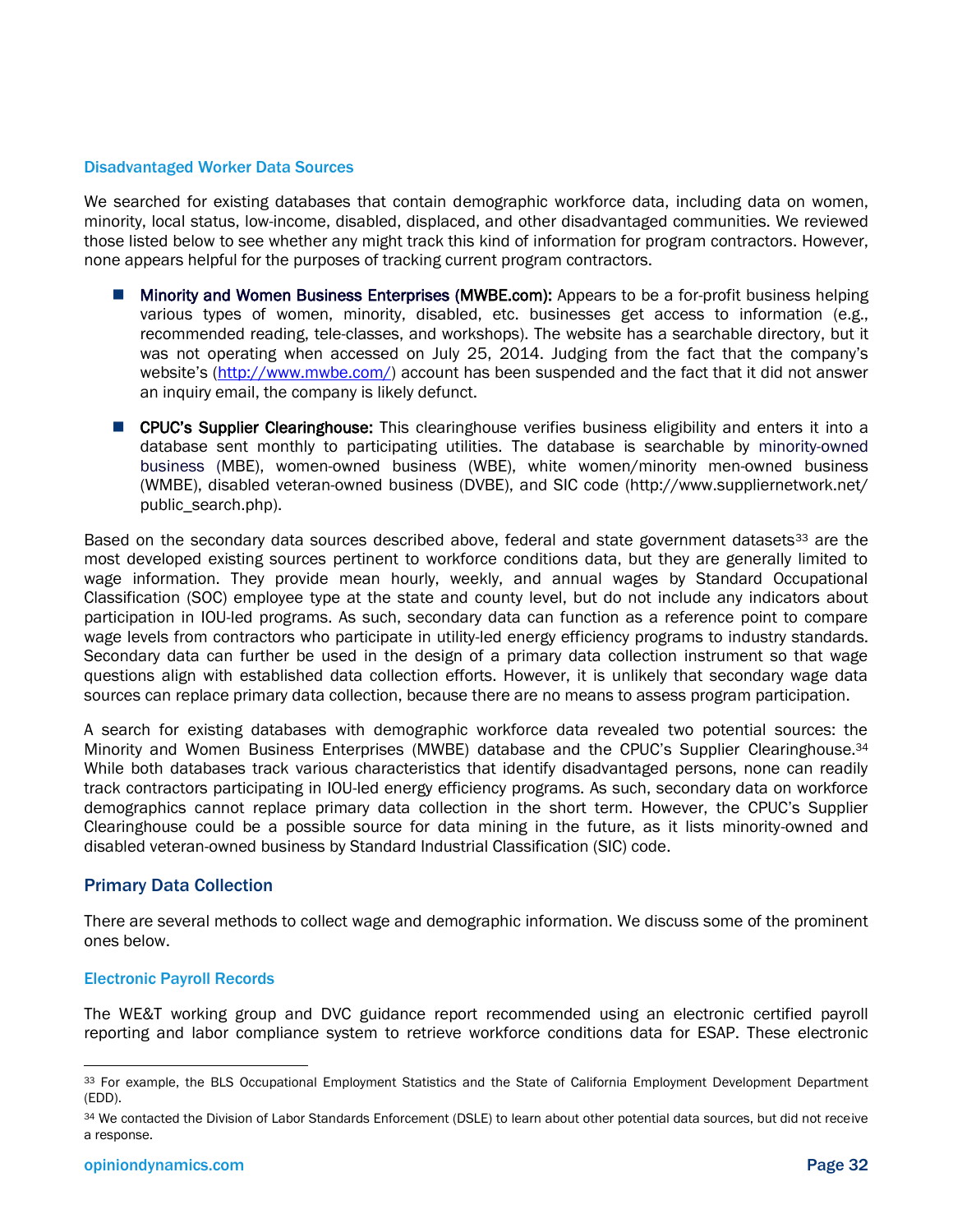systems are largely used in the public works sector and automate the submission of payroll records. Various off-the-shelf products exist. However, a review by the WE&T working group concluded that an off-the-shelf system is not recommended at this time due to costly implementation issues for ESAP contractors. Electronic payroll systems have two key benefits in comparison to other data collection methods:

- They likely provide the most accurate workforce conditions data, as this method is not dependent on employers' self-reporting. Instead, the system can generate weekly wage reports per employee, including the zip codes of workers' residence and any demographic data once entered into the system.
- **Once contractors install the software and complete a training, the time spent to submit workforce** conditions data is expected to be minimal.
- **Reactions from contractors we interviewed did vary regarding this method. The majority of Home** Upgrade Program contractors thought this method would generally be feasible as long as data collection occurs only once a year. Two of the seven lighting contractors raised concerns because they were unable to access such reports from subcontractors or were reluctant to install such system.

The DVC recommended such a system specifically for programs that have a direct contracting relationship between the contractor and the IOU. The DVC also recommended that these programs provide quarterly reports of workforce data. Although electronic payroll reports are likely to be the "gold standard" for collecting workforce data, some limitations exist for programs without direct contracting relationships between the IOU and the contractor:

- **E** Electronic payroll reports may be costly if data are not extracted on a regular basis, because the upfront investment related to software purchase and training is high in comparison to annual operating costs. As such, electronic payroll reports are more cost-effective when reporting occurs on a regular basis, as proposed by the DVC. However, in-depth interviews revealed that contractors do not support data collection more than once a year. It is further uncertain if more frequent data collection is needed for most IOU-led energy efficiency programs. If usage of payroll systems is limited, the benefits may not outweigh the costs of installing a reporting tool.
- The contractors we interviewed did not support data collection more than once a year, even when the time commitment would be limited. Using a tool like electronic payroll reporting may generate more resistance from contractors, as some may see automated data collection as additional "red tape" for programs, especially for the Home Upgrade Program, which already imposes an administrative burden on contractors via its application requirements.

The DVC's *WE&T Guidance Plan* provided a list of programs outside of the IOU's energy efficiency programs that track workforce conditions and work force inclusion data.35 Using this list, we searched online for program contacts and reached out to three program managers.36 In conversations with them and in reviewing program reporting, we focused on the feasibility and the best ways of collecting workforce conditions data from contractors. Table 15 provides a brief outline of the programs and findings. It is important to note that these other programs are quite different from the Home Upgrade and Non-Residential Lighting Programs in that some have a direct contracting relationship with contractors and some have a specific training component that targets disadvantaged workers. It is also important to note that the programs use these data to award more points to contractors in the application process, which favors those

 <sup>35</sup> *WE&T Guidance Plan Appendix 4A.*

<sup>36</sup> Representatives from Clean Energy Works Portland; Community Power Works Seattle, Washington; and Southern California Regional Energy Network (SoCal REN), LA County Workforce Pilot/Los Angeles Emerald Cities Collaborative.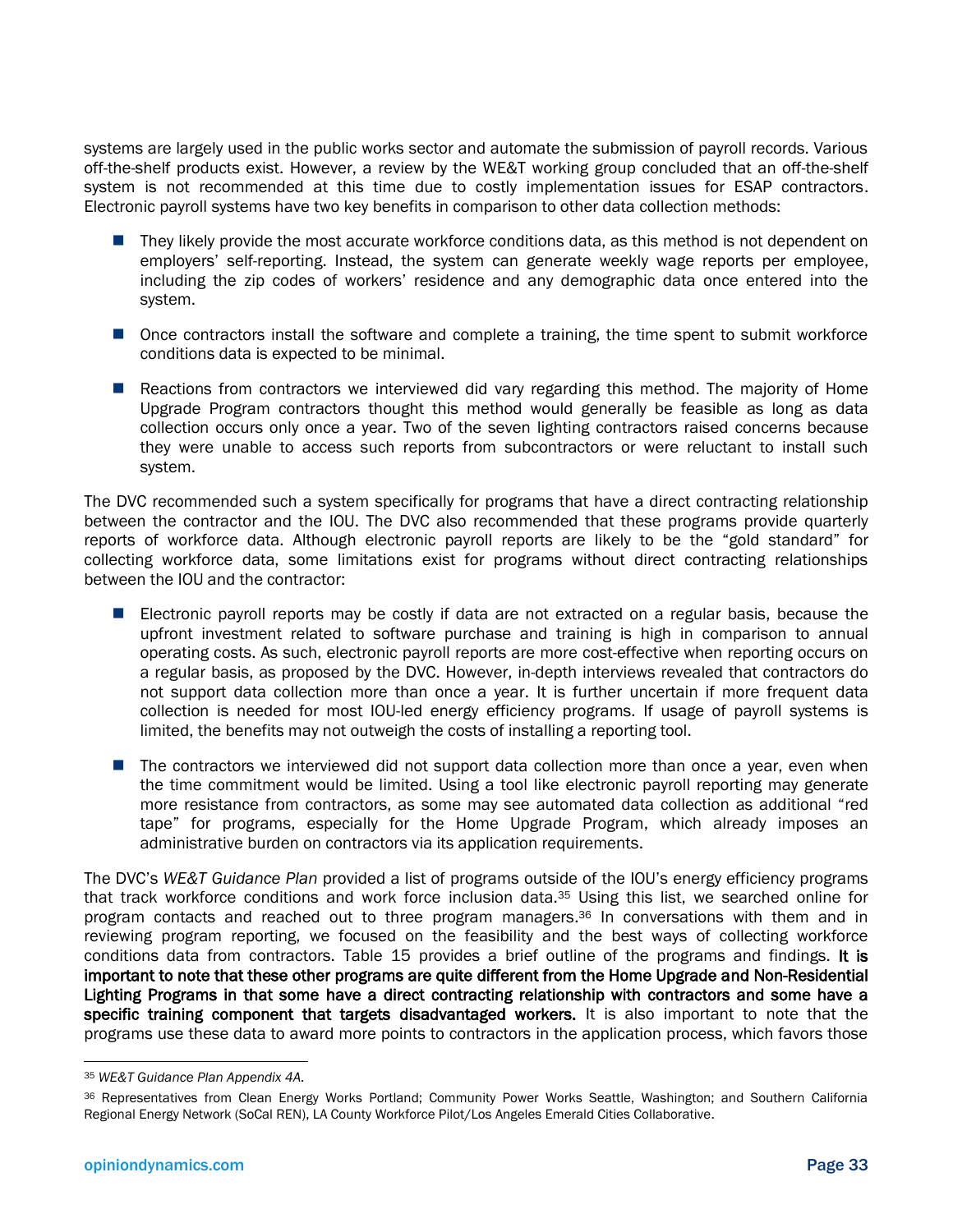who enact high road job practices. Further, these programs track wage and demographic information but also track much more including data such as health coverage and career pathways.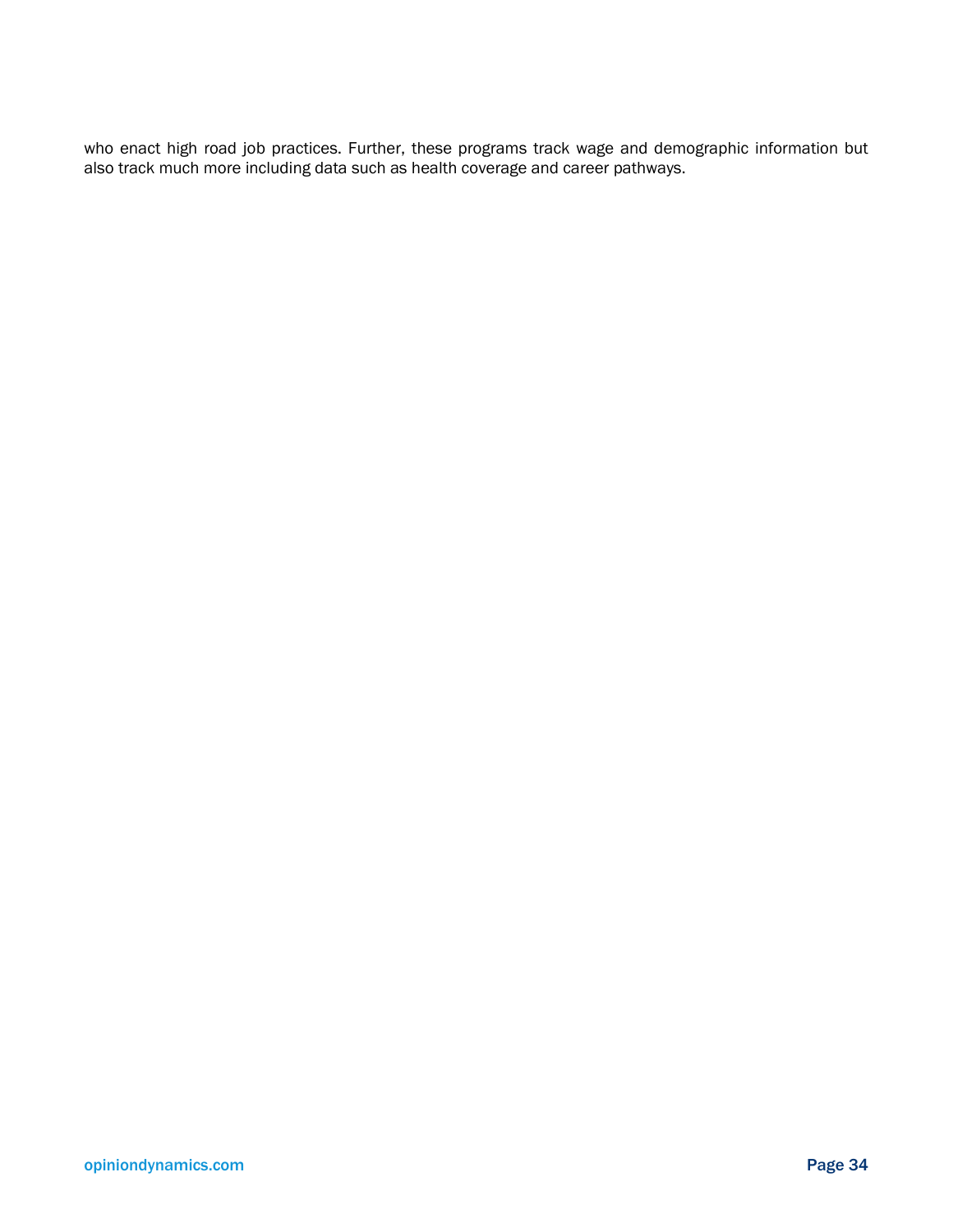| <b>Program Name</b><br><b>Description</b>                   |                                                                                                                                                                                                                                                                                                                                                                                                                     |                                                                                                                                                                                                                                  |                                                                                                                                                                                                                  |                                                                                                                                                                                                                                                                                                                                                                                                                                              |                                                                                                                                                                                          |
|-------------------------------------------------------------|---------------------------------------------------------------------------------------------------------------------------------------------------------------------------------------------------------------------------------------------------------------------------------------------------------------------------------------------------------------------------------------------------------------------|----------------------------------------------------------------------------------------------------------------------------------------------------------------------------------------------------------------------------------|------------------------------------------------------------------------------------------------------------------------------------------------------------------------------------------------------------------|----------------------------------------------------------------------------------------------------------------------------------------------------------------------------------------------------------------------------------------------------------------------------------------------------------------------------------------------------------------------------------------------------------------------------------------------|------------------------------------------------------------------------------------------------------------------------------------------------------------------------------------------|
|                                                             |                                                                                                                                                                                                                                                                                                                                                                                                                     | <b>Contractor Description</b>                                                                                                                                                                                                    | <b>Data Collected</b>                                                                                                                                                                                            | Ease/<br>Sensitivity of Collection                                                                                                                                                                                                                                                                                                                                                                                                           | <b>Tracking Method</b>                                                                                                                                                                   |
| Works Portland<br>Clean Energy                              | Road standards: quality<br>support for underserved<br>focused on high-quality work<br>Uses a Community<br>supporting jobs<br>ensuring access and<br>work standards and<br>access and support for<br>standards and ensuring<br>Workforce Agreement<br>Residential FIF retrofit<br>disadvantaged workers<br>training program for<br>program that also includes a<br>populations to family-<br>underserved populations | Pool of program-<br>Application process<br><b>WOrk</b><br>selected small,<br>enact high road job<br>contractors<br>perform high-quality<br>to favor those who<br>uses a point system<br>residential<br>practices and             | opportunities<br>Workforce diversity<br>Wage levels<br>Business diversity<br>Health coverage<br>Local worker status<br>Career pathway                                                                            | Providing race/ethnicity data<br>Minor issues among some<br>At fi<br>sensitive to providing the last<br>numbers<br>four digits of social security<br>subcontractors who were<br>Generally easy after initial<br>a few cases<br>has<br>drop-down fields<br>cumbersome, repetitive<br>compiled; incredibly<br>spreadsheets, Excel<br>contractors and populating<br>investment in training<br>been a sensitive issue in<br>rst very manual; all | Self-report using<br>contractor<br>application tool<br>custom-built database<br>Biannual audits of each                                                                                  |
| Washington<br>Seattle,<br>Power Works<br>Community<br>rates | Training programs that<br>support career ladders, high<br>quality efficiency<br>threshold criteria and wage<br>Uses a Community High-<br>workforce development sets<br>component<br>Residential FFI retrofit<br>installations<br>Road Agreement for<br>program with a loan                                                                                                                                          | Pool of program-<br>Application process<br>contractors,<br>pevoved<br>established by city.<br>workforce criteria<br>pusinesses<br>meet high road<br>to favor those who<br>uses a point system<br>residential<br>majority smaller | Health coverage<br>opportunities<br>Continuing<br>opportunities<br>Career pathway<br>Workforce diversity<br>QA certifications<br>education<br>diversity<br><b>Business owner</b><br>Wage levels<br>Local workers | Generally easy after initial<br>Only 1 of 37 contractors has<br>expressed dissatisfaction<br>drop-down fields).<br>data entry (e.g. populating<br>contractors and streamlining<br>with<br>investment in training<br>providing sensitive data                                                                                                                                                                                                 | Self-report using a<br>One-time audit of each<br>Monthly wage rate<br><b>Verification</b><br>additional random<br>application tool<br>audits<br>contractor with<br>custom-built database |

# I aple 10. Triquing from Nor-IOU Energy Efficiency Programs Already Collecting Workforce Conditions Data Lable 10. Triquid 2014 Table 15. Findings from Non-IOU Energy Efficiency Programs Already Collecting Workforce Conditions Data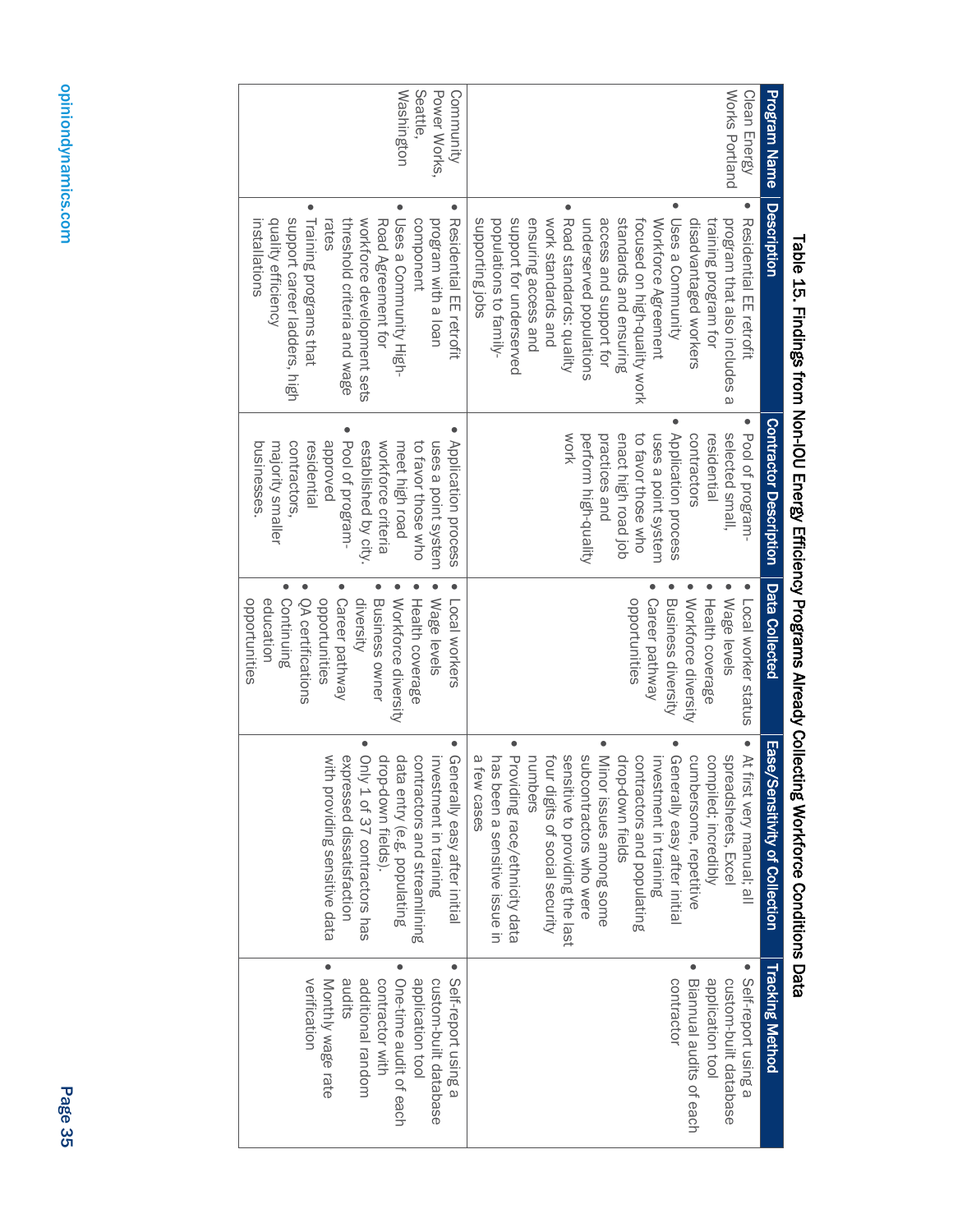| <b>Program Name</b> | <b>Description</b>             | <b>Contractor Description</b> | <b>Data Collected</b> | Ease/<br><b>Sensitivity of Collection</b> | <b>Tracking Method</b>     |
|---------------------|--------------------------------|-------------------------------|-----------------------|-------------------------------------------|----------------------------|
| Southerr            | Wide-ranging program;          | Mix of types given            | Business diversity    | At first, was a "very time-               | Early on used two custom-  |
| California          | however, discussion focused    | many different                | (size, local, etc.)   | intensive activity"                       | built, online tracking     |
| Regional            | mainly on EE retrofit projects | project types                 | Wage levels           | Later, after initial investment           | systems per different      |
| Energy              | on LAUSD buildings             |                               | Workforce diversity   | in training contractors and               | policy decisions-one to    |
| Network (SoCa       | Program awards "projects       |                               | Worker level          | populating drop-down fields,              | track small businesses,    |
| REN), LA            | using a procurement            |                               | (worker,              | became easier                             | another to track workforce |
| County              | strategy that promotes local   |                               | journeyman, etc.)     | No contractors have                       | diversity; over time,      |
| <b>Workforce</b>    | small contractor               |                               | (list may be          | expressed dissatisfaction                 | transitioned to one        |
| Pilot/Los           | participation and an           |                               | incomplete)           | with providing data                       | commercially available     |
| <b>Angeles</b>      | integrated workforce           |                               |                       |                                           | application that used      |
| Emerald Cities      | development strategy that      |                               |                       |                                           | certified payroll records  |
| Collaborative       | stimulates creation of         |                               |                       |                                           |                            |
|                     | local, highly skilled          |                               |                       |                                           |                            |
|                     | careers"37                     |                               |                       |                                           |                            |
|                     | Training for small and         |                               |                       |                                           |                            |
|                     | minority contractors to        |                               |                       |                                           |                            |
|                     | compete for and perform EE     |                               |                       |                                           |                            |
|                     | projects                       |                               |                       |                                           |                            |

<sup>37</sup> Source: http://e-contractoracademy.com/. Retrieved 8/14/2014. Source: http://e-contractoracademy.com/. Retrieved 8/14/2014.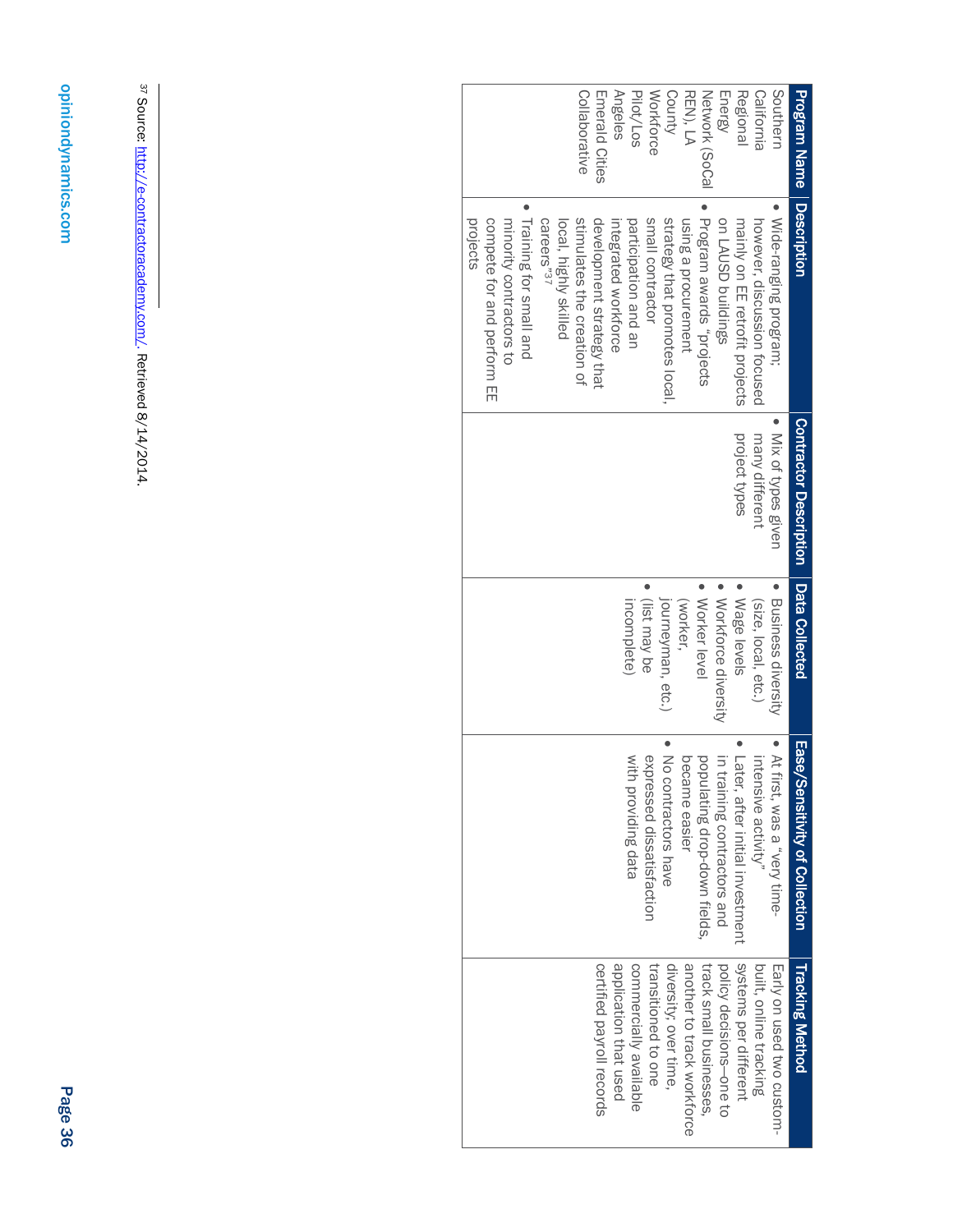#### Mandatory Online Form

Workforce data could be submitted through digital platforms that are linked to materials the contractors already submit to the IOUs. When presented with several data collection methods, most Home Upgrade Program contractors described a digital platform as the preferred and most feasible option. The following benefits emerged in discussion with Home Upgrade Program contractors:

- **Leverage existing data submission formats:** Some contractors mentioned that they already submit program documents electronically as part of rebate applications or their annual participation renewal. Piggybacking onto existing data submission forms would allow contractors to use familiar tools and to minimize the time spent submitting the data. It would also mean that IOUs could collect the data more independently, as established systems could be utilized.
- **Contractors noted that a digital form would likely yield more accurate responses** than ad hoc surveys, interviews, or panel discussions, as it allows time to gather the requested information and allows each worker to submit his or her own information individually.
- A digital platform could incorporate additional features to improve data collection: A few contractors suggested data storage so that they had to update information only for subsequent data requests. A contractor who hires subcontractors recommended a system that allowed his partners to submit additional workforce data to his records. Lastly, there was some mention of creating a tool that allowed the employer to submit wage information and have individual workers enter their more sensitive demographic details.

However, the following drawbacks need consideration:

- **The voluntary online survey with Home Upgrade Program contractors yielded a relatively low** response rate of 16%: To maximize data availability and reduce biases related to non-response. submission could be made mandatory for contractors. In this case, data forms should allow for item non-response so that contractors can refuse responses if they are unable or unwilling to gather the requested information.
- **Submitted data remain self-reported:** For example, employers can purposely misrepresent the requested data or base their responses on informal knowledge using judgment calls. While there are no means of checking directly submitted data, this approach would require referencing secondary sources to examine responses for potential biases.
- Some contractors explained that they are willing to submit workforce data as long as revealing private information would not yield repercussions and would not be available to competitors: Program staff aired similar concerns that contractor-specific information should not be visible to IOU staff if it could negatively affect the contractor's participation in the program. An IOU-led data collection effort should address these concerns and establish appropriate protocols.

#### Contractor Surveys

Contractor surveys can collect workforce wage and demographic information from employers through a stand-alone survey or through contractor surveys that are part of process evaluations. Past research efforts suggest that surveys can collect the requested information. However, a number of drawbacks exist:

**Response bias:** The collected information is based on self-reporting. We do not know if the respondents are systematically biasing their answers one way or another due to the sensitivity of the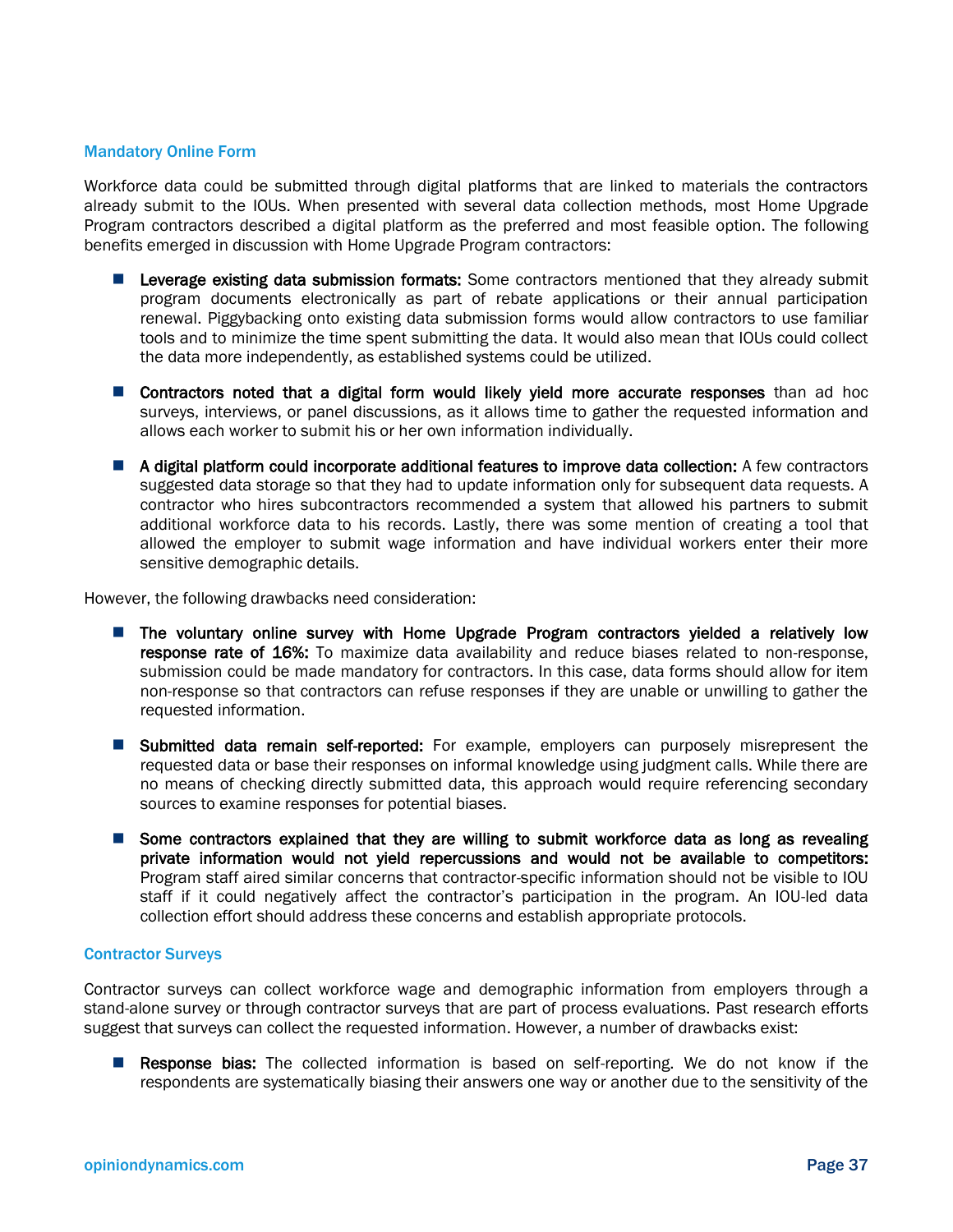topics, recall issues, etc. Interviews with contractors suggest that the accuracy of information provided might be more limited.

- **U** Validity of data: Contractors acknowledged that they could provide more accurate wage and demographic information if they had knowledge of questions beforehand or if they had time to gather the information at their own time.
- **Self-selection bias:** We do not know if contractors who voluntarily participate in the survey differ significantly from contractors who don't participate in the survey.
- $\blacksquare$  Potentially low response rates
- **Costly, unless piggybacked onto existing process evaluations:** While evaluation, measurement, and verification (EM&V) staff acknowledged that a few piggybacked questions should be feasible in general, there are issues with piggybacking onto other evaluation surveys, because they typically interview one person at a given firm instead of interviewing every installer/worker within a firm. This is particularly problematic if workers earn income from multiple employers.

#### Contractor Panels

Contractor panels are a method to conduct several surveys with a group of contractors who have expressed their willingness to participate in multiple data collection efforts. The main benefit of this method is to collect workforce data continuously from a relatively stable pool of contractors so that possible changes in the workforce can be tracked. However, in addition to drawbacks described above in the Contractor Surveys section, this approach can be beneficial only if contractors stay in the program. In addition, contractor interviews revealed mixed responses when asked about their willingness to participate in a panel of contractors. About half stated that they would participate if time permits; others explained that they would not want to commit their time in advance or were more generally concerned about discussing the subject matter of wage levels and demographics.

# 4. Conclusions and Recommendations

The overarching goal of the study was to determine what data should be collected for energy efficiency programs not in a direct contracting relationship with the IOUs in light of the purpose and viable options. While the study findings highlight several challenges with collecting wage and demographic data, we do see opportunities for collecting some of the data requested in the Decision that will still help the CPUC determine if there are workforce condition and/or installation quality concerns. Based on all of the secondary information reviewed for this study and the qualitative interviews with contractors, stakeholders, program and implementation managers, we provide the following conclusions and recommendations:

#### Electronic payroll tracking is the best method to acquire the demographic and wage information requested but investment is not justifiable for all energy efficiency programs

Based on this limited investigation, we generally agree with the DVC recommendation<sup>38</sup> that workforce conditions be tracked electronically through certified payroll records or other data tracker applications for programs where the IOUs have a direct contracting relationship with contractors. We believe this is the only way to achieve the true objective of determining the impact of program efforts on job quality or work quality. A statewide approach keeps contractors who work for multiple IOUs from having to input their workforce

 <sup>38</sup> *WE&T Guidance Plan Appendix 5B.*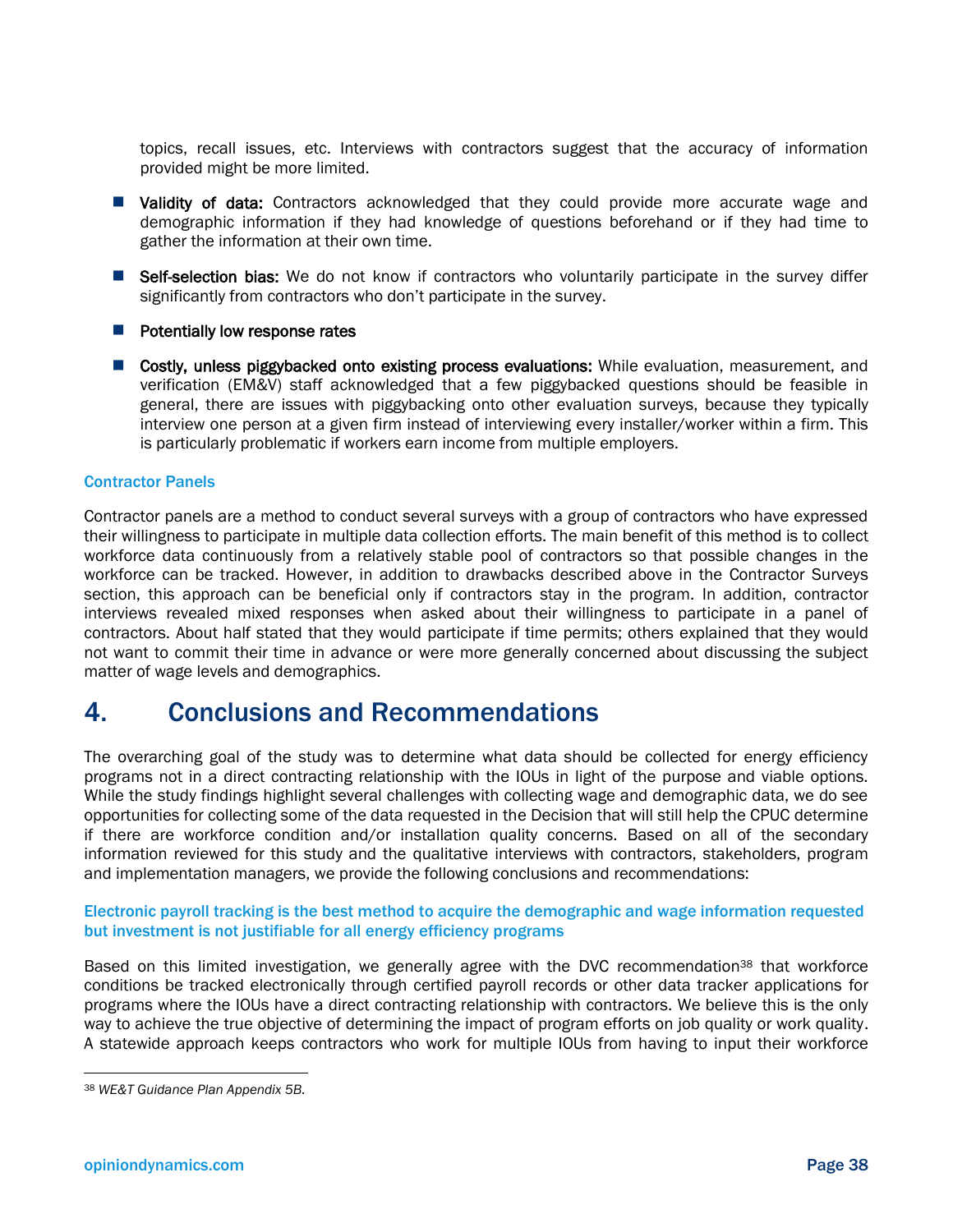multiple times. However, such effort requires a long-term strategy and long-term commitment to provide the necessary resources and funding. We do not recommend that the CPUC require that investment unless they have reason to believe that there is a work quality or job quality issue for a specific program.

#### Data intensive effort not warranted at this time for programs similar in design to the Home Upgrade and Non-Residential Deemed and Custom Core Programs

Based on the complications of acquiring wage and demographic information from contractors outlined in this study and the nature of the program designs we do not recommend that the Home Upgrade Program and Non-Residential Lighting Programs, or other similar programs where the IOU is not in a direct contracting relationship, invest the resources required to collect valid and comprehensive demographics or wages from the participating contractors. We recommend that the CPUC require a statewide effort to gathering wage and demographic information only if the CPUC has a reasonable concern over the contractors' work quality and/or wage levels in a specific program. When the evaluation team took a closer look at these two program examples we found a few more complicating issues that may also apply to the majority of other energy efficiency programs.

- **The Home Upgrade Program requires highly skilled workers who are trained and who are typically** paid fair living wages therefore a large data collection effort into wages would likely not show that the program is support low wage/low skill jobs. The Program also offers ongoing training and mentorship for all participating contractors.
- The Core and Deemed lighting programs are difficult in that the programs do not have a set list of participating contractors. Customers are allowed to hire their own contractors for installation. This program is intended as a self-service program for customers who can assess their own measure needs, navigate the application process on their own, and simply want to apply for an incentive. As such, there is no set list of participating contractors and the program does not do any specific training nor does it have training requirements for contractors.

#### Consider the learnings from this study when determining how to best collect demographic information from program contractors in the future

In addition to the lessons learned from ESAP's previous data collection efforts summarized in this report, we offer further lessons learned from this study including:

- **E** Contractor interviews revealed that employers cannot provide valid demographic data of their workforce. Based on the contractors we interviewed, collecting demographic information only from employers about their workers is not possible given their lack of knowledge about their employees' ethnicity, household income levels or disadvantaged status. Data should be collected from each worker within a company instead of asking a company representative to report on all of their workers.
- **The use of subcontractors for the installation of program measures is common in the lighting** segment and occurs to some extent among Home Upgrade Program contractors. Contractors do not have the requested information for installers who are not their own employees. As a result, data collection from contractors would not capture the entire installer workforce unless subcontractors are approached as well.
- **Provide a clear and compelling argument for why contractors should provide this information to the** state. Both IOU staff and contractors expressed some concerns regarding the collection of sensitive wage and demographic information. They are in general agreement that employees should not be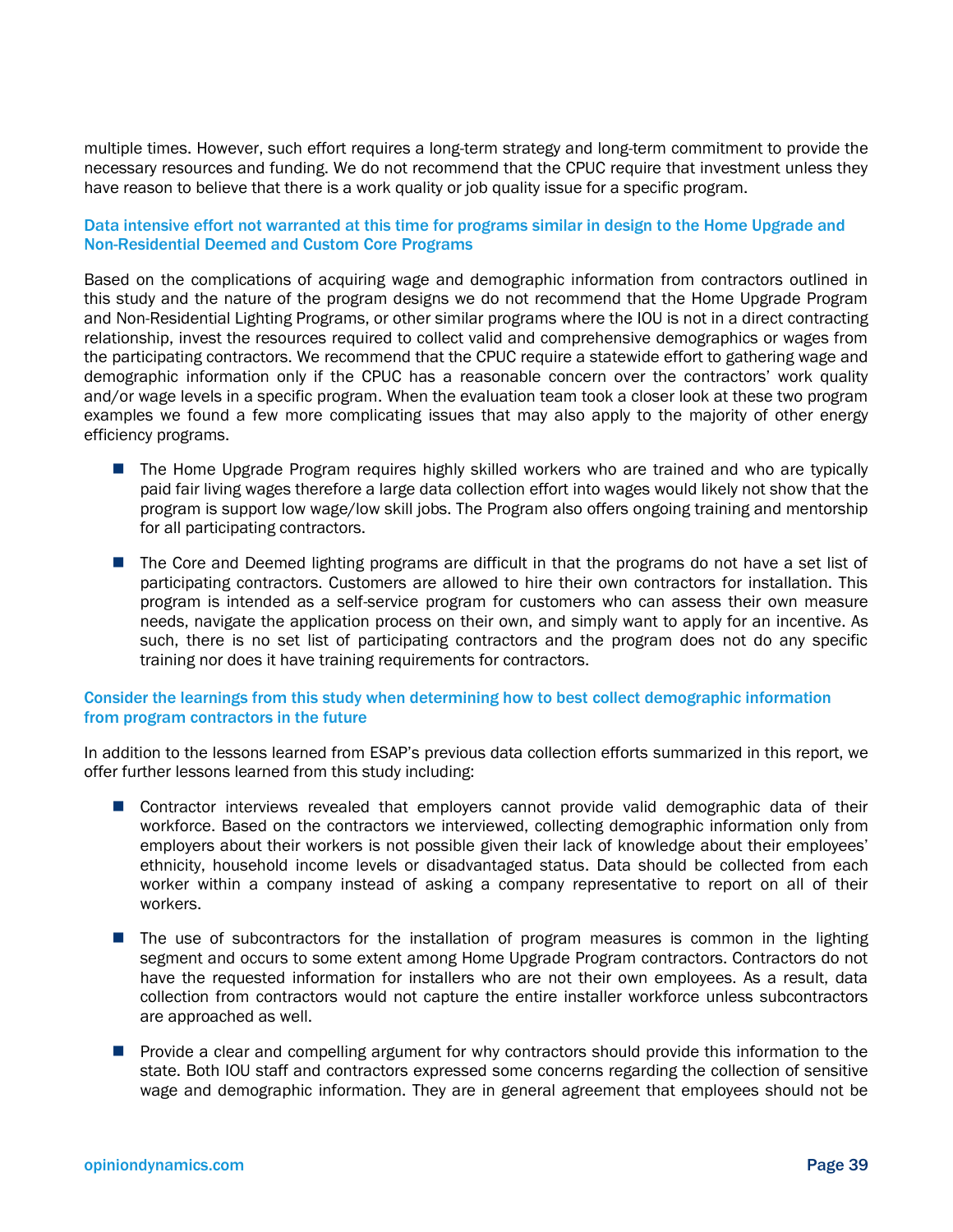required to provide this information and requested a clear explanation as to why such information is needed and how it would benefit the industry.

**Use existing government wage data sources as context for program contractor findings. Compare** reported wages to government wage data and check that workers participating in the programs are making a living wage or have higher-than-average wages.

Below are the lessons learned from interviews with program managers, outside of the IOUs, who employed an electronic software system for collecting workforce data that leverages existing payroll systems (Programs are described in Table 15). It is important to note that these other programs are quite different from the Home Upgrade and Core Lighting Programs in that some have a direct contracting relationship with contractors and some have a specific training component that targets disadvantaged workers. Lessons learned from those interviews were:

- **Project champion:** A program champion is critical to ensure that the early data collection design and implementation will achieve the overall objectives. A significant ramp-up period of up to 4 months is needed to build a data collection application or to integrate an existing one.
- **Setting expectations and providing vision early:** The programs set expectations and shared vision regarding workforce conditions and workforce goals early. They convened stakeholder groups, which included contractors. In these ways, they got buy-in from contractors who later became program participants.
- **Allure of EE dollars in the market:** Contractors will meet the requirements if it means that they will win contracts and be more competitive in the marketplace. If workforce conditions and workforce data collection becomes a participation requirement in IOU energy efficiency programs, one possible barrier to contractor participation is the size of the market opportunity. If contractors perceive that the market is too small or does not contain enough potential revenue, they may choose not to invest in committing to and learning the data collection systems, regardless of the relative ease or longterm advantages of doing so.
- Point systems for awarding contracts or giving referrals: To encourage workforce and business diversity and to encourage improved workforce conditions, the programs favor contractors who scored higher in point systems. These systems rated areas of highest interest to the program, including disadvantaged worker inclusion, business size, and past work quality.
- **F** Focusing on ease of use for contractors and giving something back to contractors: Program managers remarked that it was important to keep the program as easy as possible for contractors. All the programs offered contractors multiple types of training, such as business development and application tool training. The residential programs also marketed the program, provided referrals to its contractor pool, fielded customer and contractor questions, and provided contractors with technical training.
- Well-designed electronic data collection tool: Start with the end in mind, i.e., know what data need to be tracked and how they will be used. Test the tool, provide training to contractors, and expect a ramp-up period as the tool becomes populated and contractors learn to use it. Include drop-down lists of employees and businesses to allow for quick entry. Ensure that necessary reports can be generated easily and that the tool provides contractors with immediate feedback around entry mistakes. Such capabilities help managers and contractors alike see anything that is not in compliance. Although all three programs built their own tool, one program manager specifically praised the commercially available LCPtracker tool. Compared to its competitors, the tool elicits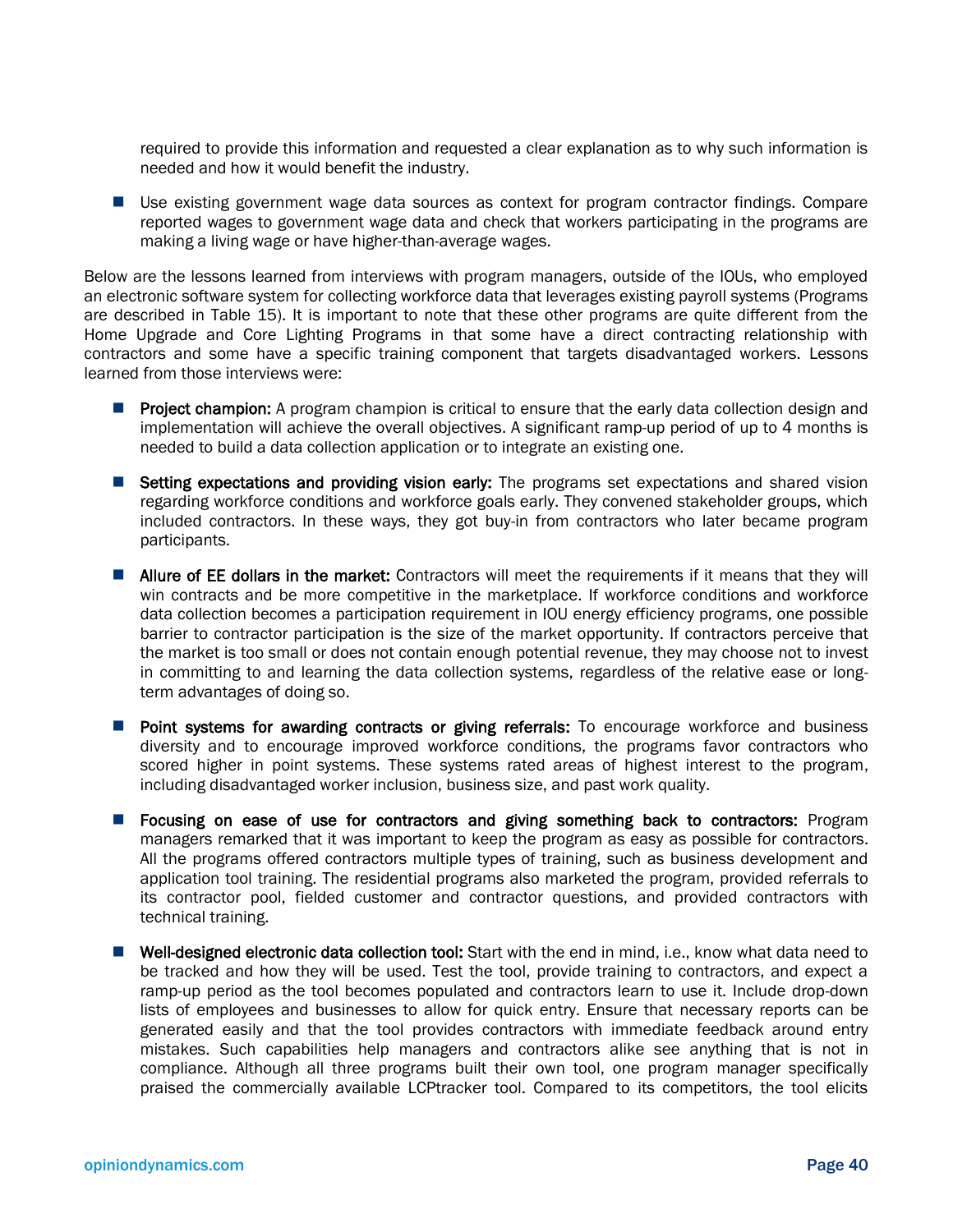better contractor feedback, provides more responsive and timely technical support, and provides more in-depth reporting.

- **Improved business practices:** By using the electronic data collection tools, some contractors improved their business practices:
	- **After the initial learning curve and investment of time, automated processes streamlined and** increased the accuracy of record keeping that had sometimes been inefficient or paper-based.
	- **The application tools include automated checks for common entry errors or wage-level** discrepancies and highlight them for contractors.
	- **Contractors use the tool to generate custom reports of their businesses. This allows them to** make data-based business decisions, e.g., gauging future project costs and bidding appropriately.
- **Limitation for residential contractors:** Residential contractors have a diversity of business practices and range in their use of electronic record keeping. Their payroll records may not be available in a format that allows the program to collect wage data through electronic certified payroll submissions. This means that residential contractors may have to enter some wage data twice.

#### Require indirect contracting relationship energy efficiency programs to collect and submit select information at this time

For programs not in a direct contracting relationship, similar to the Residential EUC Home Upgrade and the Deemed and Custom Non-Residential Lighting Programs, we recommend that these programs leverage existing data sources and program staff to collect the information that is readily available to them in 2015 (see Error! Reference source not found. below). This information will help the CPUC to continue to monitor the training, work and job quality of contractors supporting these programs and to determine if further data collection is a constant of the collection is a collection of the collection of the collection of the collection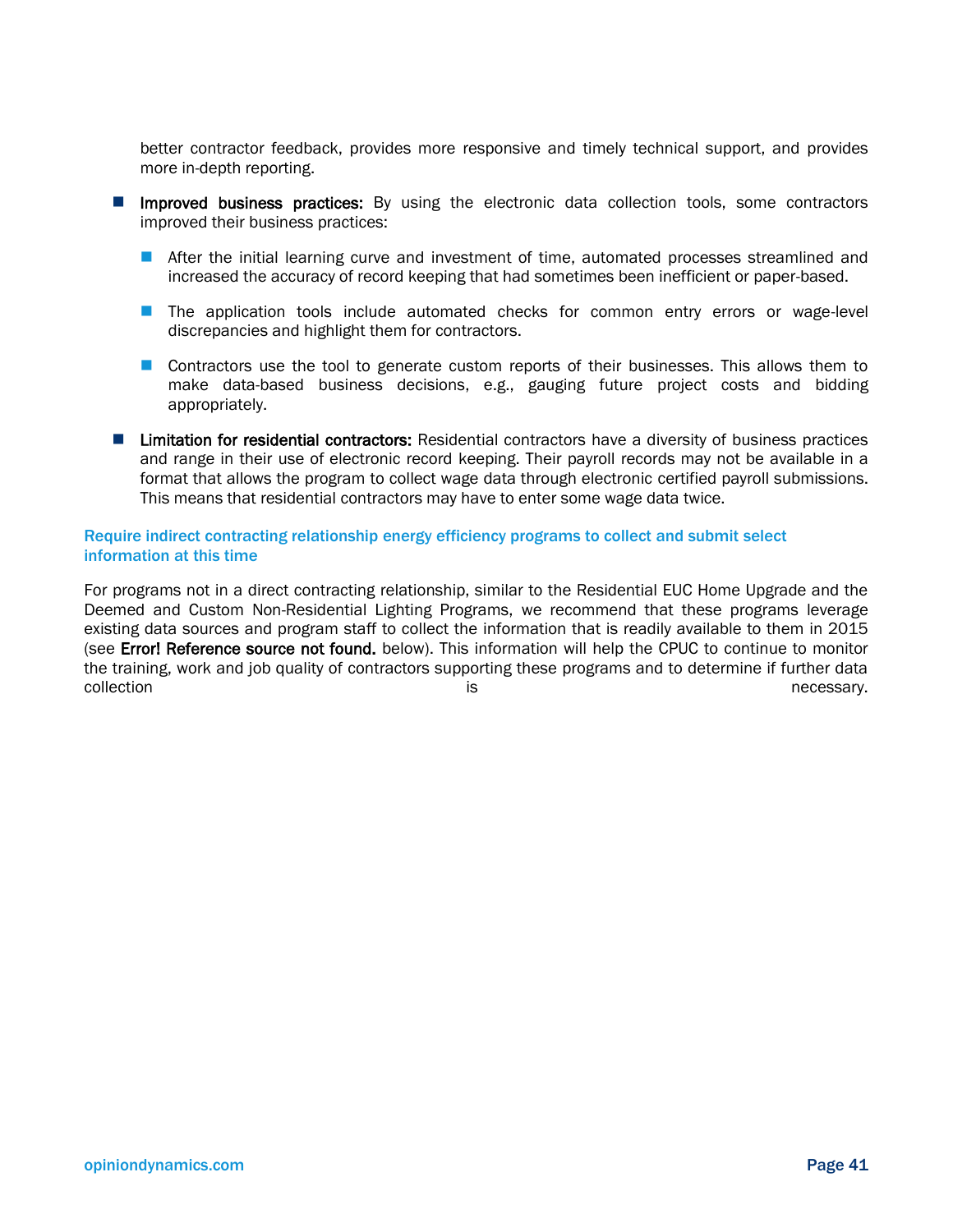|                                                                                  | able 16. Workforce Conditions Data Collection Recommendations For Programs NOI in a Direct Contracting Relationship                                                                                                                                                                                          |                                                                                                            |                                                                                                           |
|----------------------------------------------------------------------------------|--------------------------------------------------------------------------------------------------------------------------------------------------------------------------------------------------------------------------------------------------------------------------------------------------------------|------------------------------------------------------------------------------------------------------------|-----------------------------------------------------------------------------------------------------------|
| <b>Workforce Conditions Data</b>                                                 | What                                                                                                                                                                                                                                                                                                         | $\frac{1}{2}$                                                                                              | Recommendation                                                                                            |
| failures and types of failures<br>(3) Number of inspection                       | installation quality issues and the reasons for failure<br>The percentage of inspections that fail due to                                                                                                                                                                                                    | installation quality concern<br>Determine if program has an                                                | end of 2015<br>2015; provide to the CPUC at<br>QA/QC process throughout<br>Collect through implementation |
| training and screening<br>(4) Level and type of utilities'                       | skills required for contractors to participate; description<br>contractors<br>of the training that the program provides to participating   by the program<br>contractors to participate; description of the training/<br>Description of the screening the program does to allow                              | support the technologies incented<br>training/screening is sufficient to<br>Determine if level and type of | 2015<br>Program staff description<br>provided to the CPUC at end of                                       |
| and negative<br>these contractors, positive<br>(5) Customer feedback for         | are not satisfied<br>performed; open-ended responses for why customers<br>Customer satisfaction scores with contractors<br>performance overall and the quality of the work                                                                                                                                   | needs a new requirement<br>to give contractors more training or<br>Informs whether the program needs       | 2015; provide to the CPUC at<br>Process and impact surveys in<br>end of 2015                              |
| existing workforce<br>of any other needs of the<br>(7) The utilities' assessment | determine the number of contractors needed to fultil<br>the program technologies; program staff assessment of<br>Program description of any xorktorce needs to support<br>program goals<br>whether the participating contractor pool is sufficient to<br>meet program goals; program description of how they | needs a new requirement<br>to give contractors more training or<br>Informs whether the program needs       | Program staff description<br>2015<br>provided to the CPUC at end of                                       |

| I<br>$\frac{1}{2}$                                                                                                  |
|---------------------------------------------------------------------------------------------------------------------|
| ::::<br>$\vdots$<br>$\ddot{\tilde{\zeta}}$                                                                          |
| $\vdots$                                                                                                            |
| J                                                                                                                   |
| .<br>באורי הוא המייל הוא המייל הוא המייל המייל המייל היה היה היה היה היה המייל ה                                    |
| ı                                                                                                                   |
| -<br>-<br>-<br>-<br>-                                                                                               |
| 1                                                                                                                   |
| ייני ייראי לאון באו מוווים (אין היי איני ייני ייראי און באון האינווים (אין הייני איני ייני ייני ייני ייני ייני<br>ı |
| ī                                                                                                                   |
| J<br>J                                                                                                              |
|                                                                                                                     |
| ֚֘֝֬<br>$\overline{a}$<br>í                                                                                         |
| I                                                                                                                   |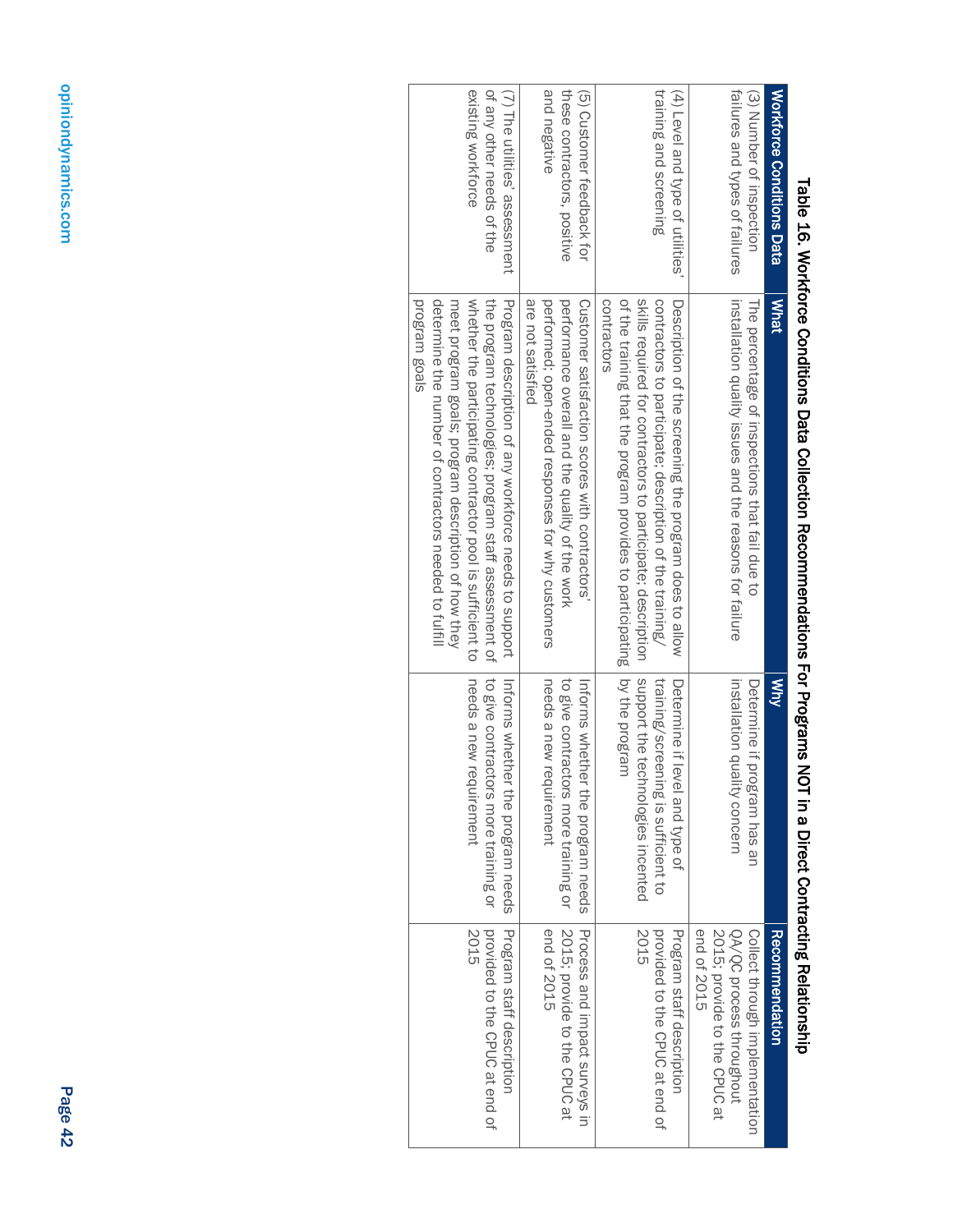#### The IOUs need help to standardize the definition of work quality across the IOUs and the coding of inspection failures

Notably, there is some preliminary work that needs to be done before the IOUs can execute on the directive to begin collecting and reporting upon the number of inspection failures and the types of inspection failures for the EUC and Core Lighting Programs. See Section 0 for more detail.

#### An administrative challenge amongst the IOUs needs to be addressed for WE&T

Notably, the IOUs raised an administrative challenge in response to receiving the draft results from this study. The WE&T program began as a program that included the IOU Energy Center education efforts and K-12 education programs. However, policy decisions and the strategic plan now goes beyond just these two efforts and has evolved into a cross-cutting topic across all energy efficiency programs. This presents an administrative challenge amongst the IOUs because the IOU WE&T Program Team must now also be responsible for coordination and facilitating workforce concerns across the entire program portfolio.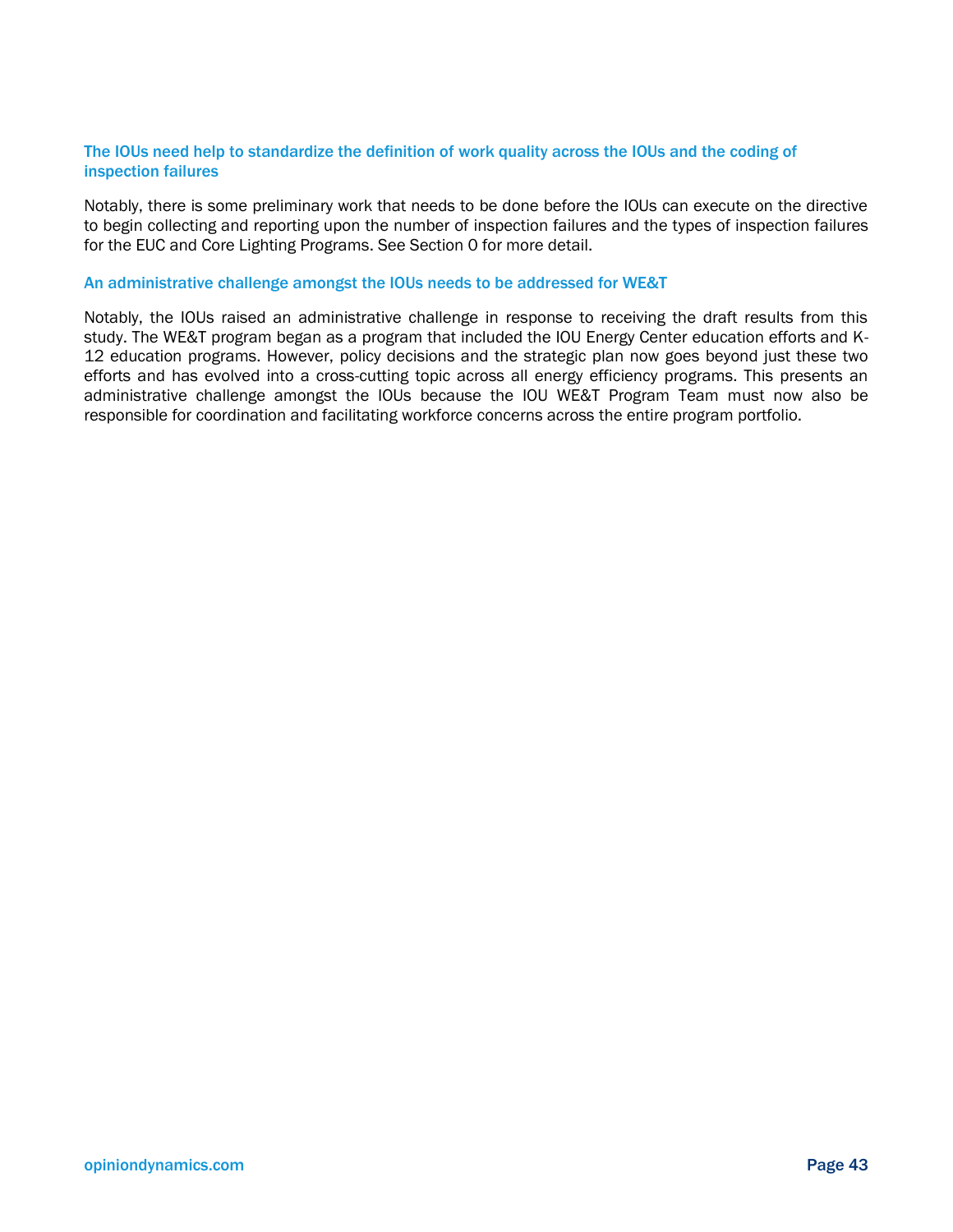# Appendix A. Bureau of Labor Statistics Wage Data Collection **Instruments**





opiniondynamics.com Page 44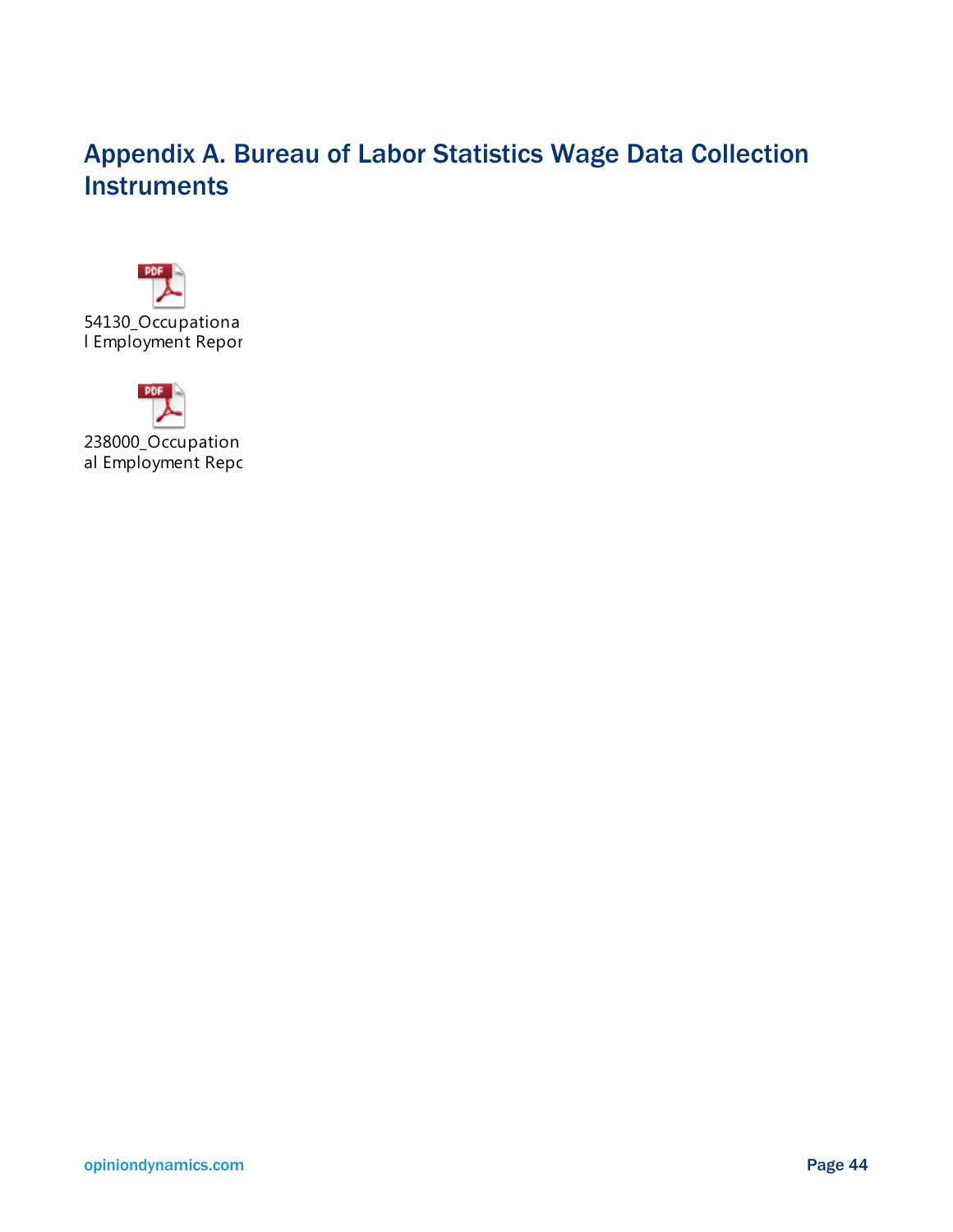# Appendix B. In-Depth Interview Guides